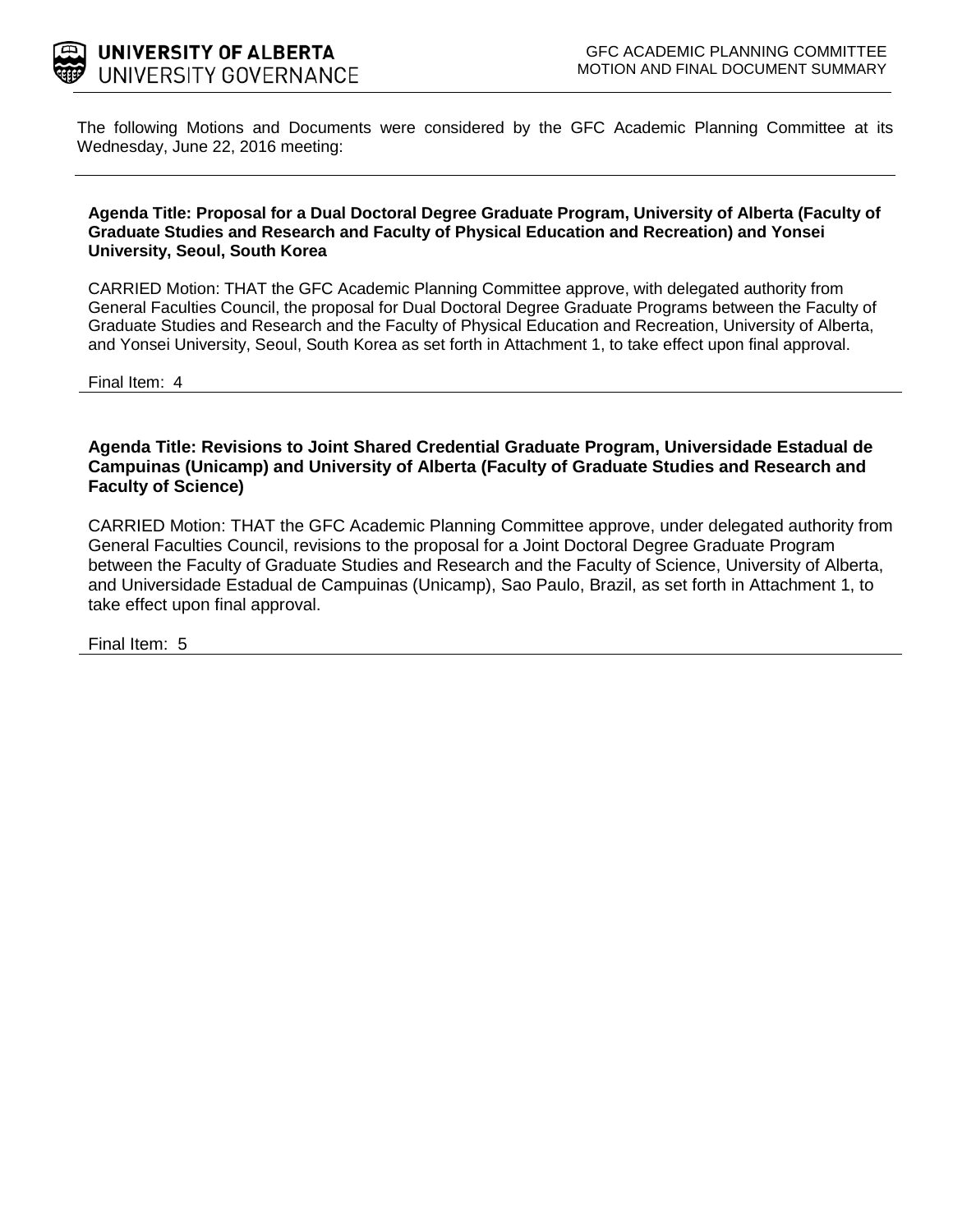Item No. 4 FINAL

### **OUTLINE OF ISSUE**

### Agenda Title: **Proposal for a Dual Doctoral Degree Graduate Program, University of Alberta (Faculty of Graduate Studies and Research and Faculty of Physical Education and Recreation) and Yonsei University, Seoul, South Korea**

**Motion**: THAT the GFC Academic Planning Committee approve, with delegated authority from General Faculties Council, the proposal for Dual Doctoral Degree Graduate Programs between the Faculty of Graduate Studies and Research and the Faculty of Physical Education and Recreation, University of Alberta, and Yonsei University, Seoul, South Korea as set forth in Attachment 1, to take effect upon final approval

#### **Item**

| <b>Action Requested</b> | $\boxtimes$ Approval Recommendation Discussion/Advice Information                                                                                                                                               |
|-------------------------|-----------------------------------------------------------------------------------------------------------------------------------------------------------------------------------------------------------------|
| Proposed by             | Heather Zwicker, Acting Vice-Provost and Dean, Faculty of Graduate<br>Studies and Research (FGSR)<br>Dr Donna Goodwin, Associate Dean, Graduate Studies, Faculty of<br><b>Physical Education and Recreation</b> |
| Presenter               | Deborah Burshtyn, Associate Dean, Faculty of Graduate Studies and<br>Research<br>Christine Ma, Assistant Dean (International and Community Education)<br>Faculty of Physical Education and Recreation           |
| Subject                 | Dual Doctoral Degree Graduate Program between the University of<br>Alberta's Faculty of Physical Education and Recreation and Yonsei<br>University, Seoul, South Korea.                                         |

#### **Details**

| Responsibility                      | Provost and Vice-President (Academic)                                    |
|-------------------------------------|--------------------------------------------------------------------------|
| The Purpose of the Proposal is      | For the University of Alberta's Faculty of Physical Education and        |
| (please be specific)                | Recreation to offer a Dual Doctoral Degree Graduate Program through      |
|                                     | an agreement with Yonsei University, Seoul, South Korea                  |
| The Impact of the Proposal is       | To contribute to the internationalization of graduate degree programs in |
|                                     | Physical Education and Recreation through collaboration with Yonsei      |
|                                     | University and to recruit strong graduate students.                      |
| Replaces/Revises (eg, policies,     | N/A                                                                      |
| resolutions)                        |                                                                          |
| <b>Timeline/Implementation Date</b> | Upon final approval. For fall 2016 admissions.                           |
| <b>Estimated Cost</b>               | N/A                                                                      |
| Sources of Funding                  | N/A                                                                      |
| <b>Notes</b>                        |                                                                          |

#### **Alignment/Compliance**

| Alignment with Guiding     |                                                                          |
|----------------------------|--------------------------------------------------------------------------|
| <b>Documents</b>           |                                                                          |
| Compliance with            | 1. Post-Secondary Learning Act (PSLA): The PSLA gives GFC                |
| Legislation, Policy and/or | responsibility, subject to the authority of the Board of Governors, over |
| Procedure Relevant to the  | academic affairs (Section 26(1)).                                        |
| Proposal (please quote     |                                                                          |
| legislation and include    | 2. PSLA: GFC may make recommendations to the Board of Governors          |
| identifying section        | on a number of matters including the budget and academic                 |
| numbers)                   | planning (Section 26(1)(o)). GFC delegates its power to recommend to     |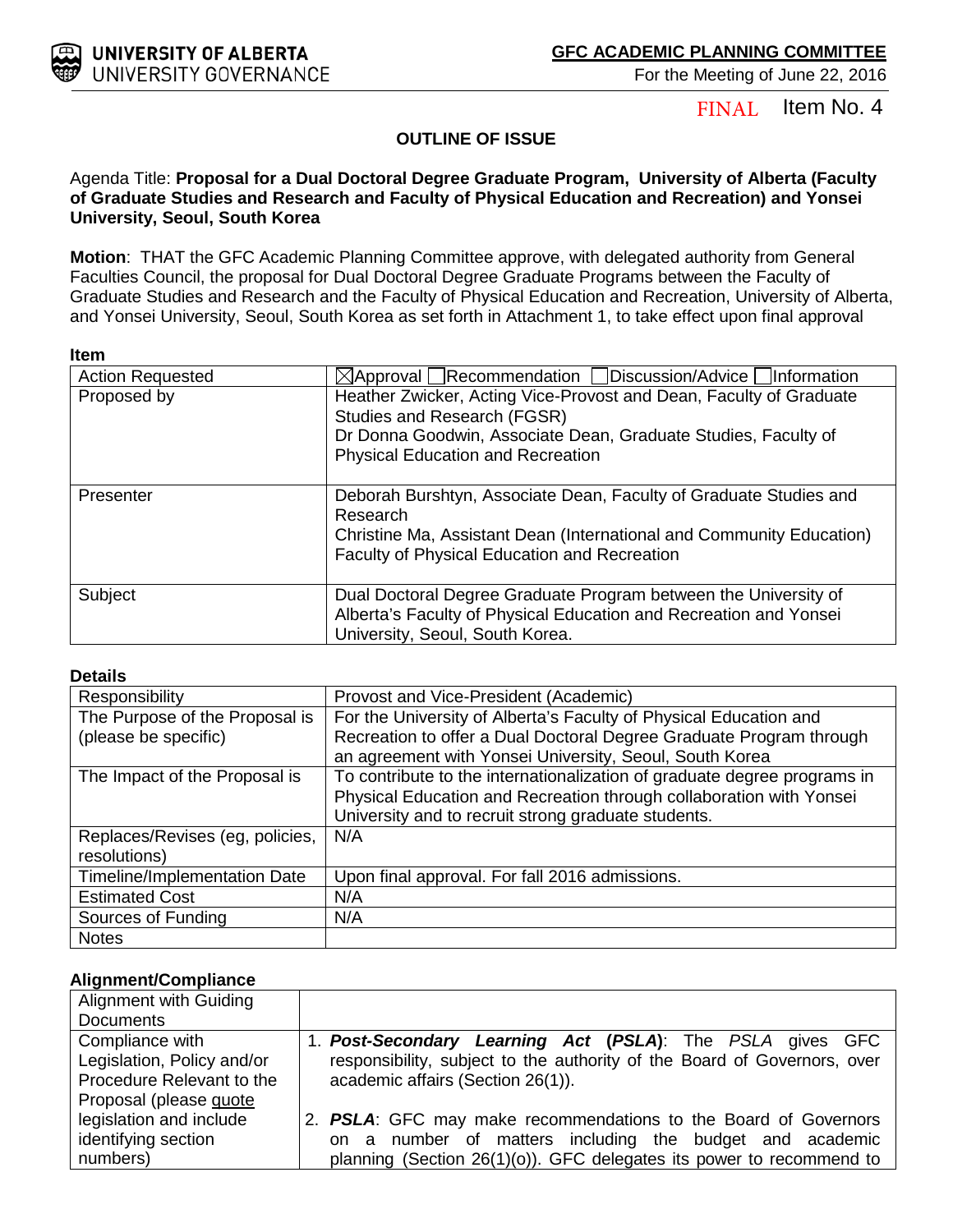

### Item No. 4



#### **Routing** (Include meeting dates)

| Participation:                   | University of Alberta International (UAI);              |
|----------------------------------|---------------------------------------------------------|
| (parties who have seen the       | <b>FGSR Graduate Governance and Policy Coordinator;</b> |
| proposal and in what capacity)   | Acting Vice-Provost and Dean, FGSR                      |
|                                  | Office of the Vice-President (Academic) and Provost     |
| Those who have been<br>informed  |                                                         |
| Those who have been<br>consulted |                                                         |
| Those who are actively           |                                                         |

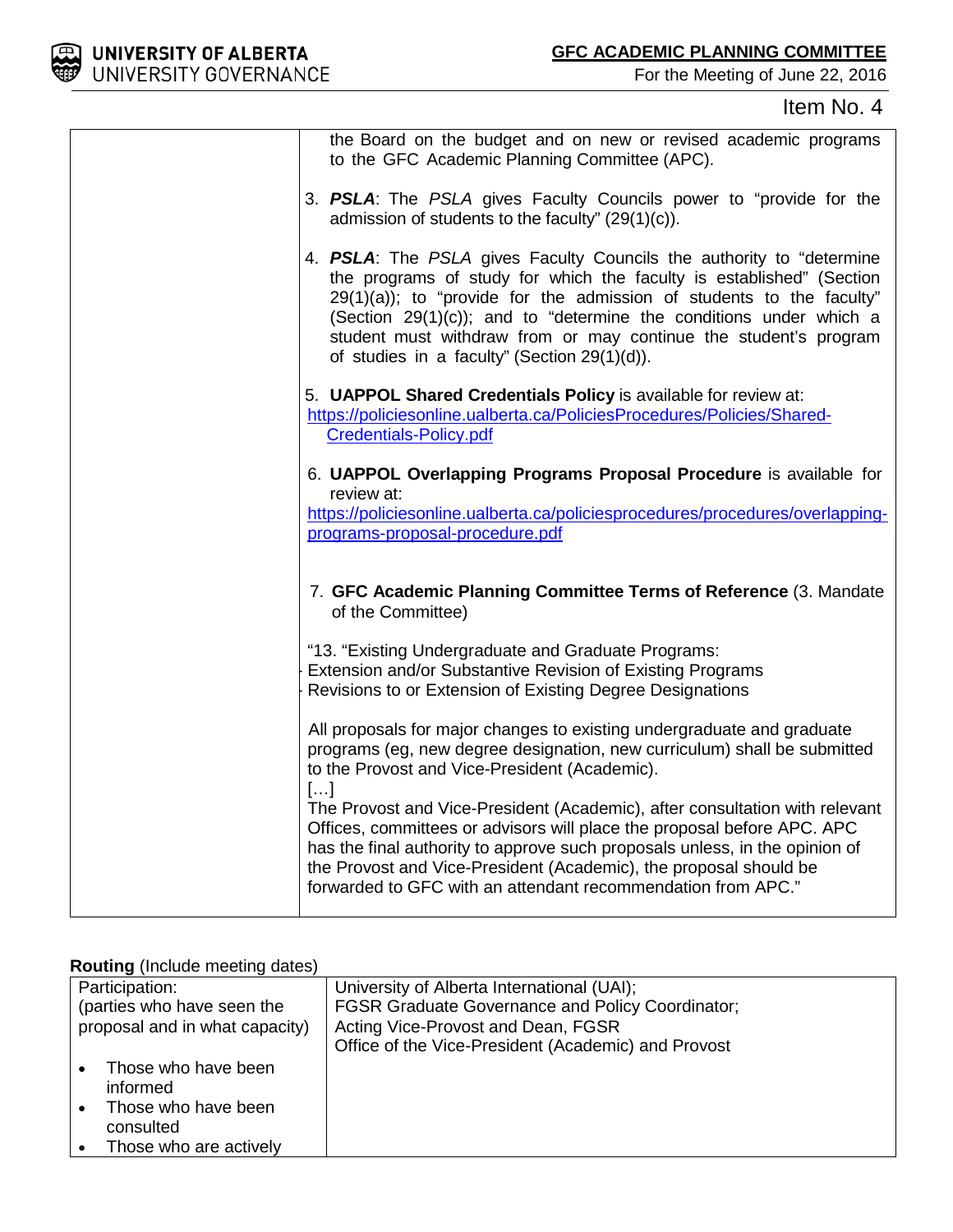

Item No. 4

| participating                                            |                                                                                                                                          |
|----------------------------------------------------------|------------------------------------------------------------------------------------------------------------------------------------------|
| Approval Route (Governance)<br>(including meeting dates) | Faculty of Physical Education and Recreation Council, September 23,<br>2015                                                              |
|                                                          | Council of the Faculty of Graduate Studies and Research (May 18,<br>$2016$ - approved;<br>GFC Academic Planning Committee - June 8, 2016 |
| <b>Final Approver</b>                                    | <b>GFC Academic Planning Committee</b>                                                                                                   |

Attachments (each to be numbered 1 - <>)

Attachment 1 (pages 1 – 15): Agreement Pursuant to the Memorandum of Understanding (MoU) for a Dual Doctoral Degree Graduate Program Between the University of Alberta's Faculty of Physical Education and Recreation and Yonsei University, Seoul, South Korea

*Prepared by Janice Hurlburt, Graduate Governance and Policy Coordinator, Faculty of Graduate Studies and Research, janice.hurlburt@ualberta.ca*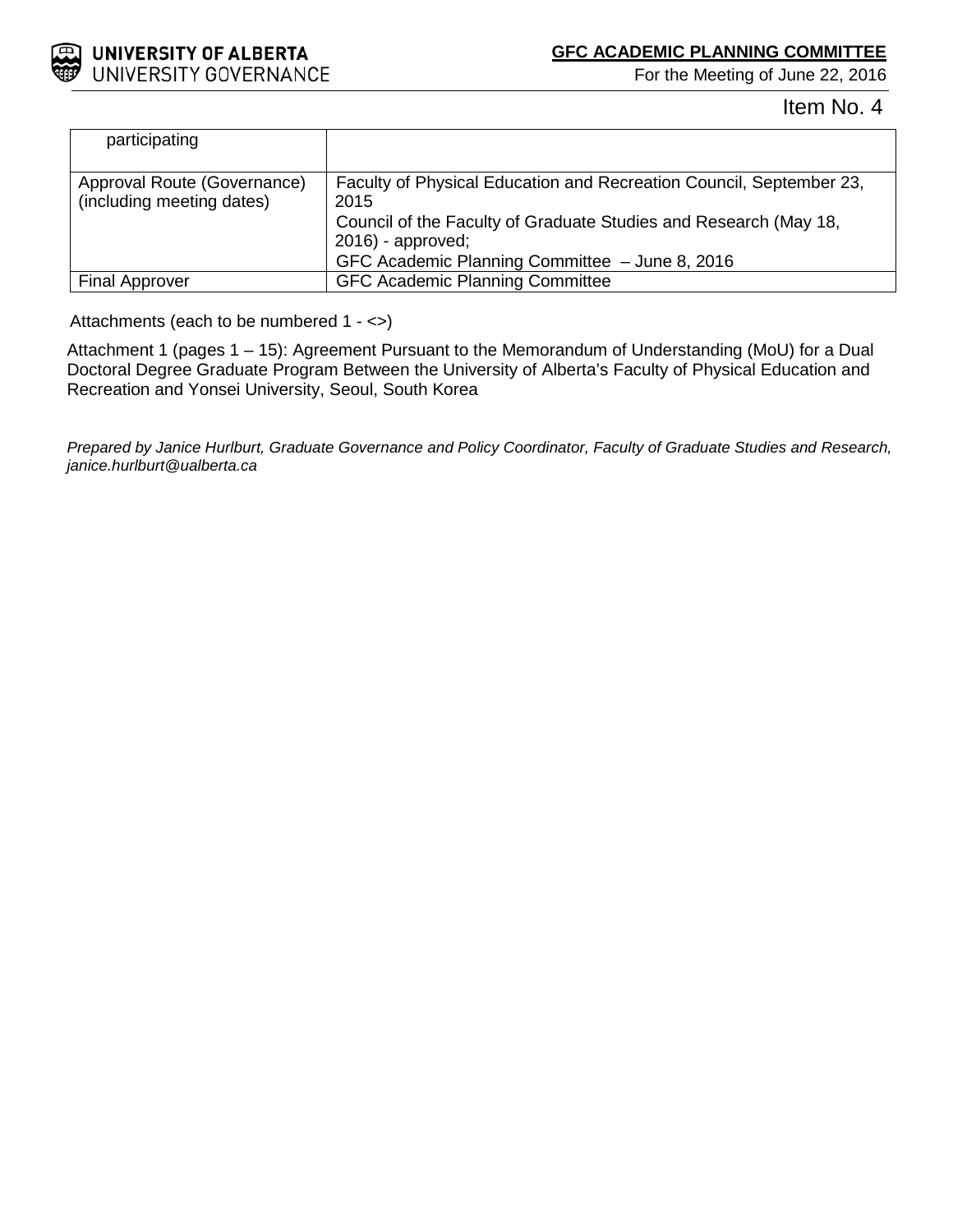### **AGREEMENT FOR A DUAL DOCTORAL DEGREE PROGRAM**

## **BETWEEN YONSEI UNIVERSITY AS REPRESENTED BY THE DEPARTMENT OF SPORT AND LEISURE STUDIES Located in Seoul, South Korea ("YONSEI") AND THE GOVERNORS OF THE UNIVERSITY OF ALBERTA AS REPRESENTED BY THE FACULTY OF PHYSICAL EDUCATION AND RECREATION Located in Edmonton, Alberta, Canada ("UAlberta")**

Collectively referred to as the "Parties."

#### **WHEREAS:**

- A. The Parties to this Agreement have entered into a memorandum of understanding ("MoU") that contemplates various forms of academic cooperation; and
- B. The Parties wish to formalize the terms for an Agreement under which graduate students from either Party may pursue a Dual Degree Program.

**NOW THEREFORE** in consideration of the above and other good and valuable consideration, the Parties agree as follows:

#### **1. DEFINITIONS**

- 1.1. In this Agreement:
	- a) "Dual Degree Program" means a program of study under which students may obtain: a Doctor of Philosophy (or PhD) from UAlberta and a Doctor of Philosophy (or PhD) in Sport and Leisure Studies from Yonsei.
	- b) "Dual Degree Students" mean those students who are participating in the Dual Degree Program.
	- c) "Home Institution" means the institution where the student was originally admitted to a graduate degree program in one of the degree programs contemplated by the Dual Degree Program.
	- d) "Second Institution" means the institution which is not the Dual Degree Student's Home Institution.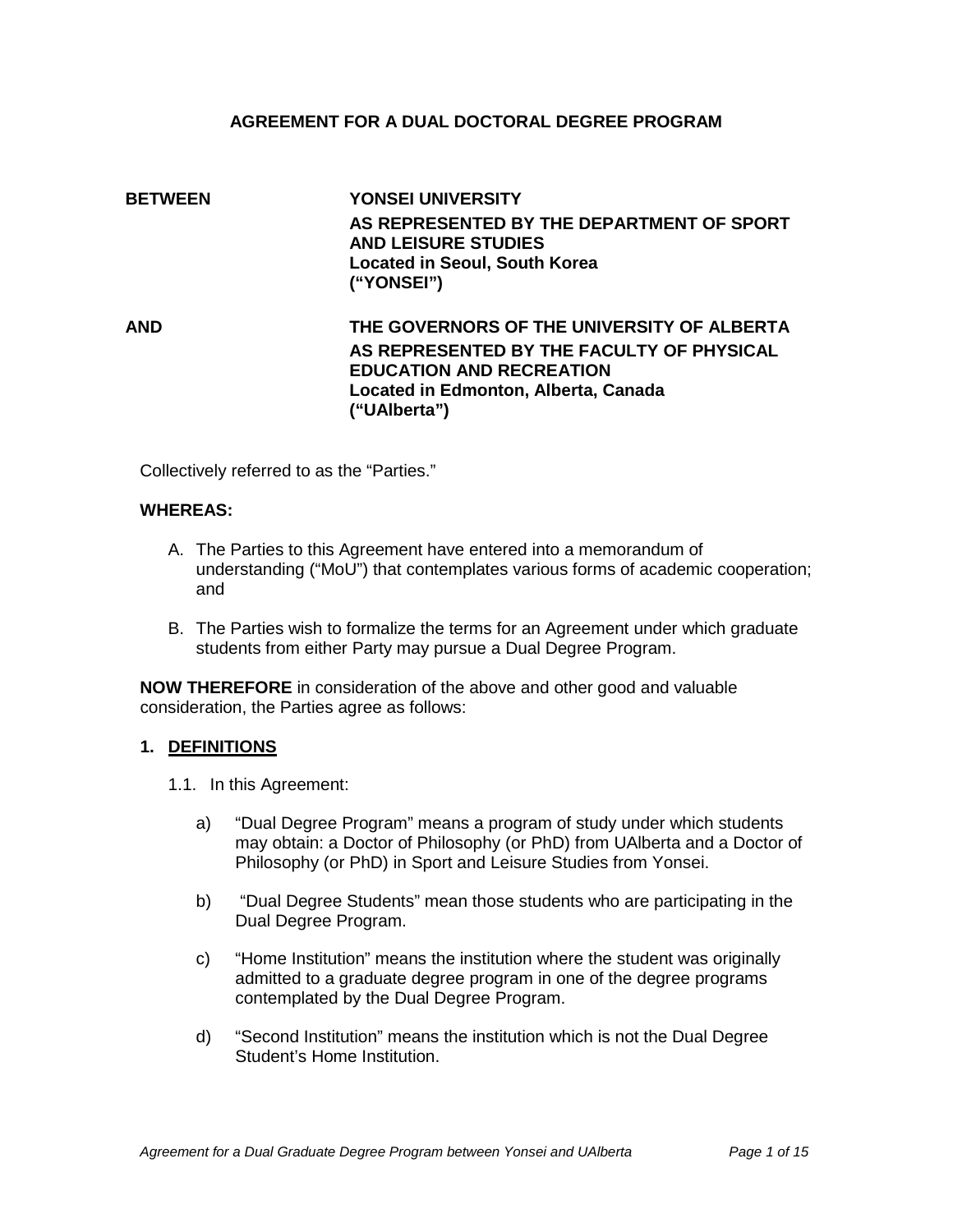### **2. LIAISON OFFICERS**

- 2.1. Each Party shall designate a liaison officer ("Liaison Officer") who will be responsible for coordinating the specific aspects of the Dual Degree Program as well as advising and assisting students taking part in the Dual Degree Program.
- 2.2. The designated Liaison Officers for the Agreement are:

### **For Yonsei For UAlberta**

|                                                  | ו טו טראפים                               |
|--------------------------------------------------|-------------------------------------------|
| Dr. Justin Jeon                                  | Dr. Donna Goodwin                         |
| Head, Department of Sport and<br>Leisure Studies | Associate Dean, Graduate Studies          |
|                                                  |                                           |
| <b>Yonsei University</b>                         | Faculty of Physical Education and         |
| 305 Sport Science Complex                        | Recreation                                |
| 50 Yonsei-ro, Seodaemun-gu                       | University of Alberta                     |
| Seoul 03722, Korea                               | 3-103 University Hall, Van Vliet Complex, |
|                                                  | University of Alberta                     |
|                                                  | Edmonton, Alberta T6G 2H9                 |
|                                                  | Canada                                    |
| Telephone: (+82-2) 2123-6197                     | Telephone:+1-780-492-4397                 |
| Fax: (+82-2) 2123-8375                           | Fax: +1-780-492-2222                      |
| E-mail: jjeon@yonsei.ac.kr                       | E-mail: donna.goodwin@ualberta.ca         |
|                                                  |                                           |

- 2.3. All notices sent pursuant to this Agreement shall be sent to the abovementioned Liaison Officers. The Parties agree that either Party may change its designated Liaison Officer by notifying the other Party in writing of such change.
- 2.4. Any notice to be given by either Party pursuant to this Agreement shall be in writing and may be delivered by commercial courier, registered mail (unless a postal strike or other disruption is currently in place), facsimile machine, or email to the relevant Liaison Officer using the contact information set out above (or such other contact information as notified by a Party by written notice given in accordance with this clause).
- 2.5. If a Party receives a message that a notice sent to an e-mail address is undeliverable, or that the Liaison Officer is out of the office, or if the Party has any other reason to believe that the delivery of a notice was ineffective, then the Party will send the notice using a different method.

### **3. APPLICATION, SELECTION AND ADMISSION OF STUDENTS FOR THE DUAL DEGREE PROGRAM**

3.1. Every Dual Degree Student must meet the normal admission requirements of both Parties for the relevant degree programs as outlined in Section 1 of Appendix A.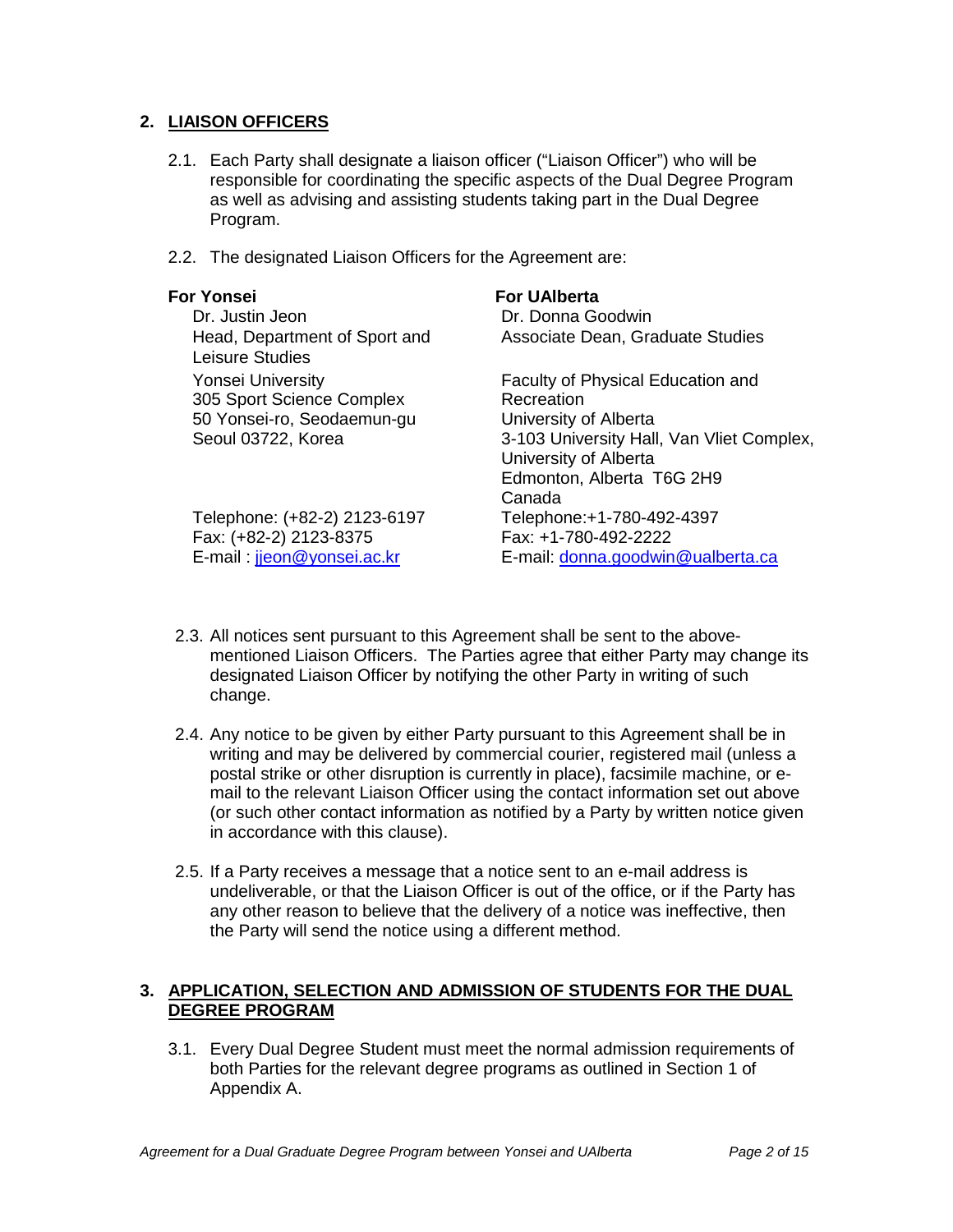- 3.2. A Dual Degree Student must first be admitted into a graduate degree program at their Home Institution.
- 3.3. To be considered for the Dual Degree Program, a student must fill out the application form (see Appendix B) and present it to his/her Home Institution. If the Home Institution agrees to recommend the student, the form will be forwarded to the Second Institution.
- 3.4. The Second Institution will determine at its sole discretion whether to admit the student into the Dual Degree Program and will inform the Home Institution of its decision. Each Second Institution will admit up to a maximum of five Dual Degree Students from each Home Institution each academic year for the Dual Degree Program. The maximum number of students may be changed by mutual agreement of the Parties and shall be expressed in writing.

### **4. DUAL DEGREE PROGRAM REQUIREMENTS AND ADMINISTRATION**

- 4.1. Dual Degree Students will follow a program of study and research which shall satisfy the requirements of both Parties as provided in Section 2 of Appendix A.
- 4.2. The Parties will provide an adequate orientation as well as ongoing advice and support to the Dual Degree Program. At UAlberta and Yonsei, the relevant Faculty or Department will take the lead on assisting Dual Degree Students.
- 4.3. Either Party may, at its sole discretion, require a Dual Degree Student to withdraw from the Dual Degree Program. If required to withdraw from the Dual Degree Program, the student will return to his/her studies at the Home Institution and will receive appropriate credit for work done at the Second Institution while in the Dual Degree Program.
- 4.4. The Dual Degree Student may withdraw, at any time, from the Dual Degree Program, and return to his/her studies at the Home Institution. The student will receive appropriate credit for work done at the Second Institution while in the Dual Degree Program.
- 4.5. At the end of a Dual Degree Student's studies, each Party will check whether the Student has met the relevant degree requirements of that Party and will confirm to the other Party the Student's eligibility to graduate.
- 4.6. Upon successful completion of the degree requirements of both Parties, each Institution will award to the Dual Degree Student the relevant degree of that Institution and:
	- a. The Liaison Officer at UAlberta shall inform the Liaison Officer at Yonsei of this award; and
	- b. The Liaison Officer at Yonsei shall inform the Liaison Officer at UAlberta of this award.

### **5. FEES AND FINANCIAL MATTERS**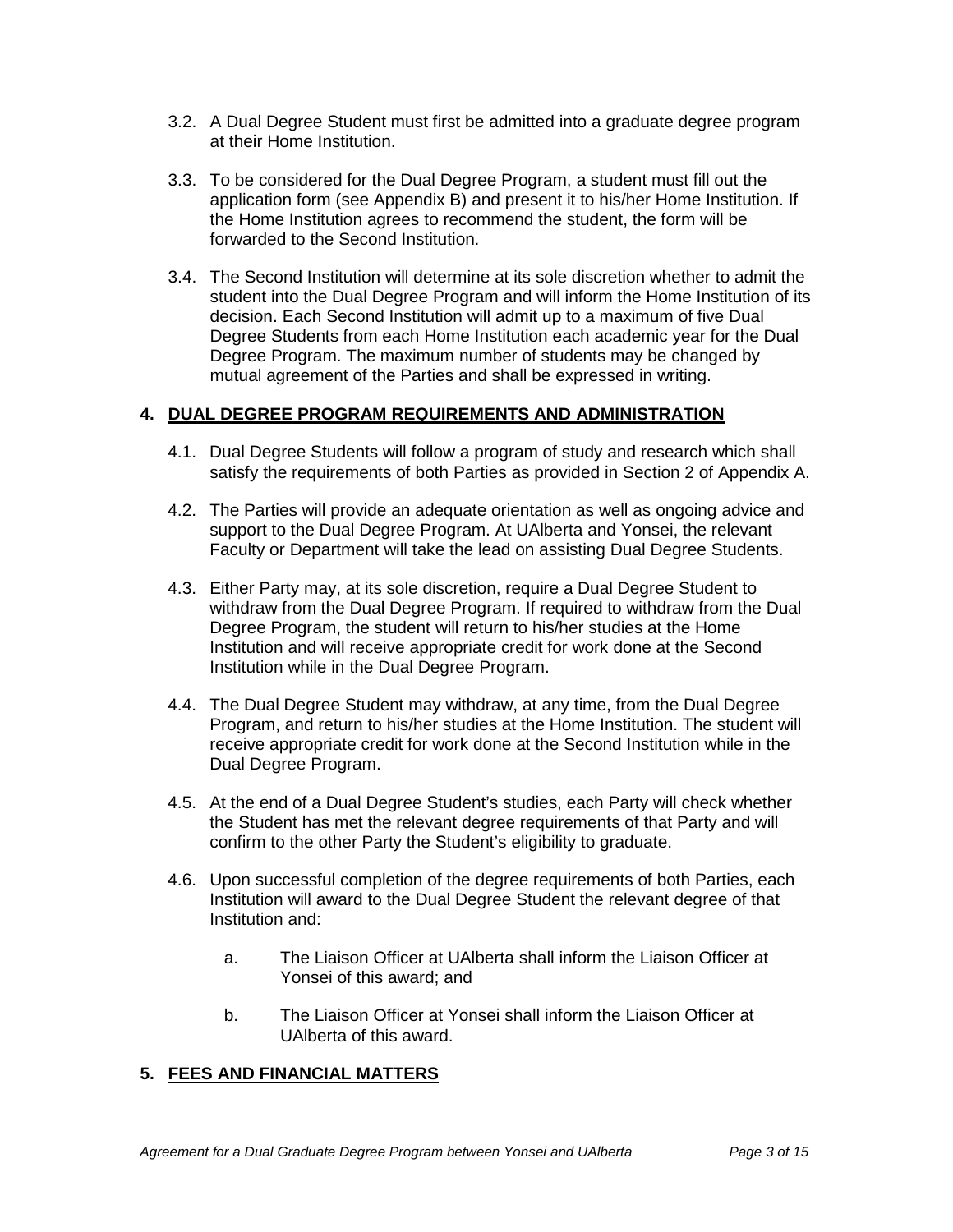- 5.1. Dual Degree Students shall pay student tuition and fees to the institution at which they are resident at any given time. At UAlberta, Dual Degree Students who are not Canadian citizens or Permanent Residents of Canada are required to pay at the rates for international students. Fees are subject to change without notice.
	- a. Dual Degree Students from UAlberta resident at Yonsei must maintain minimal registration at UAlberta in order to remain in good standing at UAlberta and shall be responsible for any associated costs.
	- b. Dual Degree Students from Yonsei resident at UAlberta must maintain minimal registration at Yonsei in order to remain in good standing at Yonsei and shall be responsible for any associated costs.
	- c. For doctoral Dual Degree Students whose Home Institution is Yonsei, the three-year program fees payment requirement for doctoral degree students outlined in UAlberta's Calendar in the "Minimum Units of Course Weight Registration Requirements" section is hereby waived.
	- 5.2. Dual Degree Students shall have sufficient personal funds to cover any and all expenses not covered by either institution as detailed in this Agreement. Such expenses include, but are not limited to:
		- a. Tuition and/or other fees as required by their Home and Second Institution;
		- b. Cost of living (including rent, food and health care costs);
		- c. Recreation;
		- d. Travel and transportation, including travel insurance;
		- e. Text books and school supplies;
		- f. All necessary visas; and
		- g. Any other expenses not specifically noted.

### **6. HOUSING**

6.1. Each Second Institution shall endeavour to provide information to students regarding housing options, the cost of which shall be paid by the student.

### **7. REGULATIONS GOVERNING STUDENTS**

- 7.1. Dual Degree Students shall be bound by the rules, regulations, and codes of conduct of the university or universities at which they are registered.
- 7.2. Dual Degree Students shall be bound by the laws of the country in which they are resident.

### **8. INTELLECTUAL PROPERTY**

8.1. Without limiting the generality of section 7 ("Regulations Governing Students"), the following guidelines and policies related to intellectual property and copyright of the Parties which may be amended from time to time, shall apply to Dual Degree Students: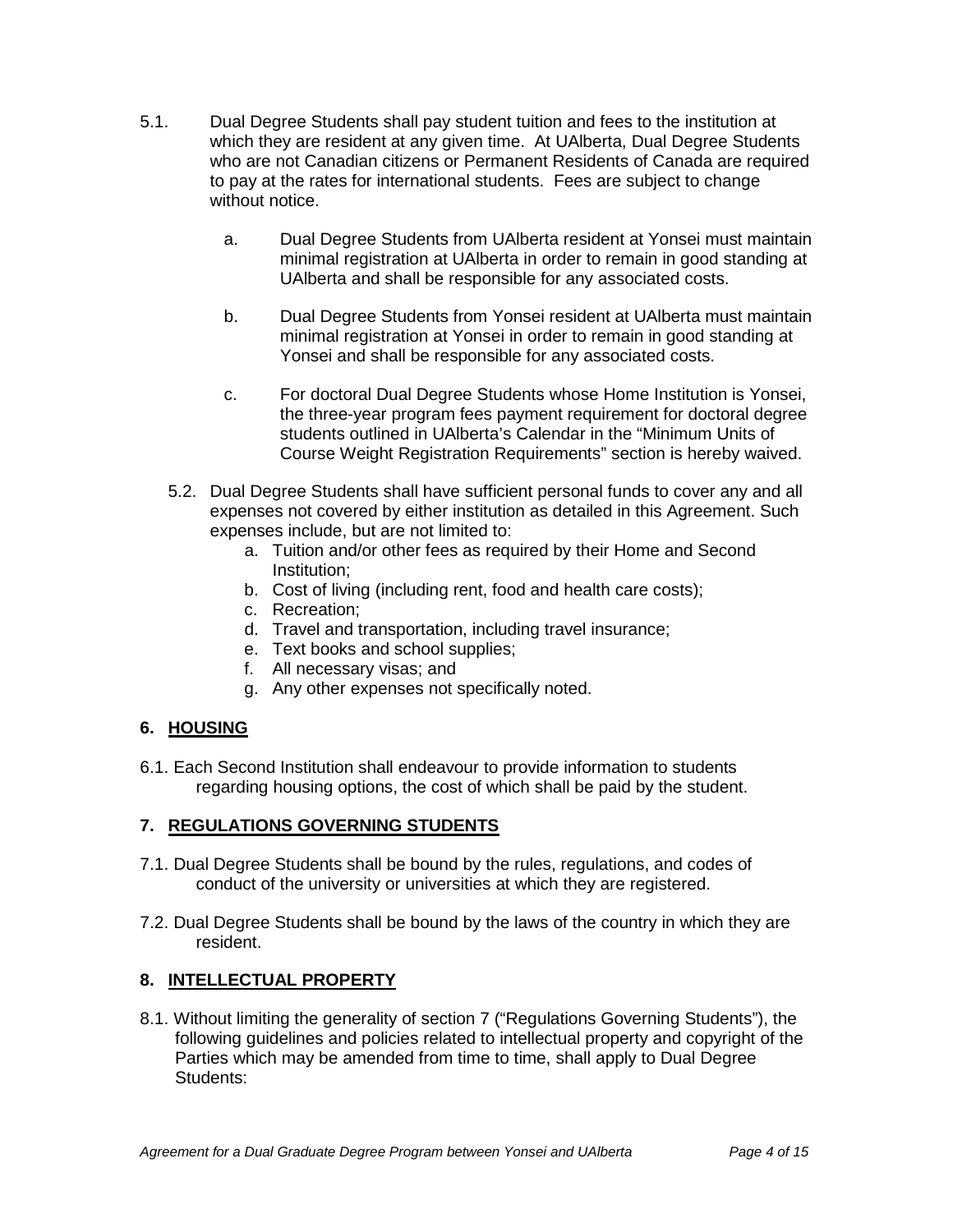### 8.2. **At UAlberta:**

- a. Patent Policy as set out in [https://policiesonline.ualberta.ca/policiesprocedures/policies/patent](https://policiesonline.ualberta.ca/policiesprocedures/policies/patent-policy.pdf)[policy.pdf;](https://policiesonline.ualberta.ca/policiesprocedures/policies/patent-policy.pdf)
- b. Graduate Program Manual as set out in [www.gradstudies.ualberta.ca/gpm.aspx;](http://www.gradstudies.ualberta.ca/gpm.aspx) and
- c. General Faculties Council (GFC) Policy 120.7 as set out in [www.gfcpolicymanual.ualberta.ca/120UniversityCommunityRelation](http://www.gfcpolicymanual.ualberta.ca/120UniversityCommunityRelation.aspx) [.aspx.](http://www.gfcpolicymanual.ualberta.ca/120UniversityCommunityRelation.aspx)

### 8.3. **At Yonsei:**

a. Intellectual Property Policy as set out in

<https://research.yonsei.ac.kr/web/eng/intellectual-property>

b. Graduate School Regulations as set out in (in Korean)

[http://graduate.yonsei.ac.kr/kor/sub04/sub04\\_02\\_01.asp](http://graduate.yonsei.ac.kr/kor/sub04/sub04_02_01.asp)

8.4. Notwithstanding anything else in this Agreement, a Dual Degree Student shall own the copyright in his/her thesis.

### **9. ACCESS TO INFORMATION AND PRIVACY LEGISLATION**

- 9.1. The parties acknowledge that UAlberta is a public body subject to the *Freedom of Information and Protection of Privacy Act* (Alberta) ("FOIP"), as amended. For further information about FOIP see [www.ipo.ualberta.ca.](http://www.ipo.ualberta.ca/) The Parties agree to only use any personal information exchanged for the purposes of this Agreement for the purposes of administering this Dual Degree Program.
- 9.2. No personal information related to any Dual Degree Student will be released by UAlberta to Yonsei without the student's prior written consent, except as permitted by law. Such consent will be obtained through the Shared Credentials Graduate Program Approval and Consent Form, in the format attached hereto as Appendix "B", or in such other form as UAlberta may provide from time to time.

### **10. CONFIDENTIALITY**

10.1. Each Party who receives any information from the other marked "Confidential" ("Confidential Information"), will take reasonable steps to protect its confidentiality, will not disclose to any third party such Confidential Information without the prior written consent of the other Party, and will only use such Confidential Information for the purposes contemplated in this Agreement. For the purposes of this Agreement, Confidential Information shall not include information that is or becomes part of the public domain through no act of the receiving Party, that was in the receiving Party's possession before receipt from the disclosing party, that was rightfully received by the receiving Party from a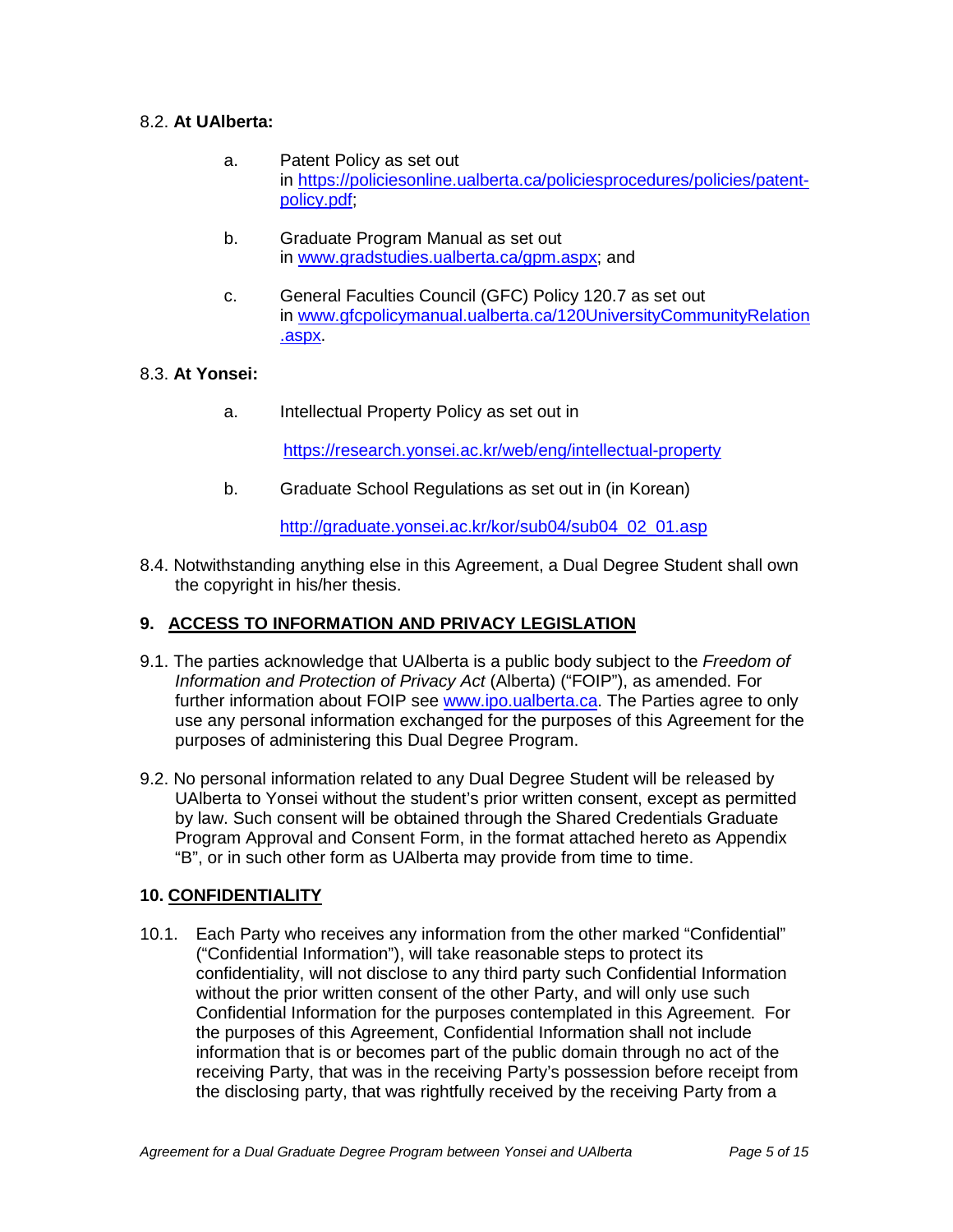third party without a duty of confidentiality, or information that is required to be disclosed under any applicable law or by order of a court.

### **11. GOVERNING LAW**

11.1. This Agreement shall be interpreted and construed in accordance with the laws of Alberta and Canada, and the Parties hereby submit to the exclusive jurisdiction of the Courts of Alberta.

### **12. LIABILITY AND INDEMNIFICATION**

- 12.1. Each party ("Indemnifying Party") will:
	- be liable to the other party ("Indemnified Party") for; and
	- indemnify and hold harmless the Indemnified Party from and against:

any and all liabilities, damages, costs, claims, suits or actions, loss, injury, death, or damage to any third party (including students) occasioned by or as a result of the negligent acts, willful misconduct or breach of obligations assumed under this Agreement by the Indemnifying Party or their employees, officers, agents, and contractors.

Notwithstanding the above, in no event will either Party be liable for any indirect, consequential, or incidental claims incurred by any Indemnified Party in respect of this Agreement.

### **13. SURVIVAL**

13.1. All provisions relating to the nature of the relationship, indemnity, insurance, payment, confidentiality, and other obligations and provisions, the performance of which by their nature extends beyond the termination of this Agreement, shall continue in full force and effect following the effective date of such termination.

#### **14. COUNTERPARTS**

14.1. This Agreement may be executed in any number of counterparts or duplicates, each of which shall be an original, and such counterparts or duplicates shall together constitute one and the same agreement.

#### **15. COMING INTO FORCE, TERMINATION, AND AMENDMENTS**

- 15.1. This Agreement shall come into force and effect from the date on which the last Party endorses the Agreement, and shall continue in effect for a period of five (5) years unless terminated in accordance with the terms of the Agreement (the "Term").
- 15.2. Either Party may terminate the Agreement on twelve (12) months written notice to the other Party. Upon receipt of such notice, no additional students will be admitted to the Dual Degree Program. Students already in the Dual Degree Program will be given reasonable time to complete their studies.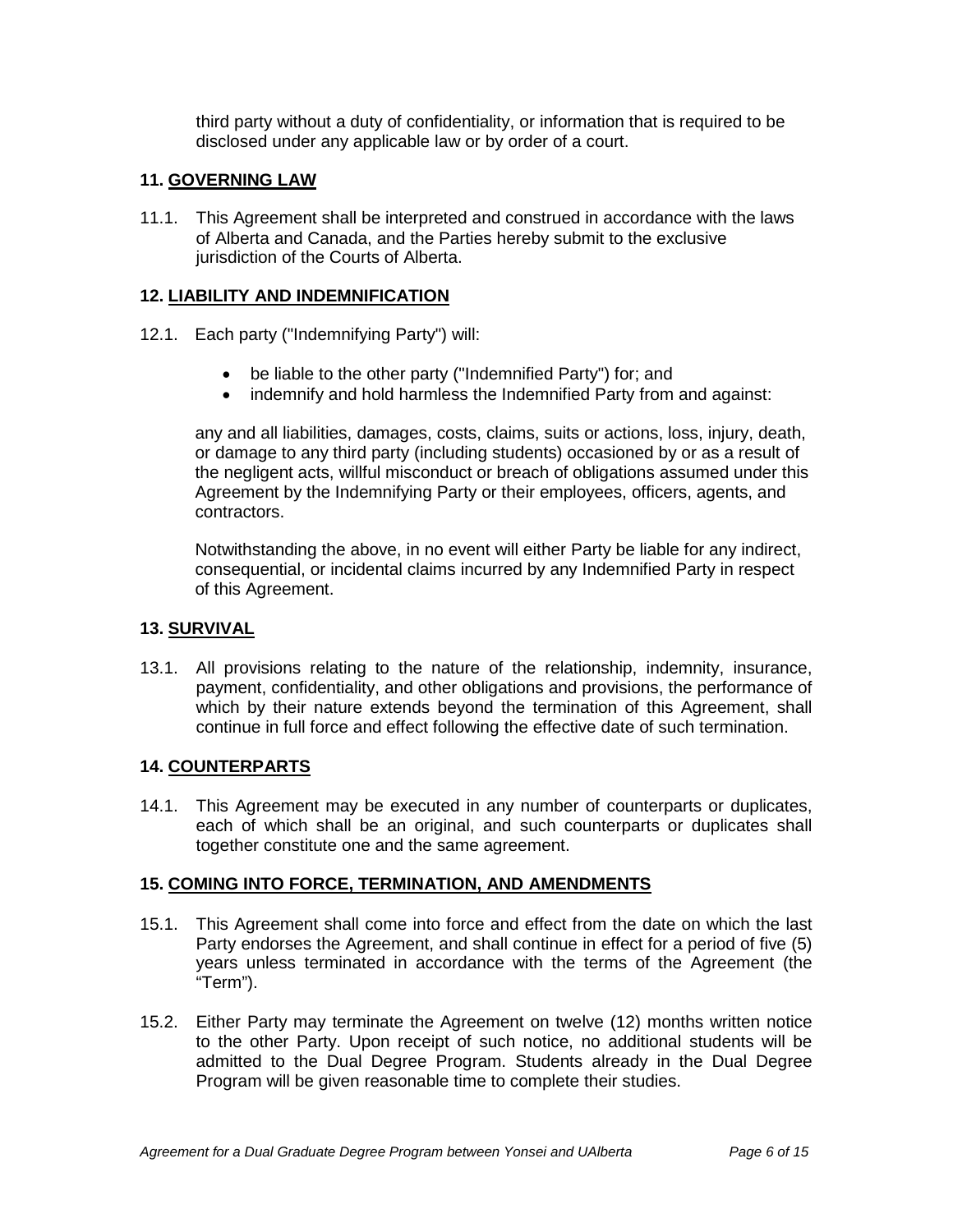15.3. The Agreement may be amended or extended by the mutual written consent of the Parties.

### **16. GENERAL**

- 16.1. This Agreement, including its Appendices, contains the whole agreement between the Parties and no understandings, representations or agreements, oral or otherwise, exist between the Parties with respect to the subject matter of this Agreement, except as expressly set out in this Agreement.
- 16.2. If any provision of this Agreement is found to be invalid or unenforceable to any extent, the remainder of this Agreement will not be affected or impaired thereby and will remain valid and enforceable to the extent permitted by law.
- 16.3. Nothing in this Agreement shall make the relationship between the Parties one of partnership, joint venture or employment. Nothing in this Agreement constitutes authority for one Party to make commitments which bind the other Party or to otherwise act on behalf of such other Party.
- 16.4. The rights and obligations of the Parties hereunder shall not be assigned or assignable, in whole or in part, by either Party. The terms of this Agreement shall enure to the benefit and be binding upon the successors of each party.
- 16.5. Neither party will use, nor shall it permit any person employed by it to use, identifying marks of the other Party, other than with the written consent of such other party, which may be arbitrarily withheld.

**IN WITNESS WHEREOF** the duly authorized officers of the Parties have executed and delivered this Agreement on the dates indicated below.

| Signed for and on behalf of<br><b>YONSEI UNIVERSITY</b> |                                                       |  | Signed for and on behalf of<br>THE GOVERNORS OF THE<br>UNIVERSITY OF ALBERTA |                                              |  |
|---------------------------------------------------------|-------------------------------------------------------|--|------------------------------------------------------------------------------|----------------------------------------------|--|
|                                                         | the $\frac{1}{2}$ day of $\frac{1}{2}$ 2016.          |  |                                                                              | the $\_\_\_\_$ day of $\_\_\_\_\_$ 2016.     |  |
| Dean                                                    | Dr. Sang-Jin Kang<br>College of Sciences in Education |  | Dr. Steven Dew                                                               | Provost and Vice-President (Academic)        |  |
|                                                         | the $\_\_\_$ day of $\_\_\_\_\_$ 2016.                |  |                                                                              | the $\frac{1}{2}$ day of $\frac{1}{2}$ 2016. |  |
| Dr. Doyeon Won                                          |                                                       |  |                                                                              | Dr. Kerry Mummery                            |  |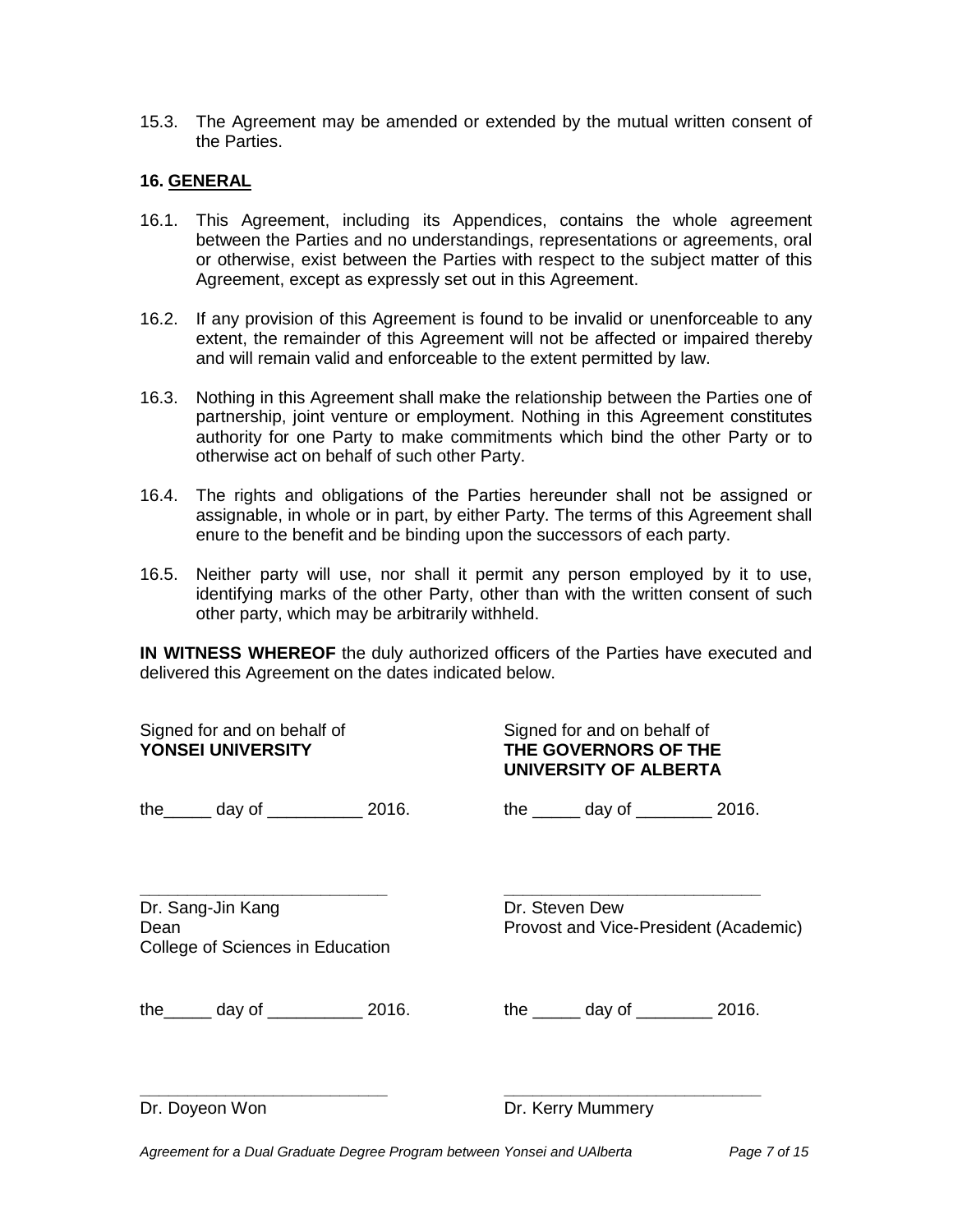Department Chair<br>
Dean<br>
Department of Sport and Leisure<br>
Facult Studies **Recreation** 

Faculty of Physical Education and

the \_\_\_\_\_ day of \_\_\_\_\_\_\_\_ 2016.

**\_\_\_\_\_\_\_\_\_\_\_\_\_\_\_\_\_\_\_\_\_\_\_\_\_\_\_** Dr. Heather Zwicker Dean Faculty of Graduate Studies and Research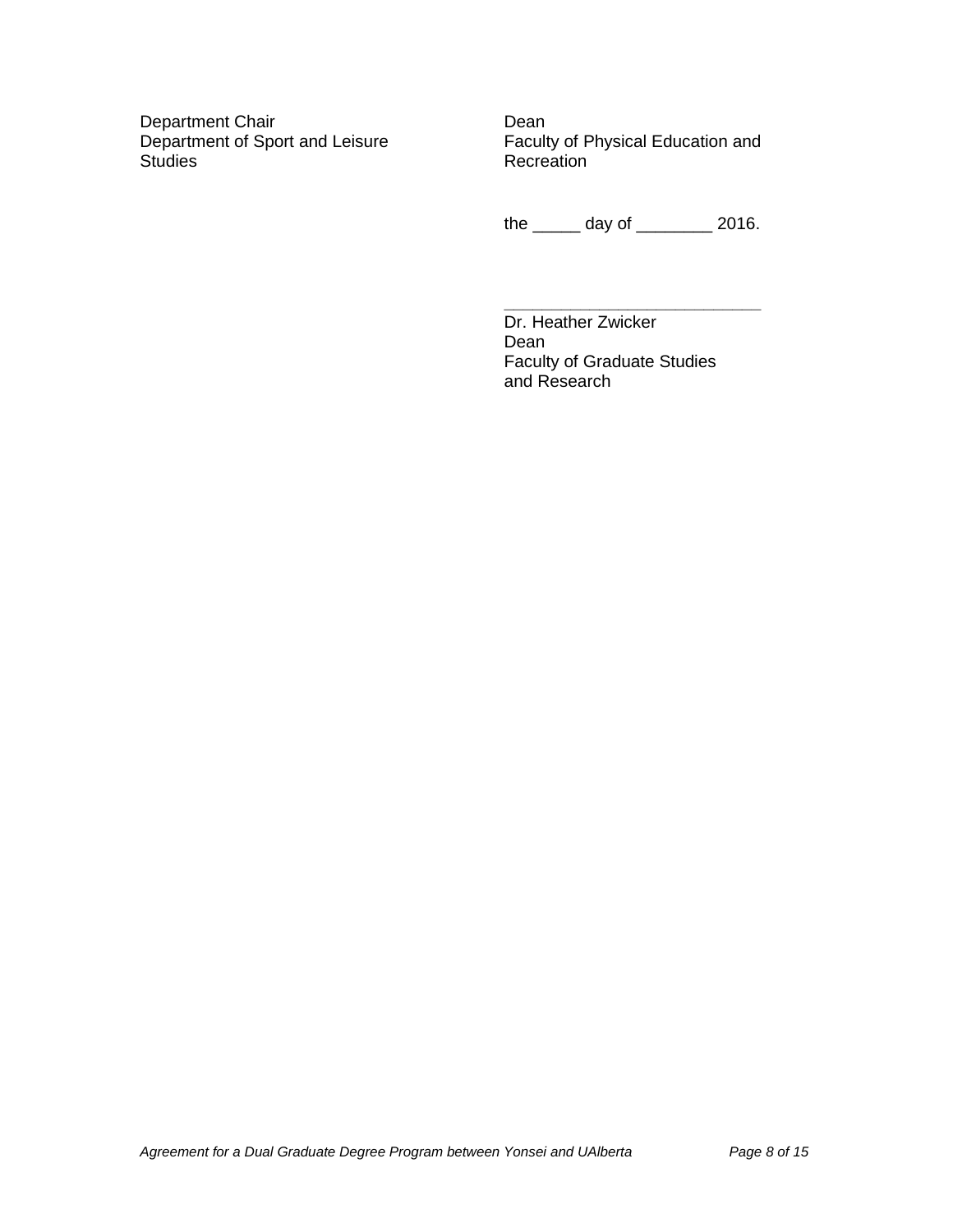### **APPENDIX A**

### **1.** Application, Selection, and Admission of Students:

- 1.1. The regular academic admission requirements include:
	- a. Applicants are normally required to have completed a master's degree, or its academic equivalent, from an academic institution recognized by UAlberta or Yonsei.
	- b. An admission grade point average of 3 on most 4-point grading system or B on most letter grading systems, based on their most recent two years of full time study is required.
	- c. To be admitted by UAlberta, applicants with degrees/qualifications in a language other the English need to demonstrate English Language Proficiency (ELP) by completing an approved English language exam.
		- Proficiency is demonstrated by possession of a degree from an institution recognized by UAlberta and where the language of instruction is English; or a satisfactory score on one of the following approved English language examinations: TOEFL minimum score of 550 (PBT), MELAB minimum score of 85, or IELTS minimum overall band score of 6.5.
- 1.2. In addition to the regular academic admission requirements for the relevant degree programs of both Parties, in order to be considered for participation in the Dual Degree Program, a potential Dual Degree Student must meet the following requirements:
	- a. At UAlberta, entry into the PhD degree program requires a Master's degree with thesis in physical education, kinesiology, sport studies, recreation or leisure studies. Applications from students with a Master's degree in other disciplines will be considered. Applications from individuals with a Master's degree without thesis are considered by the Associate Dean on individual merit.

### **2.** Dual Degree Program Requirements and Administration:

- 2.1. Physical Residency Requirements:
	- a. Dual Degree Students must spend at least 2 academic terms at their Home Institution before attending the Second Institution.
	- b. Dual Degree Students must spend at least 2 academic terms at the Second Institution. These terms do not have to be consecutive.
- 2.2. Academic Program Requirements: Dual Degree Students will follow a program of study and research which shall satisfy the standard degree requirements of both Parties.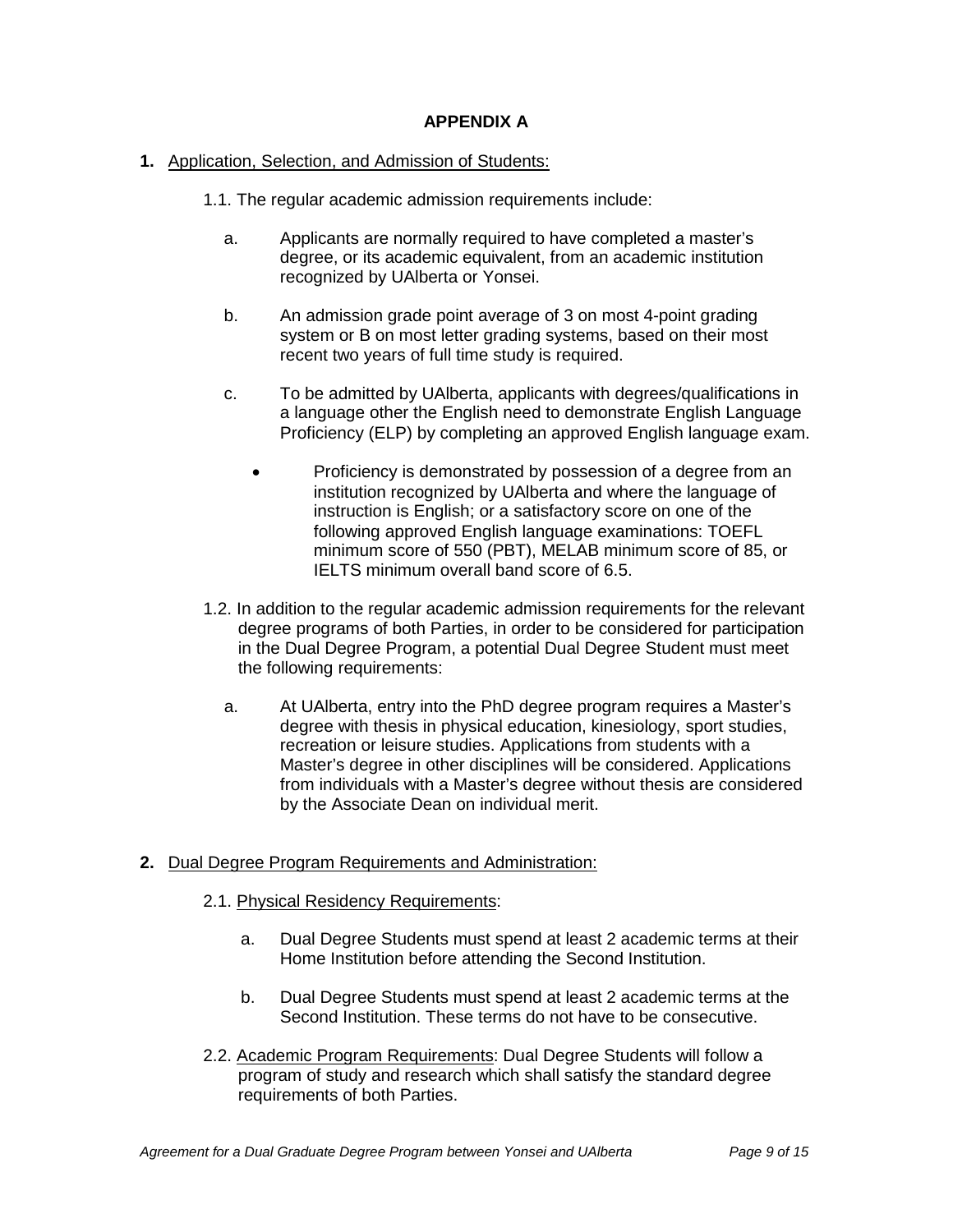- a. In addition to the standard degree requirements, Dual Degree Students must also meet the following requirements:
	- Dual Degree Students must complete at least 18 credit hours (including directed study credits) or maintain a full-time student status at least for 2 semesters at the Second Institution.
- b. Dual Degree Students are exempt from the following standard degree requirements: N/A,
- 2.3. Ethics Requirements: In accordance with UAlberta policy, every Dual Degree Student must meet UAlberta's ethics and academic integrity training requirements set by the UAlberta Faculty of Graduate Studies and Research. Further information regarding those requirements can be found here: [https://uofa.ualberta.ca/graduate-studies/current-students/academic](https://uofa.ualberta.ca/graduate-studies/current-students/academic-requirements/ethics)[requirements/ethics.](https://uofa.ualberta.ca/graduate-studies/current-students/academic-requirements/ethics) Additionally, Dual Degree Students must follow all UAlberta policies and procedures relating to research involving either human participants or animals.
- 2.4. Supervision: In accordance with UAlberta policy, every Dual Degree Student in a thesis-based program must have a supervisor at each institution while in the Dual Degree Program.
- 2.5. Doctoral Supervisory Committee: Every Dual Degree Student must have a supervisory committee comprised of at least three members, including the supervisors at both Parties.

At the end of each academic year, the supervisory committee will review the Dual Degree Student's progress.

#### 2.6. Required Examinations:

- a. In accordance with UAlberta policy, every Dual Degree Student must pass a doctoral candidacy examination before they can proceed to final thesis defense. Dual Degree Students whose Home Institution is Yonsei can participate in their candidacy exam by teleconference (in case of UAlberta Dual Degree students residents at Yonsei vice versa). The structure of the candidacy examination will be in accordance with the policies of both Parties. The candidacy exam must be completed within the first 36 months after the Dual Degree student's entry into the Dual Degree Program.
- b. In accordance with UAlberta policy, every Dual Degree Student must successfully prepare and defend a thesis before an examining committee that is set up in accordance with the relevant policies of both Parties, unless otherwise stated in this Agreement. A copy of the thesis defence regulations of each Party is attached at Appendix C.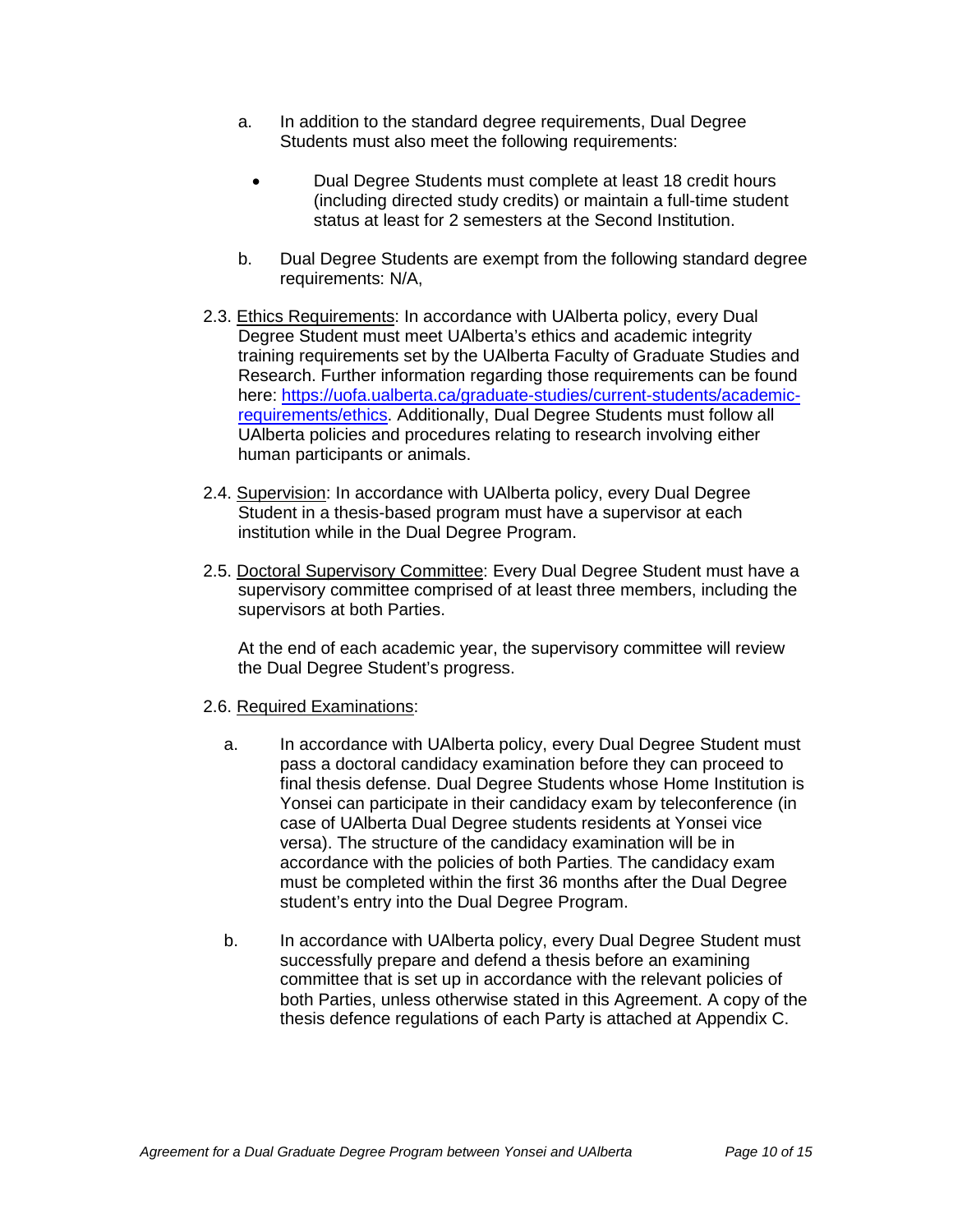### **APPENDIX B**

### **SAMPLE SHARED CREDENTIALS GRADUATE PROGRAM APPROVAL AND CONSENT FORM**

### **A. THIS SECTION TO BE COMPLETED BY THE STUDENT**

- **1.** Student Name (Given Name FAMILY NAME):
- **2.** Home Institution:
- **3.** Second Institution:
- **4.** Supervisor(s) at Home Institution:
- **5.** Supervisor(s) at Second Institution:
- **6.** Date student began graduate program at Home Institution:
- **7.** Proposed membership of supervisory committee and proposed supervisor(s):
- **8.** Graduate program in which the student is enrolled at Home Institution and respective area of concentration:
- **9.** Proposed title of project/thesis topic (if known):
- **10.** Courses student has taken at Home Institution that will be counted towards satisfying the degree requirements at the Second Institution (if applicable):
- **11.** Additional courses student will be required to take at Second Institution (if applicable):
- **12.** Other relevant academic requirements: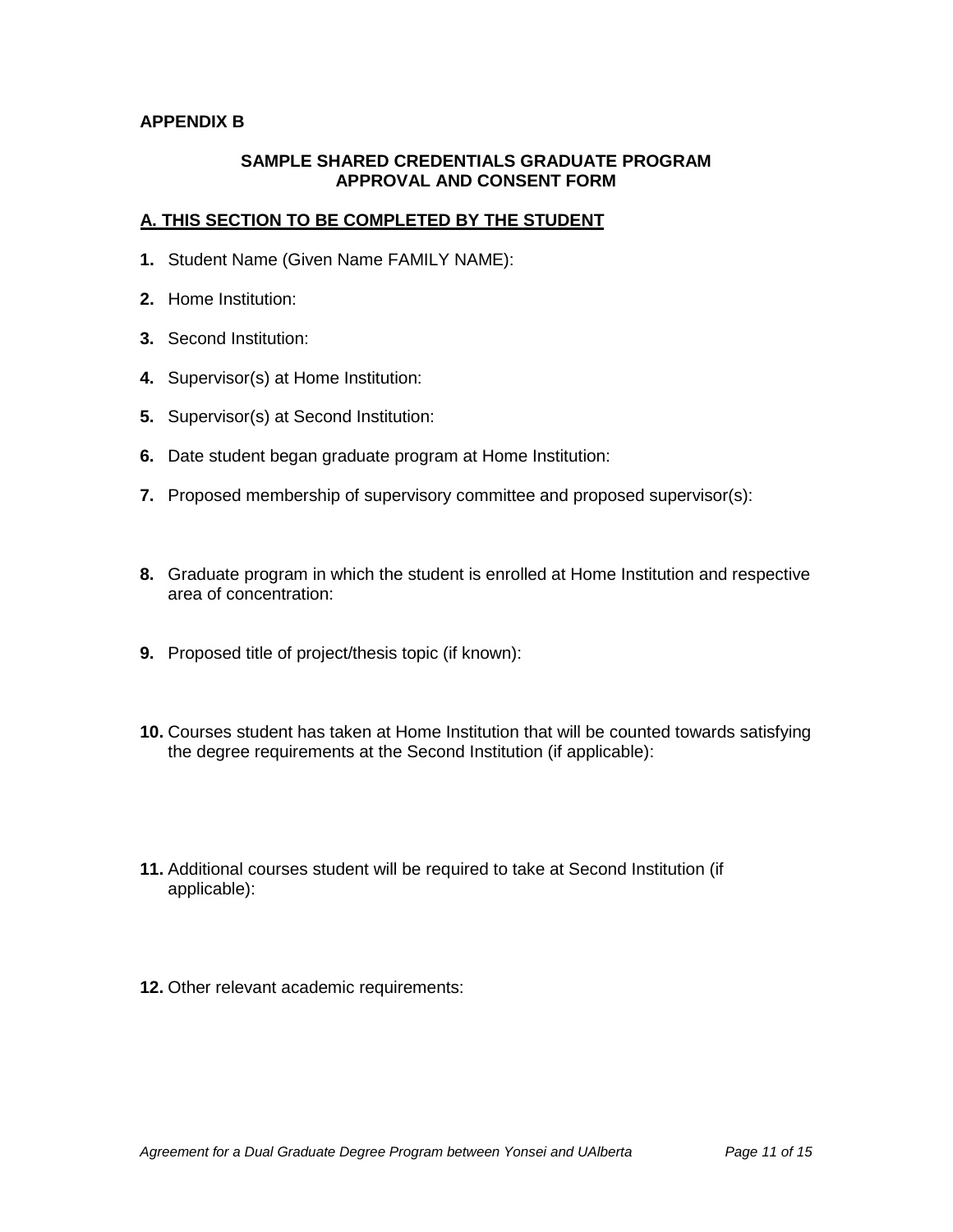**13.** Informed Consent for Disclosure of Personal Information

The University of Alberta collects and protects personal information under the authority of the Alberta *Freedom of Information and Protection of Privacy Act* for the purposes of operating the programs and services of the University.

Information collected and shared for the purpose of the shared credentials graduate program will also adhere to the laws of the country of the collaborating institution.

Academic information about me, including transcripts, lab reports where applicable, and correspondence and reports regarding academic progress, will be originally collected by the institutions and shared between the institutions for the purpose of administering the shared credentials graduate program.

I, **\_\_\_\_\_\_\_\_\_\_** 

(student's full name), voluntarily authorize the above-mentioned sharing of information.

This consent will remain valid for the duration of my participation in the shared credentials graduate program. I understand that consent may be revoked at any time by so indicating in writing to the shared credentials graduate program liaison officers of my Home Institution and the Second Institution.

Signed this day of the set of the set of the set of the set of the set of the set of the set of the set of the s

Signature of Student: **Example 2018** 

Printed name of Student: \_\_\_\_\_\_\_\_\_\_\_\_\_\_\_\_\_\_\_\_\_\_\_\_\_\_\_\_\_\_\_\_\_\_\_\_\_\_\_\_\_\_\_\_\_

Date of birth:

Student ID number at Home Institution:

### **B. THIS SECTION TO BE COMPLETED BY THE HOME INSTITUTION**

 $Mr/Ms$ 

(student's full name) is recommended for admission to the shared credentials graduate

program.

Signed this day of the set of the set of the set of the set of the set of the set of the set of the set of the set of the set of the set of the set of the set of the set of the set of the set of the set of the set of the s

\_\_\_\_\_\_\_\_\_\_\_\_\_\_\_\_\_\_\_\_\_\_\_\_\_\_\_\_\_\_\_\_\_\_\_\_\_\_\_\_\_\_\_\_\_ Academic Administration Liaison Officer Name: Academic Administration Liaison Officer Title and Department: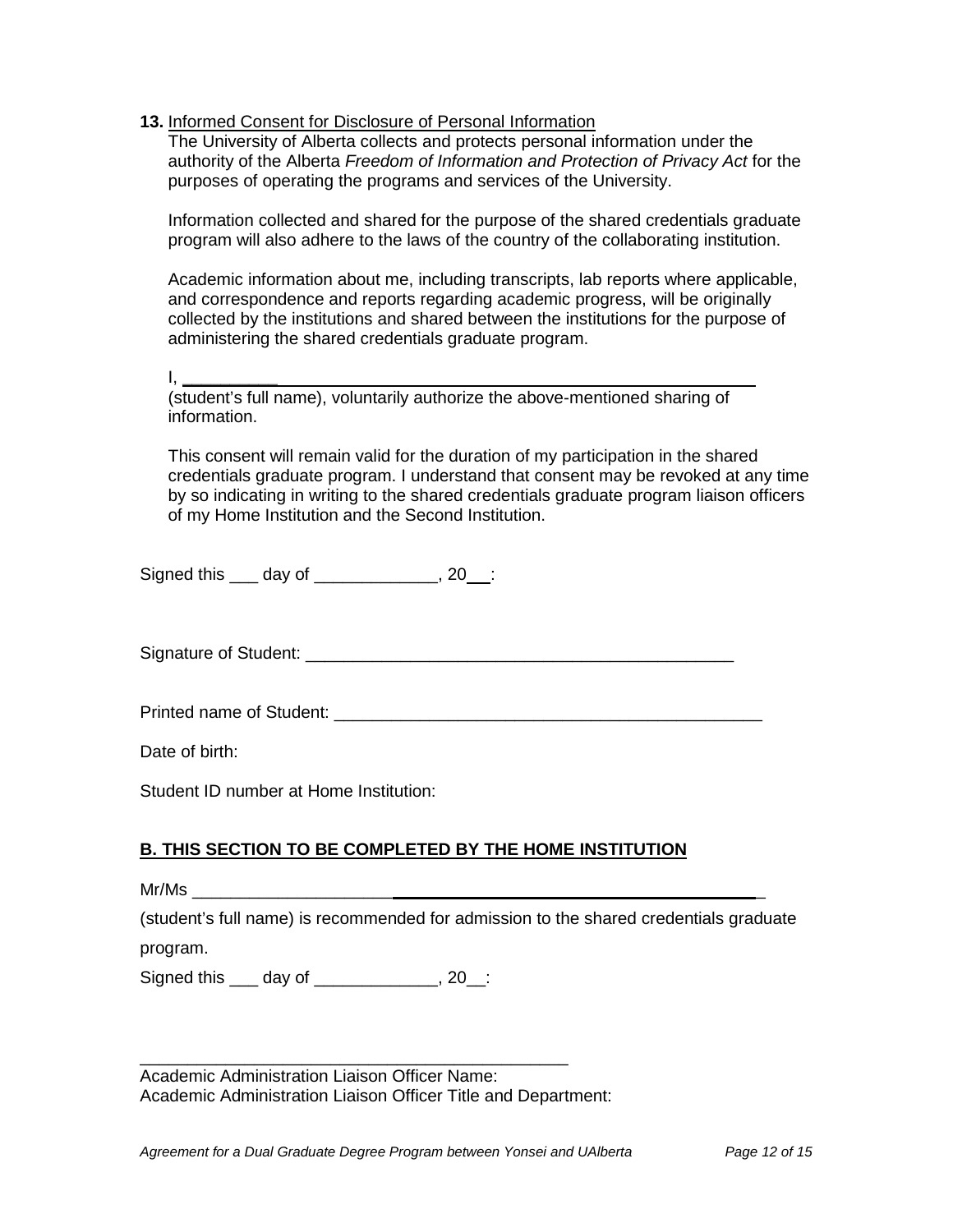Home Institution Name:

\_\_\_\_\_\_\_\_\_\_\_\_\_\_\_\_\_\_\_\_\_\_\_\_\_\_\_\_\_\_\_\_\_\_\_\_\_\_\_\_\_\_\_\_\_ Name: Title (Dean or designate): Faculty: **...** Home Institution Name: ...

### **C. THIS SECTION TO BE COMPLETED BY THE SECOND INSTITUTION**

Admission of Mr/Ms \_\_\_\_\_\_\_\_\_\_\_\_\_\_\_\_\_\_\_\_\_ \_

(student's full name) to the shared credentials graduate program is hereby

\_\_\_\_\_\_\_\_\_\_\_\_\_\_\_\_\_\_\_\_ (granted/denied).

Signed this \_\_\_ day of \_\_\_\_\_\_\_\_\_\_\_\_\_, 20\_\_:

\_\_\_\_\_\_\_\_\_\_\_\_\_\_\_\_\_\_\_\_\_\_\_\_\_\_\_\_\_\_\_\_\_\_\_\_\_\_\_\_\_\_\_\_\_ Academic Administration Liaison Officer Name: Academic Administration Liaison Officer Title and Department: Second Institution Name:

\_\_\_\_\_\_\_\_\_\_\_\_\_\_\_\_\_\_\_\_\_\_\_\_\_\_\_\_\_\_\_\_\_\_\_\_\_\_\_\_\_\_\_\_\_

Name: Title (Dean or designate): Faculty: ... Home Institution Name: ...

**Protection of Privacy -** The personal information requested on this form is collected under the authority of the applicable privacy or data protection legislation and will be protected under the applicable act. It will be used for the purpose of administering the Dual Degree Program between the University of Alberta and Yonsei University. For the University of Alberta, direct any questions about this collection to:

Faculty Liaison Officer, position, full address, and business telephone number.

For Yonsei University, direct any questions to:

Faculty Liaison Officer, position, full address, and business telephone number.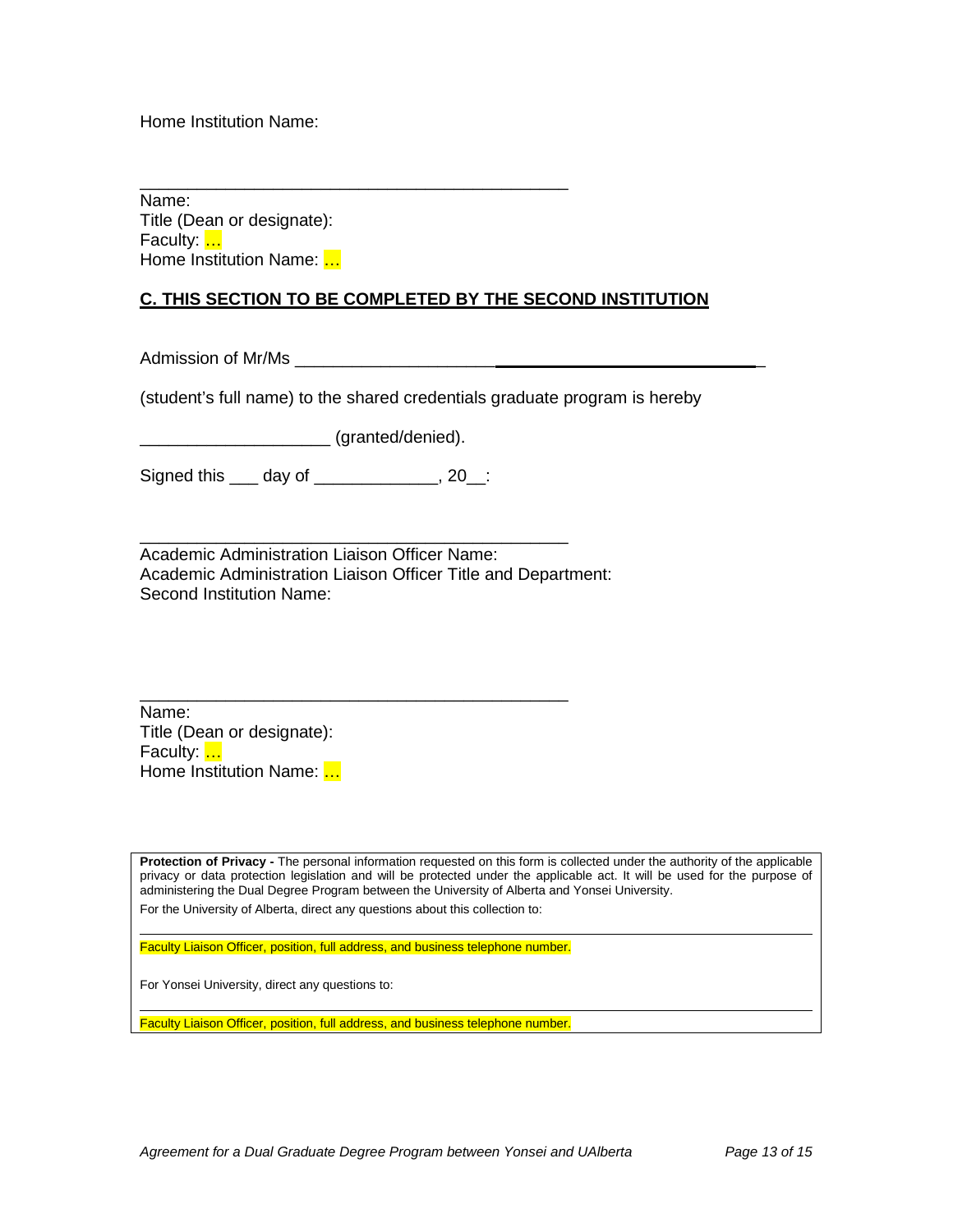### **APPENDIX C**

### **THESIS DEFENCE REGULATIONS**

UAlberta's thesis defence regulations can be found in the in section 8 of the Graduate Program Manual which is available online here: [https://uofa.ualberta.ca/graduate](https://uofa.ualberta.ca/graduate-studies/about/graduate-program-manual/section-8-supervision-oral-examintations-and-program-completion)[studies/about/graduate-program-manual/section-8-supervision-oral-examintations-and](https://uofa.ualberta.ca/graduate-studies/about/graduate-program-manual/section-8-supervision-oral-examintations-and-program-completion)[program-completion](https://uofa.ualberta.ca/graduate-studies/about/graduate-program-manual/section-8-supervision-oral-examintations-and-program-completion) .

### **Yonsei University**

#### Qualifications to Submit a Dissertation Proposal

A doctoral student who fulfills the following conditions may submit a manuscript of a dissertation for examination:

- 1. cleared the foreign language and research requirements.
- 2. passed the comprehensive qualifying examination
- 3. received approval or his/her dissertation research proposal, is allocated two dissertation advisors (one from Yonsei and the other one from UAlberta), and were supervised for at least two semesters
- 4. completed the regular enrolment of, at least, four semesters and is enrolled as a research student, and
- 5. is scheduled to complete the examination of the dissertation within seven years from the date of admission. However, the temporary withdrawal and removal period and the extended two-year period where the candidate had a reasonable excuse are not included in the seven-year mentioned above.

#### **Dissertation**

A dissertation must be written in English. A dissertation for a doctoral degree must show that the candidate possesses sufficient technical knowledge in the relevant field, and has the ability to carry out his/her own academic research. Its contents must modify and expand the existing knowledge or technology to a considerable extent, and its point of argument must be clear.

#### Submission of the Manuscript of a Dissertation (Dissertation Proposal)

A candidate who has written a dissertation must, on the approval of the department chair and dissertation advisors, submit copies of the manuscript of the dissertation to the department for a preliminary examination.

#### Dissertation Committee Members

There must be five committee members for a doctoral dissertation, including two doctoral advisors. Up to two of the dissertation committee members may be appointed from outside.

#### The Preliminary Examination Procedure

- 1. The candidate must present the dissertation (dissertation proposal) more than once at a public presentation held by a department or an academic society in the presence of the dissertation committee members.
- 2. The candidate must go through an official preliminary examination within a period of time determined by the Dean of the Graduate School.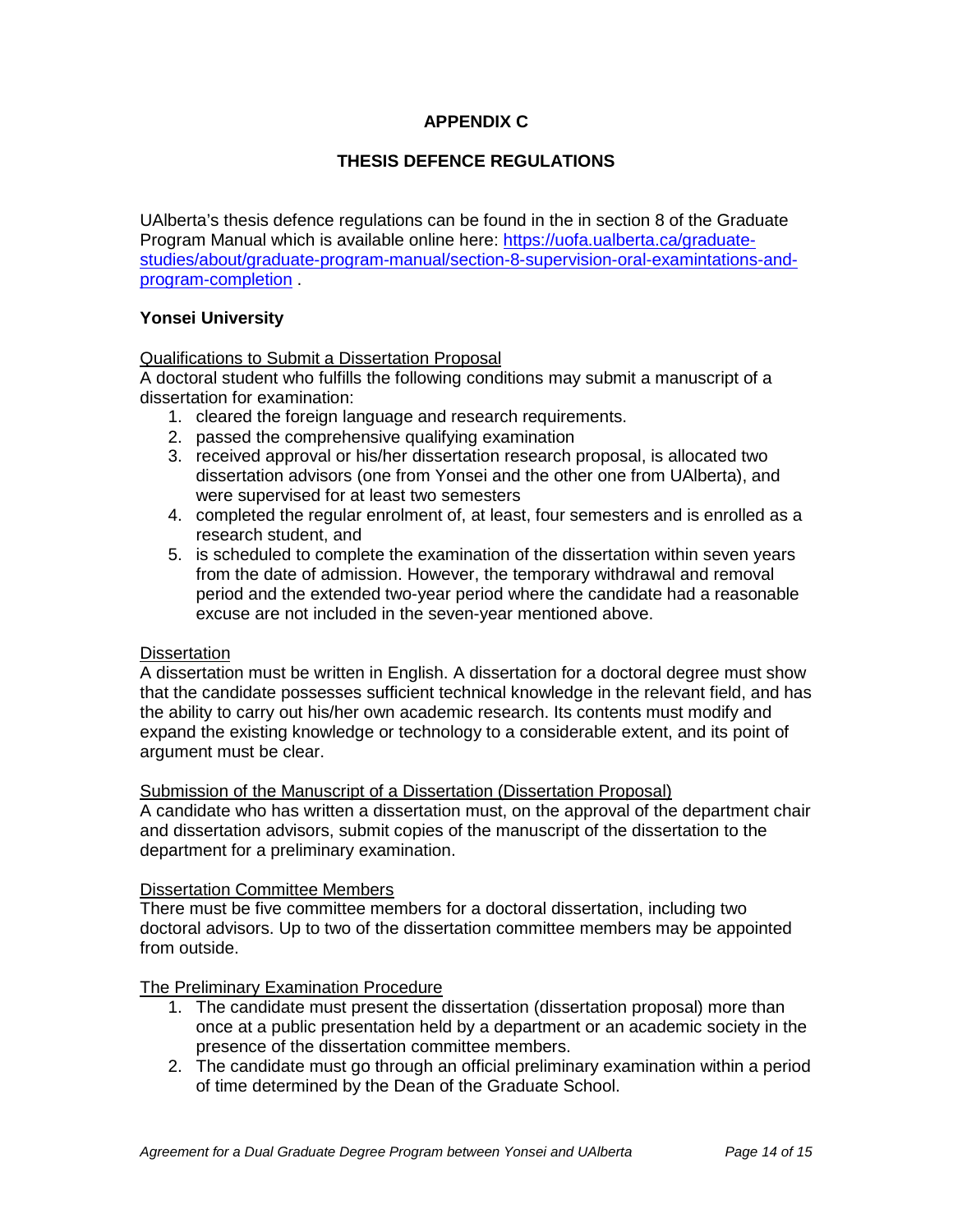3. The dissertation committee chair must collect the opinion of the committee members and report to the Dean of the Graduate School within the designated time.

### Examination of a Dissertation

- 1. After the preliminary examination (i.e., dissertation proposal), the committee can meet up to four times to examine whether the matters pointed out during supervision have been properly complemented and it is determined whether the contents and the structure have any defect as a dissertation for a degree.
- 2. A candidate who failed the examination may rewrite the dissertation and submit it after at least one semester.
- 3. The dissertation for a doctoral degree is taken to pass if at least four of the committee members give 80 marks or more out of the total 100 points.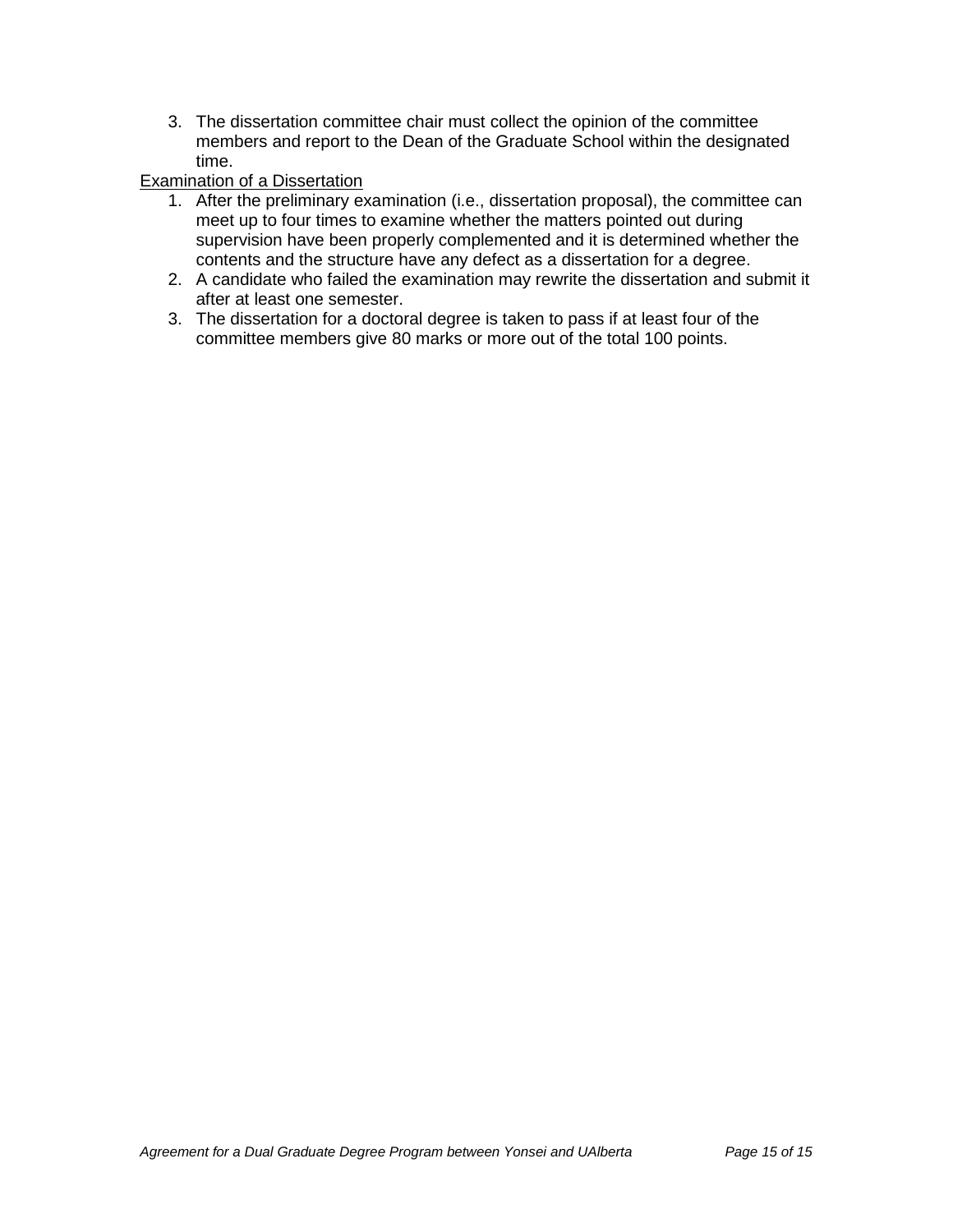

Item No. 5 FINAL

### **OUTLINE OF ISSUE**

### Agenda Title: **Revisions to Joint Shared Credential Graduate Program, Universidade Estadual de Campuinas (Unicamp) and University of Alberta (Faculty of Graduate Studies and Research and Faculty of Science)**

**Motion**: THAT the GFC Academic Planning Committee approve, under delegated authority from General Faculties Council, revisions to the proposal for a Joint Doctoral Degree Graduate Program between the Faculty of Graduate Studies and Research and the Faculty of Science, University of Alberta, and Universidade Estadual de Campuinas (Unicamp), Sao Paulo, Brazil, as set forth in Attachment 1, to take effect upon final approval.

#### **Item**

| <b>Action Requested</b> | ⊠Approval Recommendation Discussion/Advice Information                                                                                                            |
|-------------------------|-------------------------------------------------------------------------------------------------------------------------------------------------------------------|
| Proposed by             | Faculty of Graduate Studies and Research (FGSR) and Faculty of<br>Science.                                                                                        |
| Presenter               | Deborah Burshtyn, Associate Dean, Faculty of Graduate Studies and<br>Research<br>J. Nelson Amaral, Professor in Computing Science, Faculty of Science             |
| Subject                 | Joint Master's and Doctoral Degree Graduate Program between the<br>University of Alberta's Faculty of Science and Universidade Estadual de<br>Campuinas (Unicamp) |

#### **Details**

| Responsibility                  | Provost and Vice-President (Academic)                               |
|---------------------------------|---------------------------------------------------------------------|
| The Purpose of the Proposal is  | To revise the proposal approved by the GFC Academic Planning        |
| (please be specific)            | Committee on May 13, 2015 by deleting the Master's program.         |
| The Impact of the Proposal is   | The agreement with Universidade Estadual de Campuinas (Unicamp)     |
|                                 | will be limited to the Doctoral program.                            |
| Replaces/Revises (eg, policies, | Proposal for a Joint Shared Credential Master's and Doctoral Degree |
| resolutions)                    | Graduate Program, Universidade Estadual de Campuinas (Unicamp)      |
|                                 | and University of Alberta (Faculty of Graduate Studies and Research |
|                                 | and Faculty of Science) approved by the GFC Academic Planning       |
|                                 | Committee on May 13, 2015.                                          |
| Timeline/Implementation Date    | Upon final approval.                                                |
| <b>Estimated Cost</b>           | N/A                                                                 |
| Sources of Funding              | N/A                                                                 |
| <b>Notes</b>                    | The option for a Master's program is no longer supported by         |
|                                 | Universidade Estadual de Campuinas (Unicamp)                        |

#### **Alignment/Compliance**

| Alignment with Guiding | For the Public Good                                                                                                                                                                                                                                                                                 |  |
|------------------------|-----------------------------------------------------------------------------------------------------------------------------------------------------------------------------------------------------------------------------------------------------------------------------------------------------|--|
| <b>Documents</b>       | ENGAGE.<br>18. OBJECTIVE: Seek, build, strengthen, and sustain partnerships with<br>local, national, or international research agencies, governments,<br>government ministries and agencies, universities, Indigenous<br>communities, libraries, not-for-profits, industry, business, and community |  |
|                        | organizations.<br>iii. Strategy: Encourage municipal, provincial, national, and international<br>collaborations, partnerships, and MOUs at the institutional, faculty,<br>department, unit, and individual levels.                                                                                  |  |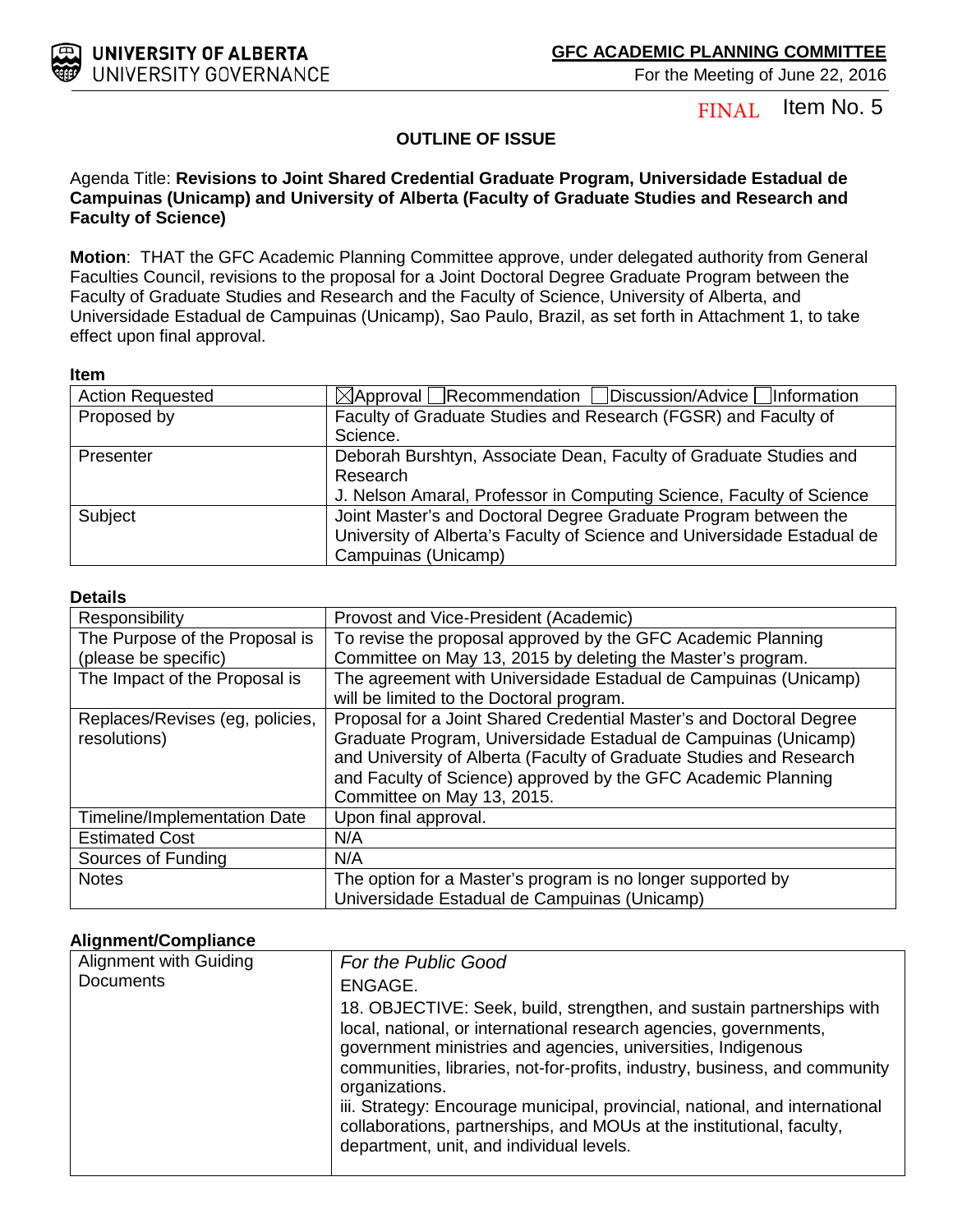

# Item No. 5

| Compliance with Legislation,                                                    | 1. Post-Secondary Learning Act (PSLA): The PSLA gives GFC                                                                                                                                                                                                                                                                                                                                                              |
|---------------------------------------------------------------------------------|------------------------------------------------------------------------------------------------------------------------------------------------------------------------------------------------------------------------------------------------------------------------------------------------------------------------------------------------------------------------------------------------------------------------|
| Policy and/or Procedure<br>Relevant to the Proposal                             | responsibility, subject to the authority of the Board of Governors, over<br>academic affairs (Section 26(1)).                                                                                                                                                                                                                                                                                                          |
| (please <b>quote</b> legislation and<br>include identifying section<br>numbers) | 2. PSLA: GFC may make recommendations to the Board of Governors<br>on a number of matters including the budget and academic planning<br>(Section 26(1)(o)). GFC delegates its power to recommend to the Board<br>on the budget and on new or revised academic programs to the GFC<br>Academic Planning Committee (APC).                                                                                                |
|                                                                                 | 3. PSLA: The PSLA gives Faculty Councils power to "provide for the<br>admission of students to the faculty" $(29(1)(c))$ .                                                                                                                                                                                                                                                                                             |
|                                                                                 | 4. PSLA: The PSLA gives Faculty Councils the authority to "determine"<br>the programs of study for which the faculty is established" (Section<br>$29(1)(a)$ ; to "provide for the admission of students to the faculty" (Section<br>$29(1)(c)$ ; and to "determine the conditions under which a student must<br>withdraw from or may continue the student's program of studies in a<br>faculty" (Section $29(1)(d)$ ). |
|                                                                                 | 5. UAPPOL Shared Credentials Policy is available for review at:<br>https://www.conman.ualberta.ca/stellent/groups/public/@academic/docu<br>ments/policy/pp_cmp_071730.hcsp                                                                                                                                                                                                                                             |
|                                                                                 | 6. UAPPOL Overlapping Programs Proposal Procedure is available<br>for review at:<br>https://www.conman.ualberta.ca/stellent/groups/public/@academic/docu<br>ments/procedure/pp_cmp_071731.hcsp                                                                                                                                                                                                                         |
|                                                                                 | 7. GFC APC's Terms of Reference (Mandate): GFC delegated the<br>following to GFC APC, the Provost and Vice-President (Academic) and<br>the Dean of FGSR:                                                                                                                                                                                                                                                               |
|                                                                                 | "Existing Undergraduate and Graduate Programs:<br>- Extension and/or Substantive Revision of Existing Programs<br>- Revisions to or Extension of Existing Degree Designations                                                                                                                                                                                                                                          |
|                                                                                 | All proposals for major changes to existing undergraduate and graduate<br>programs (eg, new degree designation, new curriculum) shall be<br>submitted to the Provost and Vice-President (Academic).                                                                                                                                                                                                                    |
|                                                                                 | []<br>The Provost and Vice-President (Academic), after consultation with<br>relevant Offices, committees or advisors[,] will place the proposal before<br>APC. APC has the final authority to approve such proposals unless, in<br>the opinion of the Provost and Vice-President (Academic), the proposal<br>should be forwarded to GFC with an attendant recommendation from<br>APC. []" (3.13.)                      |
|                                                                                 | 8. PSLA: "The Campus Alberta Quality Council may inquire into and<br>review any matter relating to a proposal to offer a program of study<br>leading to the granting of an applied, baccalaureate, master's or doctoral<br>degree other than a degree in divinity." (Section 109(1))                                                                                                                                   |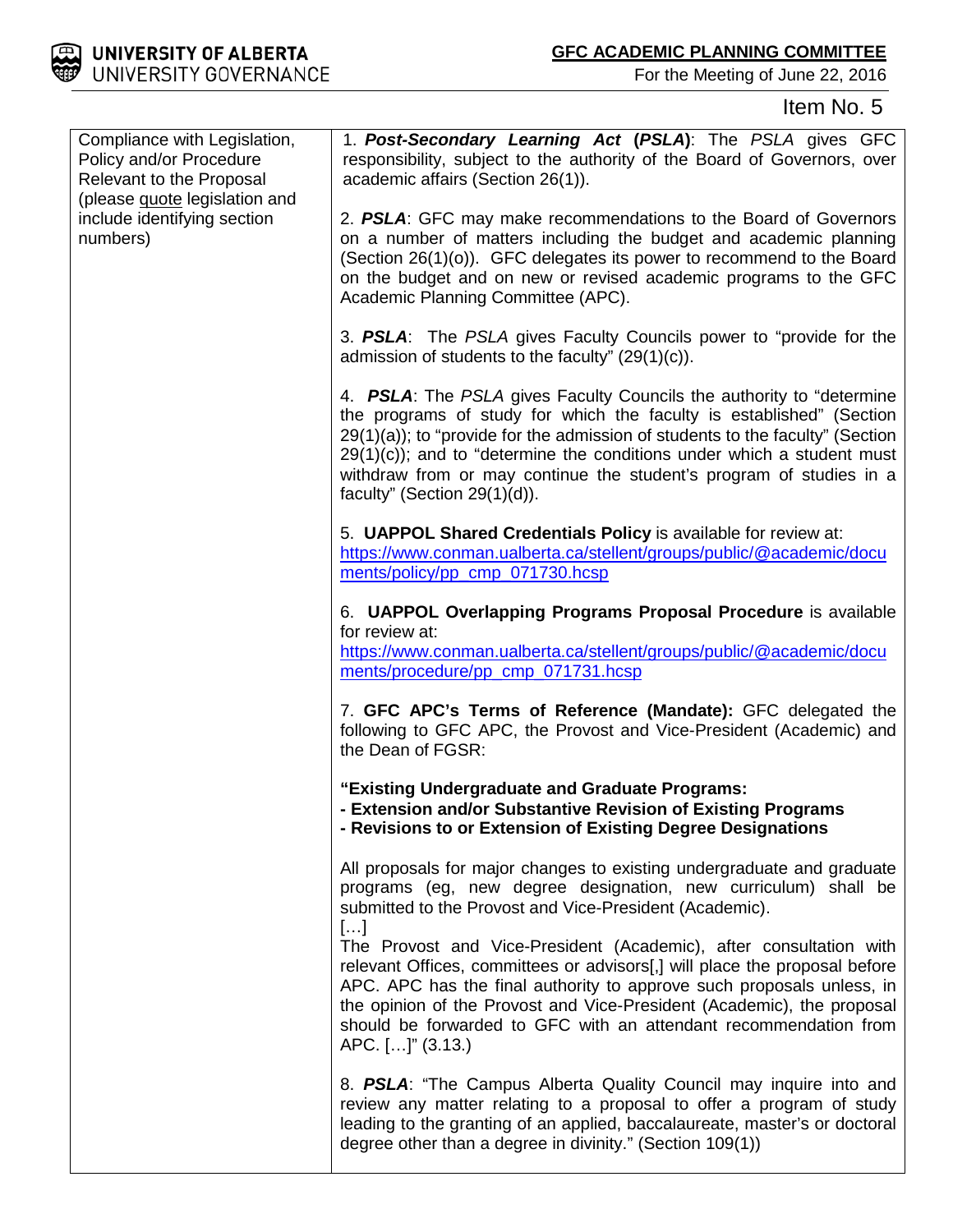

## Item No. 5

| 9. GFC Executive Committee Terms of Reference (Mandate) states            |
|---------------------------------------------------------------------------|
| that the GFC Executive Committee may "act as the executive body of        |
| General Faculties Council and, in general, carry out the functions        |
| delegated to it by General Faculties Council. []                          |
| 2. Routine Matters                                                        |
| Matters which are routine in carrying out the policies approved by        |
| General Faculties Council are delegated to the Executive                  |
| Committee."                                                               |
| 10. UAPPOL Parchment Procedure:                                           |
| "2. Wording and Language                                                  |
| All changes in the wording on parchments will be approved by the          |
| Faculty Council and then submitted by the Faculty to the Vice-Provost     |
| and University Registrar, who will forward any substantive changes to the |
| General Faculties Council (GFC) Executive Committee for approval."        |

#### **Routing** (Include meeting dates)

| Participation:<br>(parties who have seen the<br>proposal and in what capacity)<br>Those who have been<br>informed<br>Those who have been<br>consulted<br>Those who are actively<br>$\bullet$<br>participating | Nat Kav, Vice-Provost (Programs) and Kate Peters (Portfolio Initiatives<br>Manager)<br>Chris Sturdy, Acting Associate Dean (Graduate Studies and<br>International), Faculty of Science<br>Heather Zwicker, Interim Vice-Provost and Dean, Faculty of Graduate<br><b>Studies and Research</b>                                                    |
|---------------------------------------------------------------------------------------------------------------------------------------------------------------------------------------------------------------|-------------------------------------------------------------------------------------------------------------------------------------------------------------------------------------------------------------------------------------------------------------------------------------------------------------------------------------------------|
| Approval Route (Governance)<br>(including meeting dates)                                                                                                                                                      | Chris Sturdy, Acting Associate Dean (Graduate Studies and<br>International), Faculty of Science - June 1, 2016<br>Heather Zwicker, Interim Vice-Provost and Dean, Faculty of Graduate<br>Studies and Research - June 3, 2016<br>GFC Academic Planning Committee - June 22, 2016<br>GFC Executive Committee (for parchment) - September 12, 2016 |
| <b>Final Approver</b>                                                                                                                                                                                         | <b>GFC Academic Planning Committee</b><br>GFC Executive (for parchment)                                                                                                                                                                                                                                                                         |

Attachments (each to be numbered 1 - <>)

Attachment 1: (page 1 – 20) Revised Agreement Pursuant to the Memorandum of Understanding (MoU) for a Joint Shared Credential Doctoral Degree Graduate Program Proposal Between the University of Alberta's Faculty of Science and Universidade Estadual de Campuinas (Unicamp), Sao Paulo, Brazil

*Prepared by Janice Hurlburt, Functional Analyst, Faculty of Graduate Studies and Research, anice.hurlburt@ualberta.ca with the assistance of University Governance*

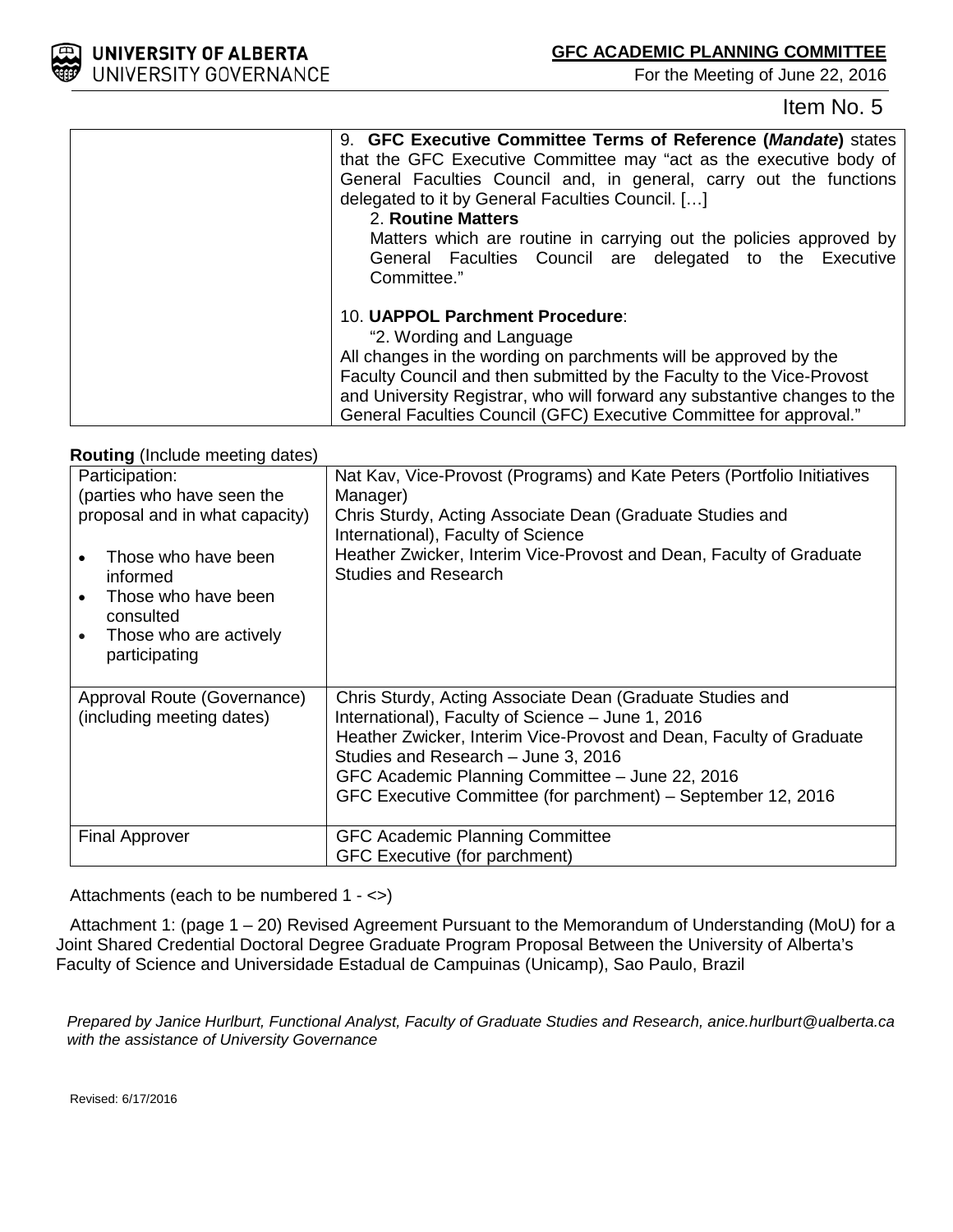

## **INTERNATIONAL ACADEMIC COOPERATION AGREEMENT**

### **AGREEMENT FOR A JOINT DEGREE MASTER'S AND DOCTORAL PROGRAMSPROGRAM BETWEEN**

**THE GOVERNORS OF THE UNIVERSITY OF ALBERTA AS REPRESENTED BY THE FACULTY OF SCIENCE Located in Edmonton, Alberta, Canada ("UAlberta")**

### **AND**

## **THE RECTOR OF THE UNIVERSIDADE ESTADUAL DE CAMPINAS AS REPRESENTED BY THE INSTITUTE OF COMPUTING Located in Campinas, São Paulo, Brazil ("Unicamp")**

Collectively referred to as the "Parties"

### **WHEREAS:**

- A. The Parties to this Agreement have entered into a memorandum of understanding ("MoU") that contemplates various forms of academic cooperation; and
- B. The Parties wish to formalize the terms for an Agreement under which doctoral and thesis-based master's students from either Party may pursue a Joint Degree Program.

**NOW THEREFORE** in consideration of the above and other good and valuable

## **ACORDO DE COOPERAÇÃO ACADÊMICA INTERNACIONAL**

**ACORDO DE "JOINT DEGREE" PARA PROGRAMASPROGRAMA DE MESTRADO E DOUTORADO ENTRE**

**UNIVERSIDADE ESTADUAL DE CAMPINAS REPRESENTADA PELO INSTITUTO DE COMPUTAÇÃO Localizada em Campinas, São Paulo, Brasil ("UNICAMP")**

**E**

**THE GOVERNORS OF THE UNIVERSITY OF ALBERTA REPRESENTADOS PELA FACULDADE DE CIÊNCIA Localizada em Edmonton, Alberta, Canada ("UAlberta")**

Comumente referidos como "Partes"

## **AQUI DECLARAM:**

- B. As Partes deste Acordo tomaram parte no Memorando de Entendimento ("MoU") que contempla várias formas de cooperação acadêmica: e
- C. As Partes desejam formalizar os termos para um Acordo onde os alunosaluno de Mestrado e Doutorado, de qualquer uma das Partes, possam participar do *Programa Joint Degree.*

**DESTA FORMA** de acordo com a válida declaração acima, as Partes concordam que: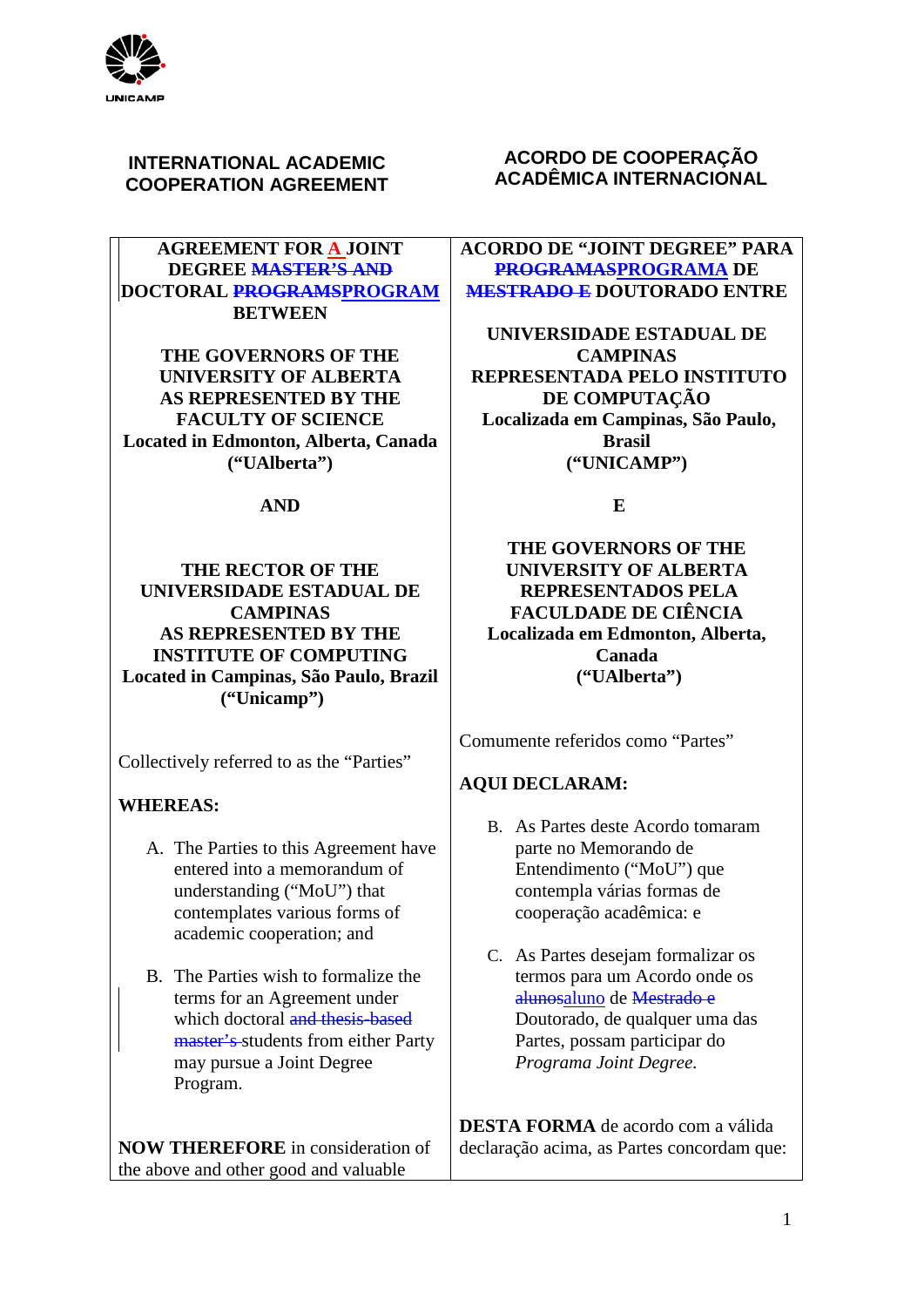

consideration, the Parties agree as follows:

## **1. DEFINITIONS**

- 1.1. In the Agreement:
	- a) "Joint Degree Program" means a program of study under which students may obtain  $\frac{1}{1}$  a master's degree from UAlberta or a master's degree from Unicamp **OR** ii) a doctoral degree from UAlberta or a doctoral degree from Unicamp. In each instance, the degree will be granted by the Home Institution, and the Home Institution will provide formal recognition of the completion of the Joint Degree Program through a notation on the transcript and on the parchment.
	- b) "Joint Degree Program Students" mean those students who are participating in the Joint Degree Program.
	- c) "Home Institution" means the institution where the student was originally admitted to graduate studies in one of the degree programs contemplated by the Joint Degree Program.
- d) "Second Institution" means the institution which is not the Joint Degree Program Student's Home Institution.

## **2. LIAISON OFFICERS**

- 2.1. Each Party shall designate a liaison officer ("Liaison Officer") who will be responsible for coordinating the specific aspects of the Joint Degree Program as well as advising and assisting students taking part in the Joint Degree Program.
- 2.2. The designated Liaison Officers for the Agreement are:

# **1. DEFINIÇÕES**

- 1.1 No Acordo:
- a) *"Programa Joint Degree"* significa um programa de estudo onde alunos podem obter i) um diploma de Mestrado da UAlberta ou um diploma de Mestrado da Unicamp **OU** ii) um diploma de Doutorado da UAlberta ou um diploma de Doutorado da UNICAMP. Em cada caso, o diploma será concedido pela Instituição de Origem, e a Instituição de Origem fornecerá o devido reconhecimento da realização do *Programa Joint Degree* através de uma anotação feita na tradução e no próprio diploma.
- b) Alunos do *Programa Joint Degree* são aqueles que estão participando do *Programa Joint Degree.*
- c) "Instituição de Origem" significa a instituição onde o aluno foi originalmente admitido em seus estudos de pós-graduação em um dos contemplados pelo *Programa Joint Degree.*
- d) "Instituição Secundária" significa a instituição que não é a "Instituição de Origem" do aluno do *Programa Joint Degree.*

## **2. REPRESENTANTE LEGAL**

- 2.1. Cada Parte deve designar um representante legal que será responsável por coordenar os aspectos específicos do *Programa Joint Degree*, como também orientar e auxiliar os alunos que participam do *Programa Joint Degree.*
- 2.2. Os Representantes Legais do Acordo são: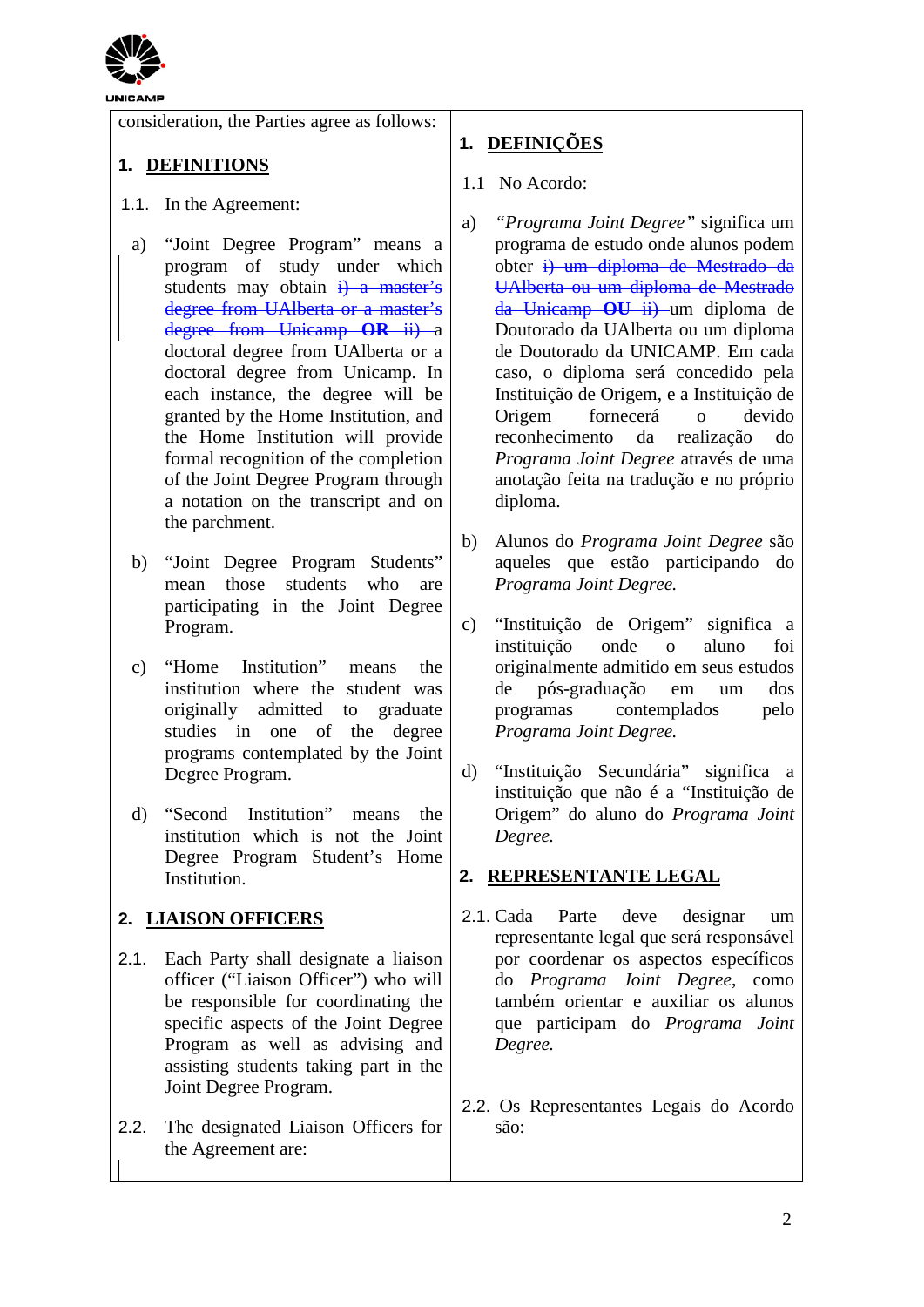

## **Academic Administration**

## **For Unicamp**

-Dr. Rachel Meneghello -Pró Reitora de Pós-Graduação -Prédio do Gabinete do Reitor, Rua da Reitoria, sem número, Universidade de Campinas, Cidade Universitária, Campinas/SP – Brasil 13083-852 -Telefone: 3521-4729 -E-mail: rachel.menegello@reitoria.unicamp.br

## **For UAlberta**

### Dr. Arturo Sanchez-Azofeifa

-Associate Dean (International and Graduate Studies) -6-189 Centennial Centre for Interdisciplinary Science, Faculty of Science, University of Alberta, Edmonton, Alberta - Canada T6G 2E9 -Telephone: +1-780-492-9401 -Fax: +1-780-492-7033  $LE$ mail: arturo.sanchez@ualberta.c[asci.gri@u](mailto:arturo.sanchez@ualberta.ca)

[alberta.ca](mailto:arturo.sanchez@ualberta.ca)

- 2.3 All notices sent pursuant to this Agreement shall be sent to the abovementioned Liaison Officers. The Parties agree that either party may change its designated Liaison Officer by notifying the other Party in writing of such change.
- a) Any notice to be given by either Party pursuant to this Agreement shall be in writing and may be delivered by commercial courier, registered mail (unless a postal strike or other disruption is currently in place), facsimile machine, or e-mail to the relevant Liaison Officer using the

## **Administração Acadêmica**

### **Pela UNICAMP**

-Dra. Rachel Meneghello -Pró Reitora de Pós-Graduação -Prédio do Gabinete do Reitor, Rua da Reitoria, sem número, Universidade de Campinas, Cidade Universitária, Campinas/SP – Brasil 13083-852 -Telefone: 3521-4729 -E-mail: rachel.menegello@reitoria.unicamp.br

## **Pela UAlberta**

### -Dr. Arturo Sanchez-Azofeifa

-Associate Dean (International and Graduate Studies) -6-189 Centennial Centre for Interdisciplinary Science, Faculty of Science, University of Alberta, Edmonton, Alberta - Canada T6G 2E9 -Telephone: +1-780-492-9401 -Fax: +1-780-492-7033  $-$ Email: arturo.sanchez@ualberta.c[asci.gri@ua](mailto:arturo.sanchez@ualberta.ca) [lberta.ca](mailto:arturo.sanchez@ualberta.ca)

- 2.3 Toda correspondência relativa a este Acordo deve ser enviada para os Representantes Legais acima mencionados. As Partes acordam que qualquer uma das partes pode alterar seu Representante Legal designado, através de uma notificação por escrito a outra Parte, informando sobre tal alteração.
- a) Qualquer notificação de uma das Partes nos termos deste Acordo deverá ser feita por escrito e enviada via courrier, por carta registrada (exceto por ocorrência de greve dos correios ou por qualquer impedimento), via fax, ou email para o Representante Legal, utilizando-se da informação de contato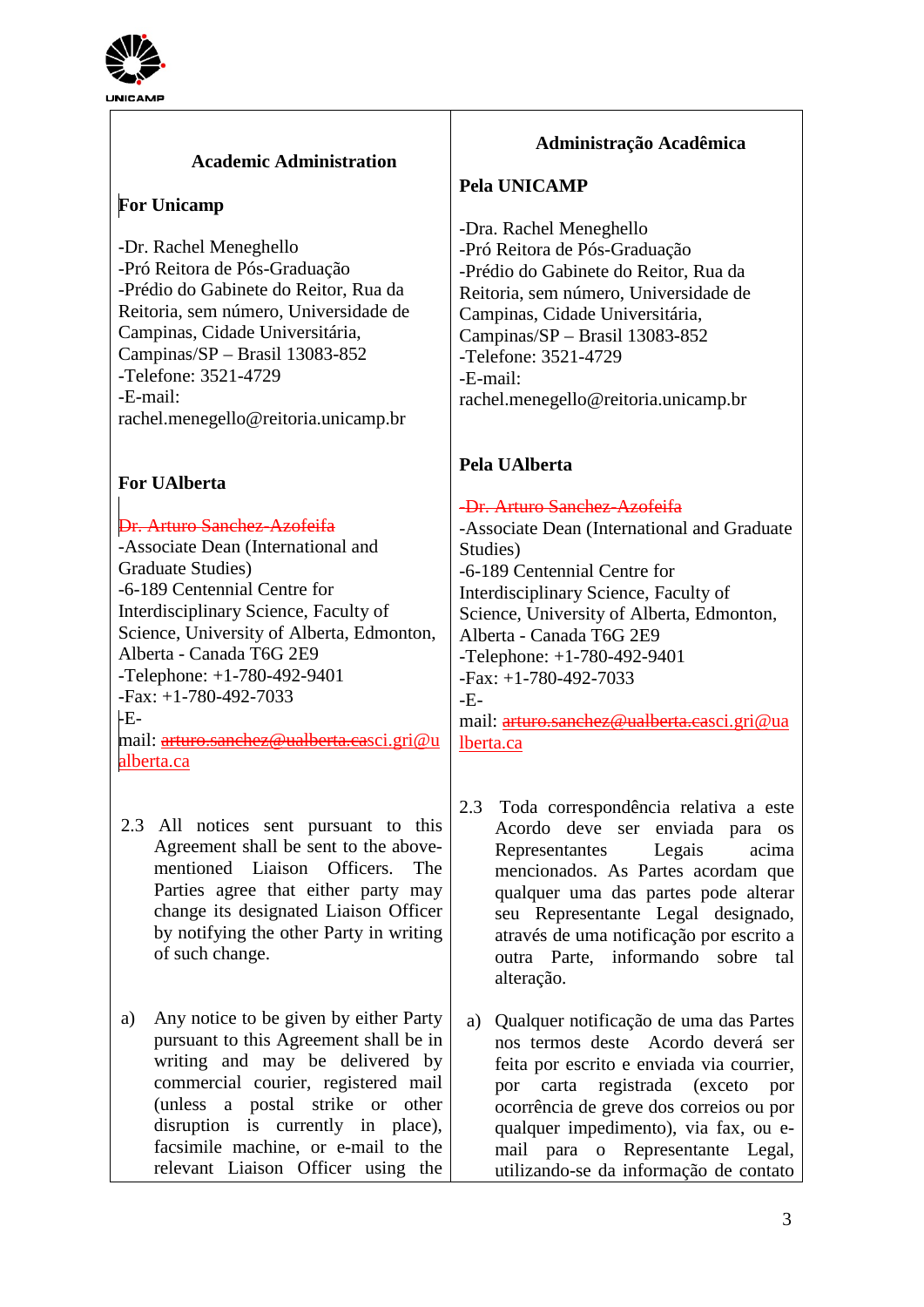

contact information set out above (or such other contact information as notified by a Party by written notice given in accordance with this clause).

b) If a Party receives a message that a notice sent to an e-mail address is undeliverable, or that the Liaison Officer is out of the office, or if the Party has any other reason to believe that the delivery of a notice was ineffective, then the Party will send the notice using a different method.

## **3. APPLICATION, SELECTION AND ADMISSION OF STUDENTS FOR THE JOINT DEGREE PROGRAM**

- 3.1. A student wishing to enter into the Joint Degree Program must first formally apply for admission into a master's or doctoral degree program (depending on which degree the student wishes to pursue) at their Home Institution. The Home Institution, in its sole discretion, will determine whether to admit a student into its program. Such admission will be based on the Home Institution's internal admission policies and procedures.
- 3.2. The potential Joint Degree Program Student must fill out the relevant application form (see Appendix A) and present it to his/her Home Institution. Normally, this will take place after students have successfully completed all required coursework and examinations at their Home Institution. The application form must be submitted to the Host Institution by the deadline mutually agreed upon in writing by the Liaison Officers. If the Home Institution

acima (ou qualquer outra informação de contato notificada por escrito pelas partes, de acordo com esta cláusula)

b) Se uma das Partes receber uma mensagem, informando que uma notificação enviada por e-mail não pode ser entregue, ou que, o Responsável Legal está fora do escritório, ou se a Parte tem qualquer motivo para acreditar que a notificação foi ineficaz, então a Parte enviará a notificação utilizando um método diferente.

### **3. INSCRIÇÃO, SELEÇÃO E ADMISSÃO DE ALUNOS PARA O**  *PROGRAMA JOINT DEGREE.*

- 3.1. O aluno que desejar participar no Programa Joint Degree deve primeiramente formalizar sua candidatura no programa de Mestrado ou Doutorado (de acordo com a titulação que o aluno pretende receber) em sua Instituição de Origem. A Instituição de Origem tem autonomia para determinar se aceitará ou não o aluno no programa. A Instituição de Origem, em sua soberania, determinará se admite o aluno em seu programa. Tal admissão será baseada nas políticas e procedimentos internos de admissão da Instituição de Origem.
- 3.2. O potencial aluno para o *Programa Joint Degree* deve preencher o formulário de inscrição (veja apêndice A) e entregá-lo em sua Instituição de Origem. Normalmente, isto acontecerá depois que os alunos tenham completado com sucesso todos os requisitos do curso e os exames em sua Instituição de Origem. Se a Instituição de Origem o aceitar, o formulário será enviado para a Instituição Secundária, que, dentro de 30 dias, informará a Instituição de Origem se o aluno será aceito no *Programa Joint Degree*.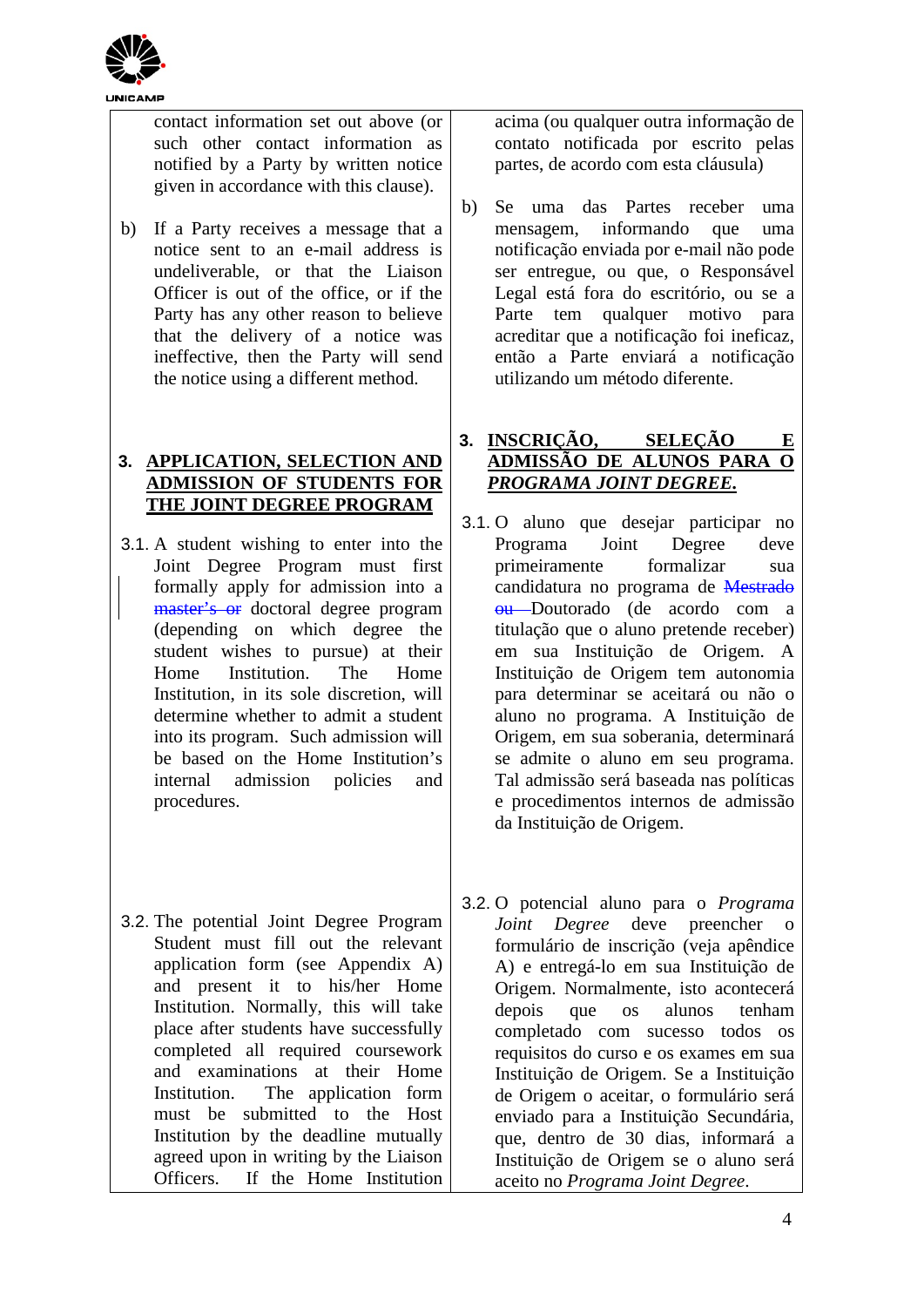

Program Students.

4.2. Joint Degree Program Students will follow a program of study and research which shall satisfy the requirements of both institutions as

| <b>UNICAMP</b>                                                                                                                                                                                                                                                                                                                                                                                                                                                                                                           |                                                                                                                                                                                                                                                                                                                                                                                                                                                                                                                 |
|--------------------------------------------------------------------------------------------------------------------------------------------------------------------------------------------------------------------------------------------------------------------------------------------------------------------------------------------------------------------------------------------------------------------------------------------------------------------------------------------------------------------------|-----------------------------------------------------------------------------------------------------------------------------------------------------------------------------------------------------------------------------------------------------------------------------------------------------------------------------------------------------------------------------------------------------------------------------------------------------------------------------------------------------------------|
| agrees, the form will be forwarded to<br>the Second Institution, which will,<br>within 30 days, inform the Home<br>Institution of whether the student will<br>be admitted to the Joint Degree<br>Program.<br>3.3. Unicamp<br>students must have<br>a<br>minimum Grade Point Average of B<br>to apply to the program.<br>3.4. Unicamp students must provide a<br>Proof of Proficiency in English, at the<br>time of their application to the Joint<br>Degree Program.                                                     | 3.3. Os alunos da Unicamp devem ter como<br>média a nota $B$ para se candidatarem ao<br>programa.<br>$3.4. Os$ alunos<br>Unicamp<br>da<br>devem<br>apresentar uma Prova de Proficiência<br>em Língua Estrangeira no momento de<br>sua candidatura ao Programa Joint<br>Degree.                                                                                                                                                                                                                                  |
| 3.5. Unicamp students are required to pass<br>the Doctoral Qualifying Exam (for<br>Doctoral) or Master Qualifying Exam<br>(for Master) prior to applying to the<br>Joint Degree Program.                                                                                                                                                                                                                                                                                                                                 | 3.5. Os alunos da Unicamp já devem ter<br>no Exame<br>sido<br>aprovados<br>de<br>Qualificação de Doutorado <del>ou Exame</del><br>de Qualificação de Mestrado, antes de<br>sua candidatura no Programa Joint<br>Degree.                                                                                                                                                                                                                                                                                         |
| 3.6. The Second Institution will determine<br>whether to register the student in the<br>Joint Degree Program at its sole<br>discretion, according to their normal<br>admission policies and standards.<br>3.7. The Second Institution will admit up<br>to a maximum of 5 Joint Degree<br>Program Students from each Home<br>Institution each academic year for the<br>Joint Degree Program. The maximum<br>number of students may be changed<br>by mutual agreement of the Parties<br>and shall be expressed in writing. | 3.6. A Instituição Secundária, em<br>sua<br>soberania, determinará se aceitará o<br>aluno no Programa Joint Degree.<br>3.7. Cada Instituição Secundária admitirá<br>um número máximo de 5 alunos do<br>Programa Joint Degree de cada<br>Instituição de Origem a cada ano letivo<br>para o Programa Joint Degree O<br>número máximo de alunos pode ser<br>alterado sob acordo mútuo entre as<br>Partes e deverá ser expresso por escrito.<br><b>REQUISITOS E ADMINISTRAÇÃO</b><br>4.<br>DO PROGRAMA JOINT DEGREE |
| <b>JOINT DEGREE PROGRAM</b><br>4.<br><b>REQUIREMENTS AND</b><br><b>ADMINISTRATION</b><br>4.1. The Parties will provide an adequate<br>orientation as well as ongoing advice<br>support to the Joint Degree<br>and                                                                                                                                                                                                                                                                                                        | Partes<br>providenciarão<br>4.1. As<br>uma<br>adequada,<br>orientação<br>assim<br>como<br>aconselhamento e apoio contínuo aos<br>Alunos do Programa Joint Degree.<br>Alungo de Drograma Leint Degree                                                                                                                                                                                                                                                                                                            |

- 4.2. Os Alunos do *Programa Joint Degree* seguirão um programa de estudo e pesquisa que deverá satisfazer os requisitos de ambas as instituições como segue:
	- a. Todos os requisitos regulares para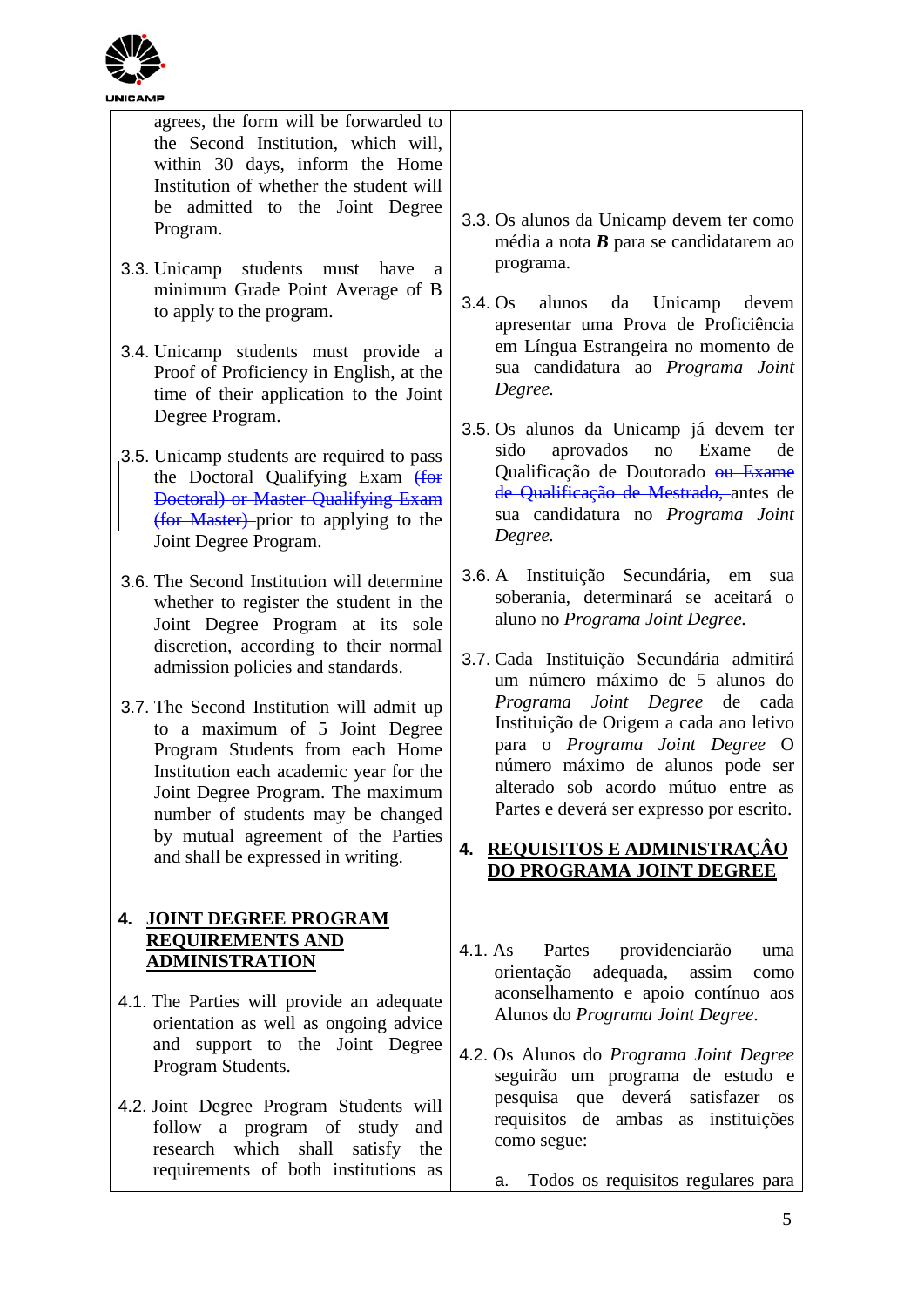

follows:

- a. All the normal course requirements for the degree at the Home Institution must be met. Graduate courses taken at Unicamp will be recognized by the UAlberta Faculty of Science and the Faculty of Graduate Studies and Research (FGSR), towards meeting the program requirements at UAlberta. Similarly, Unicamp will recognize graduate courses taken at UAlberta for equivalency.
- 4.3. In accordance with UAlberta policy, every doctoral Joint Degree Program Student must have a Supervisory Committee ("Committee") of at least three members, including all the dissertation supervisors. This Committee is to be established within the first twelve (12) months after the student's entry into the Joint Degree Program. Master's students will have two supervisors and two members at large, which must be selected within the Joint Degree Program Student's first six (6) months after entry into the Joint Degree Program.
- 4.4. In accordance with UAlberta and Unicamp policies, every doctoral Joint Degree Program Student must pass a doctoral Candidacy Examination before they can proceed to final thesis defense.
- 4.5. In accordance with UAlberta and Unicamp policies, every doctoral Joint Degree Program Student must complete all of their program requirements, with the exception of the thesis, within three (3) years of being admitted to the Home Institution's doctoral program.
- 6. In accordance with UAlberta and

obtenção do diploma na Instituição de Origem devem ser cumpridos. Cursos de Pós-Graduação realizados na Unicamp, serão reconhecidos pela Faculdade de Ciência de UAlberta, assim como pela Faculty of Graduate Studies and Research (FGSR), para equivalência na Universidade de Alberta. Semelhantemente, a Unicamp reconhecerá, pelo Instituto de Computação, cursos de Pós-Graduação, para equivalência.

- 4.3. De acordo com a política da UAlberta, cada aluno de doutorado do *Programa Joint Degree* deve ter um Comitê de Orientação ("Comitê") formado por pelo menos três membros, incluindo os orientadores da dissertação. Este Comitê deve ser estabelecido dentro dos primeiros doze (12) meses após a admissão do aluno no *Programa Joint Degree*. Os alunos de Mestrado devem possuir dois supervisores e mais dois membros, no máximo, que devem ser selecionados dentro dos primeiros seis (6) meses após o início do aluno no *Programa Joint Degree*.
- 4.4. De acordo com as políticas da UAlberta e Unicamp, todo aluno de doutorado do Programa Joint Degree deve passar por um Exame Qualificação antes de proceder para a defesa final da tese.
- 4.5. De acordo com as políticas da UAlberta e Unicamp, todo aluno de doutorado do *Programa Joint Degree* deve completar todos os requisitos de seu programa, com a exceção da tese, dentro de três (3) anos a partir de sua admissão no programa em sua Instituição de Origem.
- 4.6. De acordo com as políticas da UAlberta e Unicamp, todo aluno de doutorado do *Programa Joint Degree* deve preparar e defender sua tese com êxito, perante a banca examinadoraComissão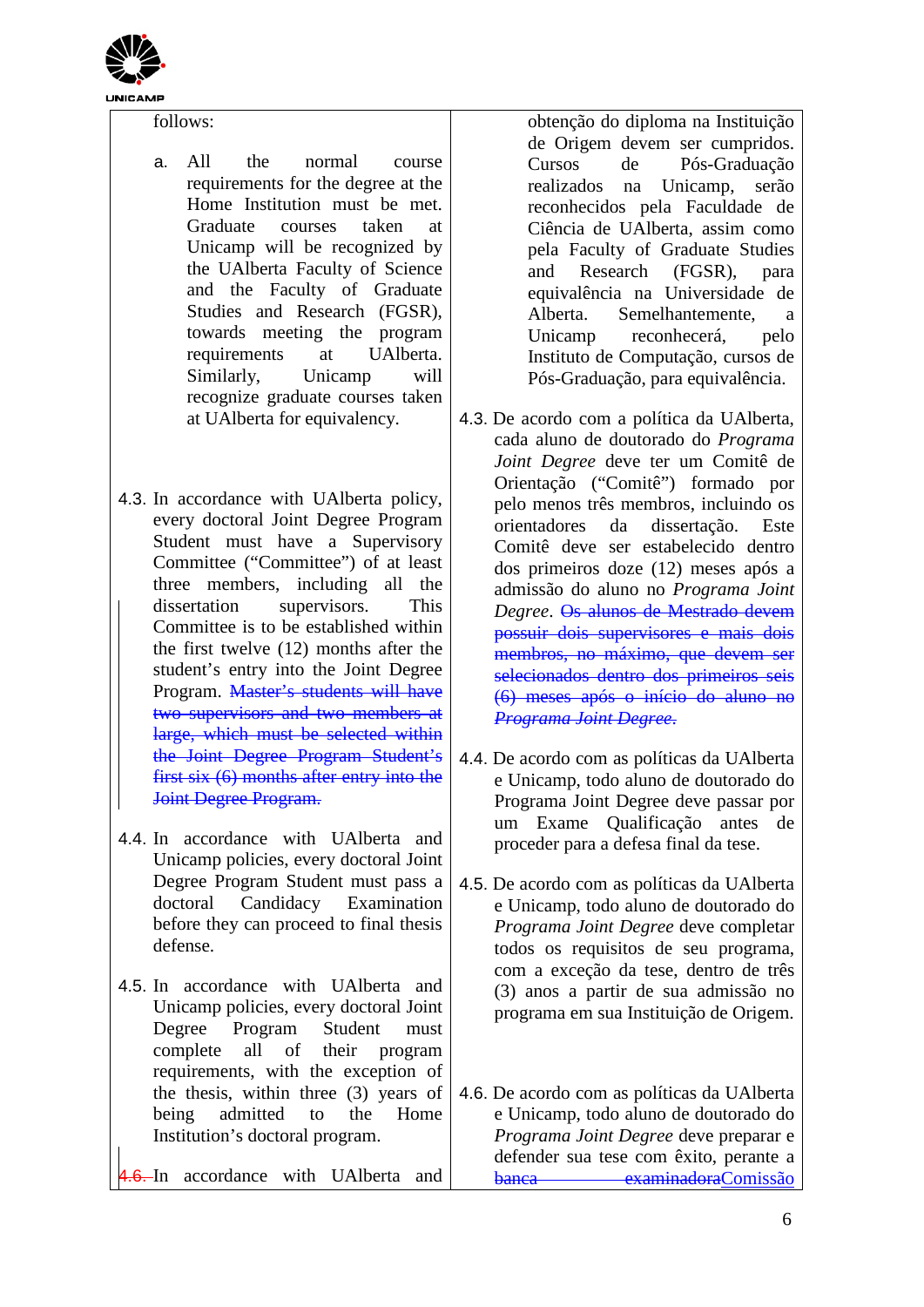

Unicamp policies, every Joint Degree Program Student must successfully prepare and defend a thesis before an examining committee that is set up in accordance with the relevant policies of the Home Institution unless otherwise stated in this Agreement.

 $4.7.4.6.$ 

- 4.8.4.7. In accordance with UAlberta policy, every Joint Degree Program Student must meet UAlberta's ethics and academic integrity training requirements set by the UAlberta Faculty of Graduate Studies and Research. Further information regarding those requirements can be found here: [www.gradstudies.ualberta.ca/de](http://www.gradstudies.ualberta.ca/degreesuperv/ethics/) [greesuperv/ethics/.](http://www.gradstudies.ualberta.ca/degreesuperv/ethics/) Additionally, Joint Degree Students must follow all UAlberta policies and procedures relating to research involving either human participants or animals.
- 4.9.4.8. It is a requirement at Unicamp and UAlberta that the student design a plan of studies with the participation of the student's cosupervisors and consultation with the graduate chair before starting the residency period at the Second Institution. This plan of studies should detail the student's activities during the residency at the partner institution including graduate courses that the student may take and the planned equivalence with courses at the home institution.
- 4.10.4.9. The candidacy and final defense will take place at the Joint Degree Program Student's Home Institution. The structure of the candidacy and final defense committees for each student in the Joint Degree Program will follow the

Examinadora que está estabelecida de acordo com as políticas mandatórias da Instituição de Origem, ou que, de forma contrária, estejam descritas neste Acordo.

- 4.7. De acordo com a política da UAlberta, cada aluno do *Programa Joint Degree* deve atender aos requisitos de exigência de conduta ética e integridade acadêmica da UAlberta, estabelecidos pela Faculty of Graduate Studies and Research (FGSR) de UAlberta.. Mais informações sobre estas exigências podem ser encontradas em: www.gradstudies.ualberta.ca/degre esuperv/ethics/[.www.gradstudies.ualber](http://www.gradstudies.ualberta.ca/degreesuperv/ethics/) [ta.ca/degreesuperv/ethics/.](http://www.gradstudies.ualberta.ca/degreesuperv/ethics/) Adicionalmente, os Alunos do *Programa Joint Degree* devem seguir todas as políticas e procedimentos
	- relativos à pesquisa envolvendo tanto seres humanos quanto animais.
- 4.8. É um requisito da Unicamp e da UAlberta que o aluno estabeleça um plano de estudo com a participação de seus co-orientadores e orientação do coordenador do programa de pósgraduação, antes de iniciar seu período de residência na Instituição Secundária. Este plano de estudo deve detalhar as atividades do aluno durante a residência na Instituição Secundária, incluindo as disciplinas que o aluno poderá vir a cursar e a equivalência destas disciplinas em sua Instituição de Origem.
- 4.9. A Qualificação e defesa final acontecerão na Instituição de Origem. A estrutura da Qualificação e a banca finalComissão Examinadora da defesa para cada aluno do *Programa Joint Degree* seguirão as regulamentações padrão estabelecidas para cada titulação na Instituição de Origem do aluno.

standard regulations for that degree at 4.10. O aluno do *Programa Joint Degree*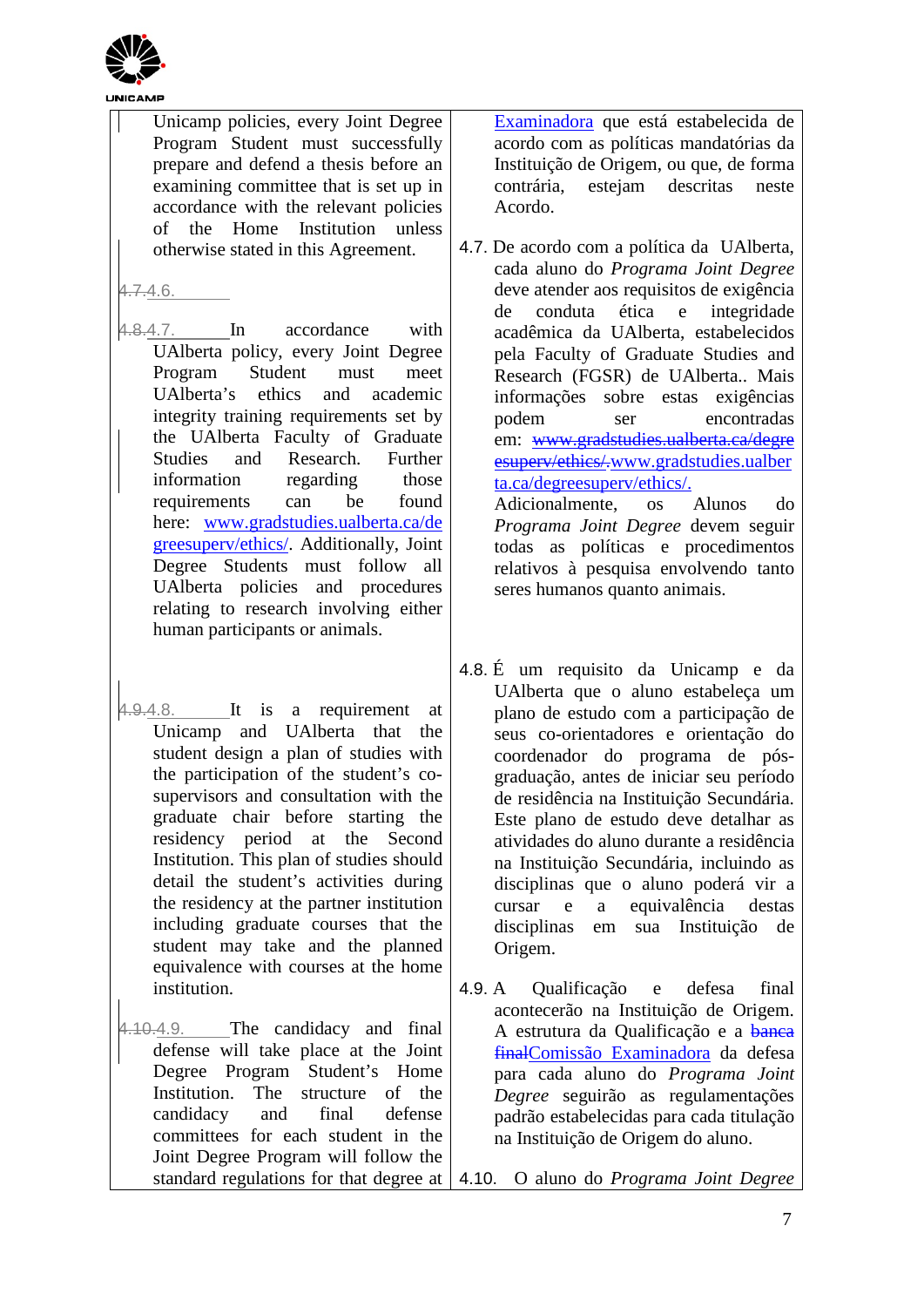

the student's Home Institution.

4.11.4.10. The Joint Degree Program Student must spend a total of at least two (2) consecutive semesters in residence at the Second Institution at the master's level and a total of at least-three (3) consecutive semesters (that is, one (1) full year) in residence at the Second Institution at the doctoral level. These requirements for residency at the Second Institution will contribute toward the residency requirement for the Joint Degree Program Student at their Home Institution.

4.12.4.11. At the end of each academic year, the Supervisory Committee will review the progress of the Joint Degree Program Student. The Supervisory Committee may recommend to the Parties that the Joint Degree Program Student be removed from the Joint Degree Program. If removed from the Joint Degree Program, the student will return to his/her studies at the Home Institution, and will receive appropriate credit for work completed at the Second Institution while in the Joint Degree Program.

4.13.4.12. Either Party may, at its sole discretion, require a Joint Degree Program Student to withdraw from the Joint Degree Program. If required to withdraw from the Joint Degree Program, the student will return to his/her studies at the Home Institution and will receive appropriate credit for work completed at the Second Institution while in the Joint Degree Program.

4.14.4.13. A Student may withdraw, at any time, from the Joint Degree

deverá passar um total de pelo menos dois (2) semestres acadêmicos consecutivos na Instituição Secundária, se for um aluno do curso de Mestrado. E, pelo menos, um total de três (3) semestres acadêmicos consecutivos (ou seja, um (1) ano acadêmico inteiro) em residência na Instituição Secundária<del>, se for um</del> aluno do curso de doutorado. Estas exigências. Esta exigência de residência na Instituição Secundária contribuirão com a exigência de residência em sua Instituição de Origem do aluno do *Programa Joint Degree*.

- 4.11. Ao final de cada ano acadêmico, o Comitê de Orientação revisará o progresso do aluno do *Programa Joint Degree.* O Comitê de Orientação poderá recomendar às Partes que o aluno seja desligado do *Programa Joint Degree*. Se o aluno for desligado do programa, ele retornará a sua Instituição de Origem e receberá os devidos créditos pelo trabalho realizado na Instituição Secundária enquanto participante no *Programa Joint Degree*.
- 4.12. Cada uma das Partes tem o direito de solicitar que o aluno seja desligado do *Programa Joint Degree*. Se for solicitado ao aluno que se desligue do Programa, ele retornará a sua Instituição de Origem e receberá os devidos créditos pelo trabalho realizado na Instituição Secundária enquanto participante no *Programa Joint Degree.*
- 4.13. O aluno poderá se desligar do *Programa Joint Degree* a qualquer momento e retornar a sua Instituição de Origem. O aluno receberá os devidos créditos pelo trabalho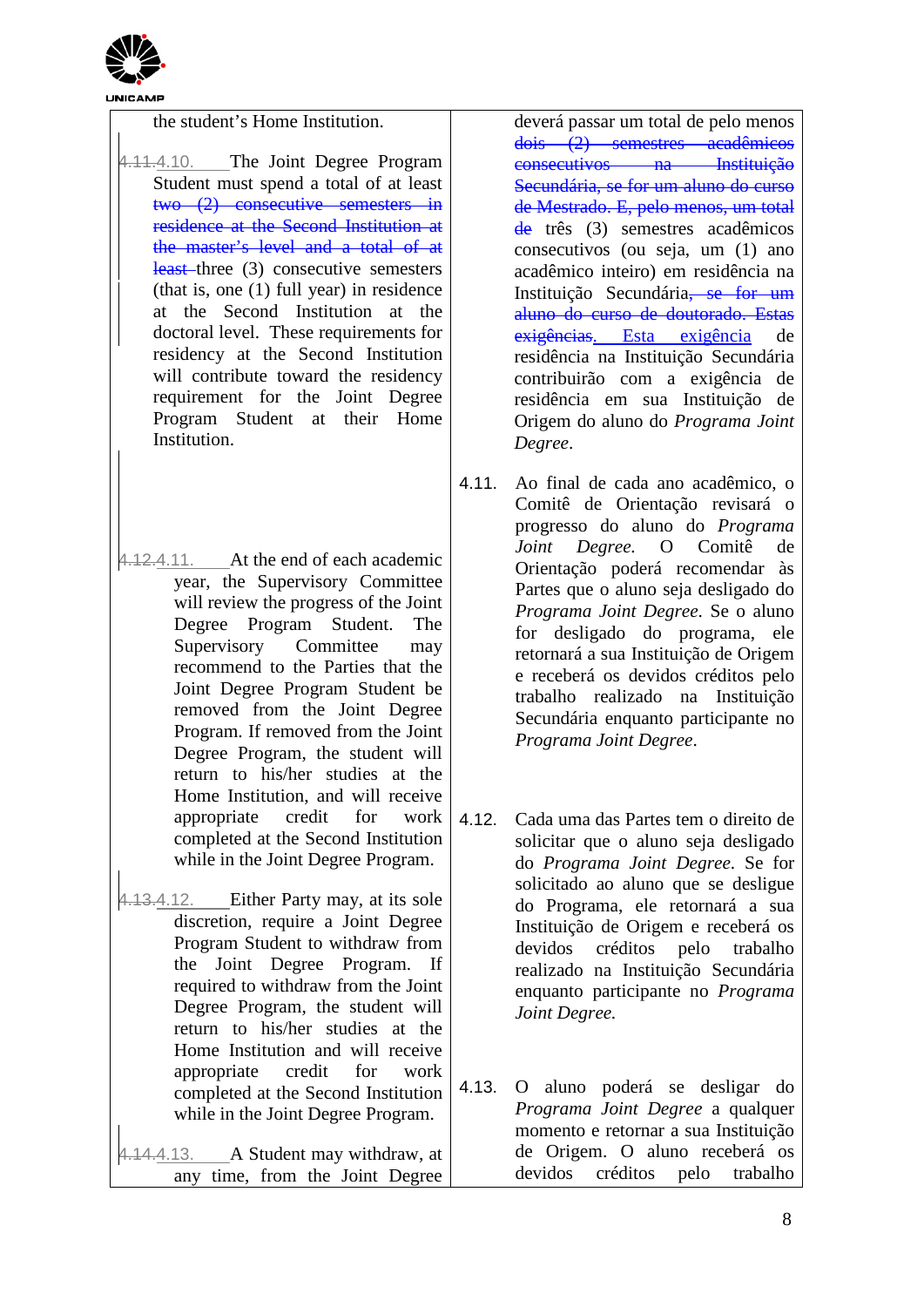

| 4.14. | Program, and return to his/her<br>studies at the Home Institution. The<br>Student will receive appropriate<br>credit for work completed at the<br>Second Institution while in the<br>Joint Degree Program.                                                                                                                                                                                                                                            |
|-------|-------------------------------------------------------------------------------------------------------------------------------------------------------------------------------------------------------------------------------------------------------------------------------------------------------------------------------------------------------------------------------------------------------------------------------------------------------|
|       | 4.15.4.14. Upon successful completion<br>of the degree requirements of the<br>Home Institution, the Home<br>Institution will confer on the Joint<br>Degree Program Student the degree<br>of the Home Institution for which<br>the Joint Degree Program Student<br>qualifies and shall inform the<br>Second Institution of this award.<br>The designations to the Joint<br>Degree Program Student's<br>academic record shall include the<br>following: |
|       | UAlberta transcript<br>The<br>a.<br>read:<br>notation will<br>"Participating in a shared<br>credential program offered<br>jointly by this university and<br>the Universidade Estadual de                                                                                                                                                                                                                                                              |

b. The Unicamp transcript notation will read: "Participating in a shared credential program offered jointly by this university and the University of Alberta."

Campinas."

c. The UAlberta parchment notation will read: "HAVING COMPLETED ALL THE STATUTORY REQUIREMENTS OF THE PROGRAM OFFERED JOINTLY BY THE UNIVERSITY OF ALBERTA AND THE UNIVERSIDADE ESTADUAL DE CAMPINAS HAS BEEN GRANTED THE DEGREE OF [OFFICIAL DEGREE NAME] AND AWARDED ALL THE RIGHTS AND PRIVILEGES PERTAINING TO THIS DEGREE"

realizado na Instituição Secundária enquanto participante no *Programa Joint Degree*.

- Ao completar com sucesso os requisitos da Instituição de Origem, esta conferirá ao aluno do *Programa Joint Degree* a titulação para a qual o aluno se qualifica e informará a outra instituição sobre esta titulação. As notificações nos registros acadêmicos do Aluno do Programa Joint Degree devem incluir o seguinte
	- a. Na anotação da cópia da UAlberta constará: "Participante no programa compartilhado oferecido em conjunto com esta universidade e a Universidade Estadual de Campinas."
	- b. Na anotação do histórico da Unicamp constará: "Participou em um programa oferecido em conjunto por esta universidade e a Universidade de Alberta."
	- c. Na anotação no diploma da UAlberta constará: "TENDO COMPLETADO OS REQUISITOS LEGAIS DO PROGRAMA OFERECIDO EM CONJUNTO PELA UNIVERSIDADE DE ALBERTA E A UNIVERSIDADE ESTADUAL DE CAMPINAS CONFERE O GRAU DE [DOUTOR OU MESTRE] E GARANTE TODOS OS DIREITOS E PRIVILÉGIOS PERTINENTES A ESTE GRAU"
	- d. Na anotação no diploma da Unicamp será lido: "DE ACORDO COM A DEFESA DE [TESE OU DISSERTAÇÃO] HOMOLOGADA EM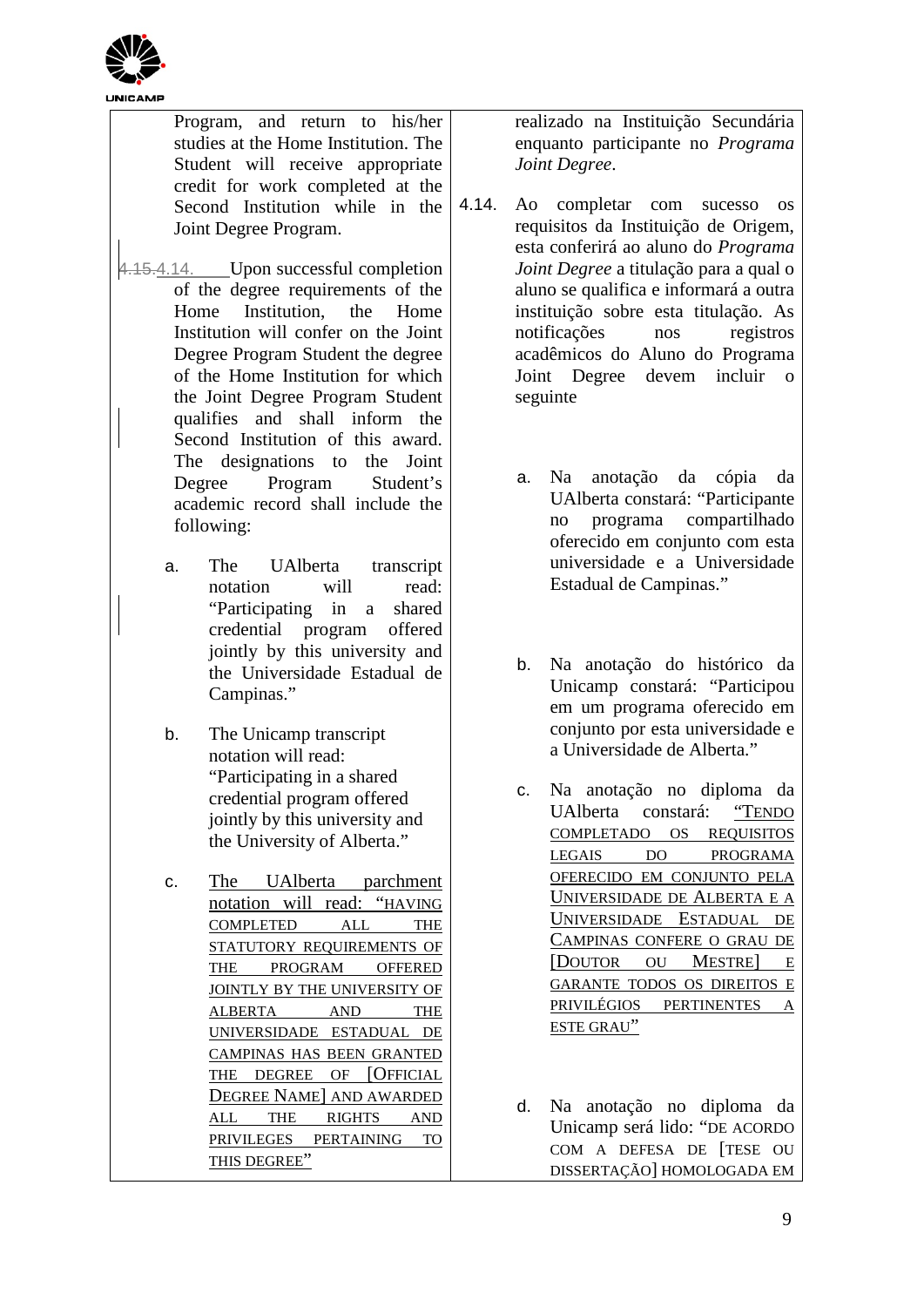

- d. Unicamp parchment notation will read: "IN ACCORDANCE TO THE [OFFICIAL DEGREE NAME] DEFENSE REGISTERED IN [DATE], BY THE CENTRAL COMMISSION FOR GRADUATE STUDIES DELIBERATION CCPG [NUMBER] OF [DATE], AWARDS THE PRESENT DIPLOMA AND ALL ITS RIGHTS AND LEGAL PRIVILEGES. DIPLOMA OBTAINED UNDER THE TERMS OF THE CO-TUTELLE AGREEMENT BETWEEN UNICAMP AND THE UNIVERSITY OF ALBERTA – CANADÁ."
- 4.16.4.15. The Parties will review the Joint Degree Program every three (3) years.

## **5. FEES AND FINANCIAL MATTERS**

- 5.1. Joint Degree Program Students shall pay student tuition and fees to the institution at which they are resident at any given time. At UAlberta, Students who are not Canadian citizens or Permanent Residents of Canada are required to pay at the rates for international students. Fees are subject to change without notice.
	- a. Joint Degree Program Students from UAlberta resident at Unicamp must maintain minimal registration at UAlberta in order to remain in good standing at UAlberta and shall be responsible for any associated costs.
	- b. The three-year program fees requirement for doctoral degree students and the one-year program fee requirement for thesis-based master's students outlined in UAlberta's Calendar

[DATA], PELA COMISSÃO DE PÓS-GRAUDAÇÃO CCPG [NÚMERO] DE [DATA], OUTOGAR-LHE O PRESENTE DIPLOMA, A FIM DE QUE POSSA GOZAR DE TODOS OS DIREITOS E PRERROGATIVAS LEGAIS. DIPLOMA OBTIDO NOS TERMOS DO ACORDO DE CO-TUTELA ENTRE A UNICAMP E A UNIVERSITY OF ALBERTA – CANADÁ".

4.15. As Partes revisarão o *Programa Joint Degree* a cada três (3) anos.

### **5. TAXAS E ASSUNTOS FINANEIROS**

- 5.1. Os alunos do *Programa Joint Degree* deverão arcar com os custos e as taxas da instituição onde são residentes, quando solicitados. Na UAlberta, alunos que não são cidadãos Canadenses ou Residentes Permanentes do Canadá devem efetuar os pagamentos de acordo com as taxas para estudantes internacionais. As taxas estão sujeitas a alteração sem notificação prévia.
	- a. Os alunos do *Programa Joint Degree* da UAlberta residentes na UNICAMP devem manter-se registrados na UAlberta, a fim de permanecerem devidamente vinculados a UAlberta e serem responsáveis por quaisquer custos relativos a esta associação.
	- b. O pagamento das taxas para o programa de três anos requerido dos alunos doutorado e o pagamento da taxa para o programa de um ano de mestrado, estabelecido no Calendário da UAlberta na seção "Minimum Units of Course Weight Registration Requirements" fica aqui dispensado para os Alunos do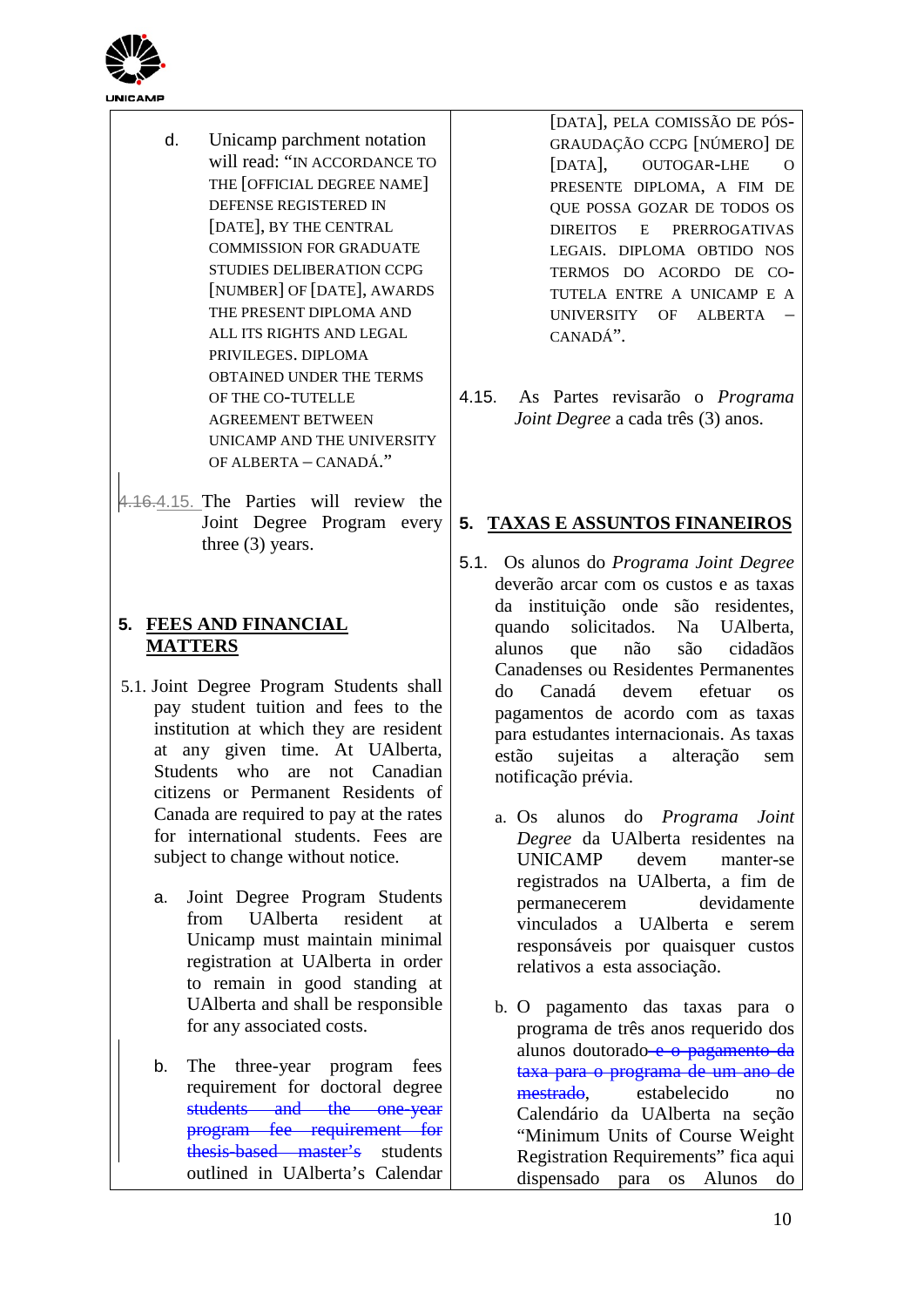

in the "Minimum Units of Course Weight Registration Requirements" section is hereby waived for Joint Degree Program Students whose home institution is Unicamp.

c. For Joint Degree Program Students whose Home Institution is Unicamp, the host supervisor at UAlberta will cover the registration costs at UAlberta.

5.2. Joint Degree Program Students shall have sufficient personal funds to cover any and all expenses not covered by either institution as detailed in this Agreement. Such expenses include, but are not limited to:

- a. Other fees required by their Home and Second Institution;
- b. Cost of living (including rent, food and health care costs);
- c. Recreation;
- d. Travel and transportation, including travel insurance. Body´s Corpse repatriation must be included in the insurance coverage;
- e. Text books and school supplies;
- f. All necessary visas; and
- g. Any other expenses not specifically noted.

## **6. HOUSING**

6.1. Each Second Institution shall endeavour to provide information to students regarding housing options, the cost of which shall be paid by the student.

## **7. REGULATIONS GOVERNING STUDENTS**

7.1. Joint Degree Program Students shall be bound by the rules,

*Programa Joint Degree* cuja Universidade de Origem seja a Unicamp.

- c. Para os Alunos do *Programa Joint Degree cuja* Universidade de Origem seja a Unicamp o supervisor da UAlberta cobrirá os custos de inscrição requeridos pelos cursos na UAlberta.
- 5.2. Os alunos do *Programa Joint Degree* devem ter fundos pessoais suficientes para custear quaisquer e todas as despesas não cobertas por nenhuma das instituições como detalhadas no Acordo. Tais despesas incluem, porém não estão limitadas a:
	- a. Taxas solicitadas pelas Instituições de Origem e Secundária.
	- b. Custo de vida (incluindo aluguel, alimentação e custos com saúde);
	- c. Recreação;
	- d. Viagens e transporte, incluindo seguro viagem. A repatriação de corpo deve estar incluída na cobertura do seguro;
	- e. Livros e suprimentos escolares;
	- f. Todos os vistos necessários; e
	- g. Qualquer outro custo não especificadamente listado.

## **6. MORADIA**

6.1. Cada Instituição Secundária deverá empenhar-se em proporcionar informações aos alunos sobre opções de moradia, o valor que deverá ser pago pelo aluno.

## **7. REGULAMENTOS QUE GOVERNAM OS ALUNOS**

7.1. Os alunos do *Programa Joint Degree* estão obrigados a viver sob as regras, regulamentos e códigos de conduta da universidade ou universidades nas quais estão registrados.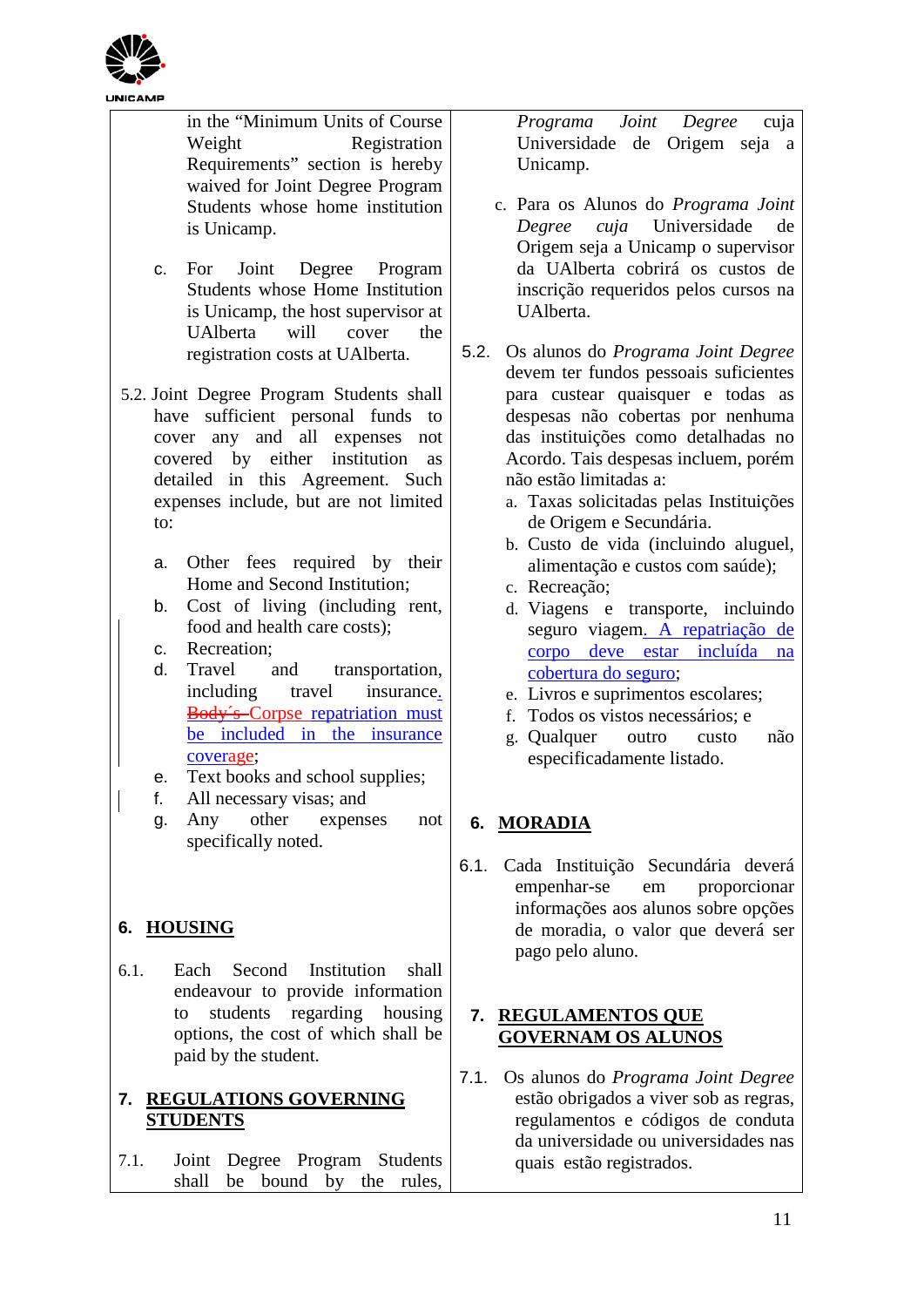

regulations, and codes of conduct of the university or universities at which they are registered.

7.2. Joint Degree Program Students shall be bound by the laws of the host country in which they are resident.

## **8. INTELLECTUAL PROPERTY**

8.1. Without limiting the generality of section 7 ("Regulations Governing Students"), the following guidelines and policies related to intellectual property and copyright of the Parties which may be amended from time to time, shall apply to Joint Degree Program Students:

## a. **At UAlberta:**

- i. Patent Policy as set out in [https://policiesonline.ualbert](https://policiesonline.ualberta.ca/policiesprocedures/policies/patent-policy.pdf) [a.ca/policiesprocedures/policie](https://policiesonline.ualberta.ca/policiesprocedures/policies/patent-policy.pdf) [s/patent-policy.pdf;](https://policiesonline.ualberta.ca/policiesprocedures/policies/patent-policy.pdf)
- ii. Graduate Program Manual as set out in [www.gradstudies.ualberta.c](http://www.gradstudies.ualberta.ca/gpm.aspx) [a/gpm.aspx;](http://www.gradstudies.ualberta.ca/gpm.aspx) and
- iii.General Faculties Council (GFC) Policy 120.7 as set out in [www.gfcpolicymanual.ualb](http://www.gfcpolicymanual.ualberta.ca/120UniversityCommunityRelation.aspx) [erta.ca/120UniversityCommun](http://www.gfcpolicymanual.ualberta.ca/120UniversityCommunityRelation.aspx) [ityRelation.aspx.](http://www.gfcpolicymanual.ualberta.ca/120UniversityCommunityRelation.aspx)

## b. **At Unicamp:**

- i. Intellectual property resulting from this Agreement will be dealt with in a specific agreement;
- 8.2. Notwithstanding anything else in this Agreement, a Joint Degree Program Student shall own the copyright in his/her thesis.

7.2. Os alunos do *Programa Joint Degree* estão obrigados a viver sob as leis do país de destino onde estejam residindo.

## **8. PROPRIEDADE INTELECTUAL**

8.1. Sem limitar a generalidade da seção 7 ("Regulamentos que Governam os Alunos"), as seguintes diretrizes e políticas relativas à propriedade intelectual e direitos autorais das Partes podem ser anexadas, por meio de aditivos, a este contrato de tempos em tempos, e devem ser aplicadas aos alunos do *Programa Joint Degree*.

## **a. Na UAlberta:**

i. Políticas de Patentes como descritas em: https://policiesonline.ualberta.ca/policie sprocedures/policies/patentpolicy.pd[fhttps://policiesonline.ualberta.ca/p](https://policiesonline.ualberta.ca/policiesprocedures/policies/patent-policy.pdf) [oliciesprocedures/policies/patent-policy.pdf;](https://policiesonline.ualberta.ca/policiesprocedures/policies/patent-policy.pdf) ii. Manual do Programa de Pós-Graduação em: www.gradstudies.ualberta.ca/gpm.as px; [ewww.gradstudies.ualberta.ca/gpm.aspx;](http://www.gradstudies.ualberta.ca/gpm.aspx) e

iii.Política 120.7 do Conselho Geral de Faculdades em: [www.gfcpolicymanual.ualberta.ca/1](http://www.gfcpolicymanual.ualberta.ca/120UniversityCommunityRelation.aspx) [20UniversityCommunityRelation.aspx.](http://www.gfcpolicymanual.ualberta.ca/120UniversityCommunityRelation.aspx)

### b. **Na Unicamp:**

i. Propriedade intelectual resultante deste Acordo será tratada em acordo específico;

8.2 Apesar dos termos deste Acordo, o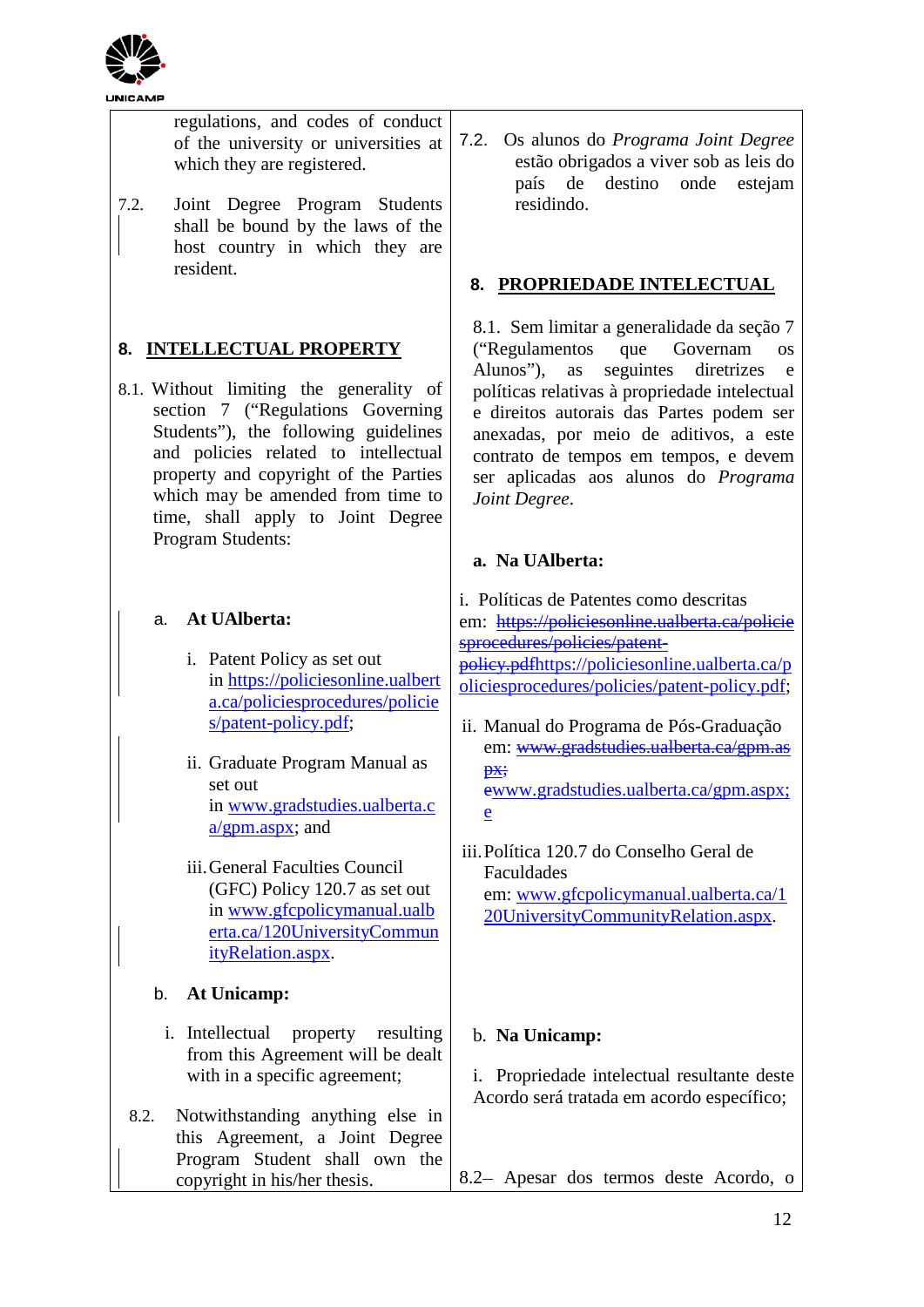

## **9. ACCESS TO INFORMATION AND PRIVACY LEGISLATION**

9.1. The parties acknowledge that UAlberta is a public body subject to the *Freedom of Information and Protection of Privacy Act* (Alberta) ("FOIP"), as amended. For further information about FOIP see [www.ipo.ualberta.ca.](http://www.ipo.ualberta.ca/)

## **10. CONFIDENTIALITY**

10.1. Each Party who receives any information from the other marked "Confidential" ("Confidential Information"), will take reasonable steps to protect its confidentiality, will not disclose to any third party such Confidential Information without the prior written consent of the other Party, and will only use such Confidential Information for the purposes contemplated in this Agreement. For the purposes of this Agreement, Confidential Information shall not include information that is or becomes part of the public domain through no act of the receiving party, that was in the receiving party's possession before receipt from the disclosing party, that was rightfully received by the receiving party from a third party without a duty of confidentiality, or information that is required to be disclosed under any applicable law or by order of a court.

## **11. DISPUTE RESOLUTION**

11.1. In order to settle any disputes that may arise under the performance or in the implementation of this Agreement, the Parties shall exert their best efforts to arrive at a solution by mutual consent. In the

aluno do *Programa Joint Degree* possui os direitos autorais sobre sua tese.

## **9. ACESSO A INFORMAÇÃO E LEGISLAÇÃO DE PRIVACIDADE**

9.1 As partes reconhecem que UAlberta é um corpo público sujeito a "Liberdade de Informação Ato de Proteção de Privacidade (Alberta) ("FOIP"), como ementa. Para mais informações sobre FOIP veja www<del>WWW</del>.ipo.ualberta.ca.

### **10. CONFIDENCIALIDADE**

10.1 Cada Parte que receber qualquer informação vinda da outra parte e classificada como "Confidencial" ("Informação Confidencial".), deverá tomar medidas cabíveis para proteger esta confidencialidade, e não revelar a qualquer terceiro tal Informação Confidencial sem a permissão prévia, por escrito, de outra Parte e utilizará esta Informação Confidencial somente para os propósitos contemplados neste Acordo. Para os propósitos deste Acordo, Informação Confidencial não incluirá informação que é ou se tornará parte de domínio público por nenhum ato da parte receptora, que estivesse em posse da Parte Receptora antes de ser recebida pela Parte Reveladora, e que foi recebida corretamente pela Parte Recebedora através de uma terceira parte que não esteja sob algum acordo de confidencialidade, ou informação que seja requerida ser revelada por meio de qualquer aplicação da lei ou por ordem judicial.

## **11. RESOLUÇÃO DE DISPUTA**

11.1 De forma a resolver qualquer disputa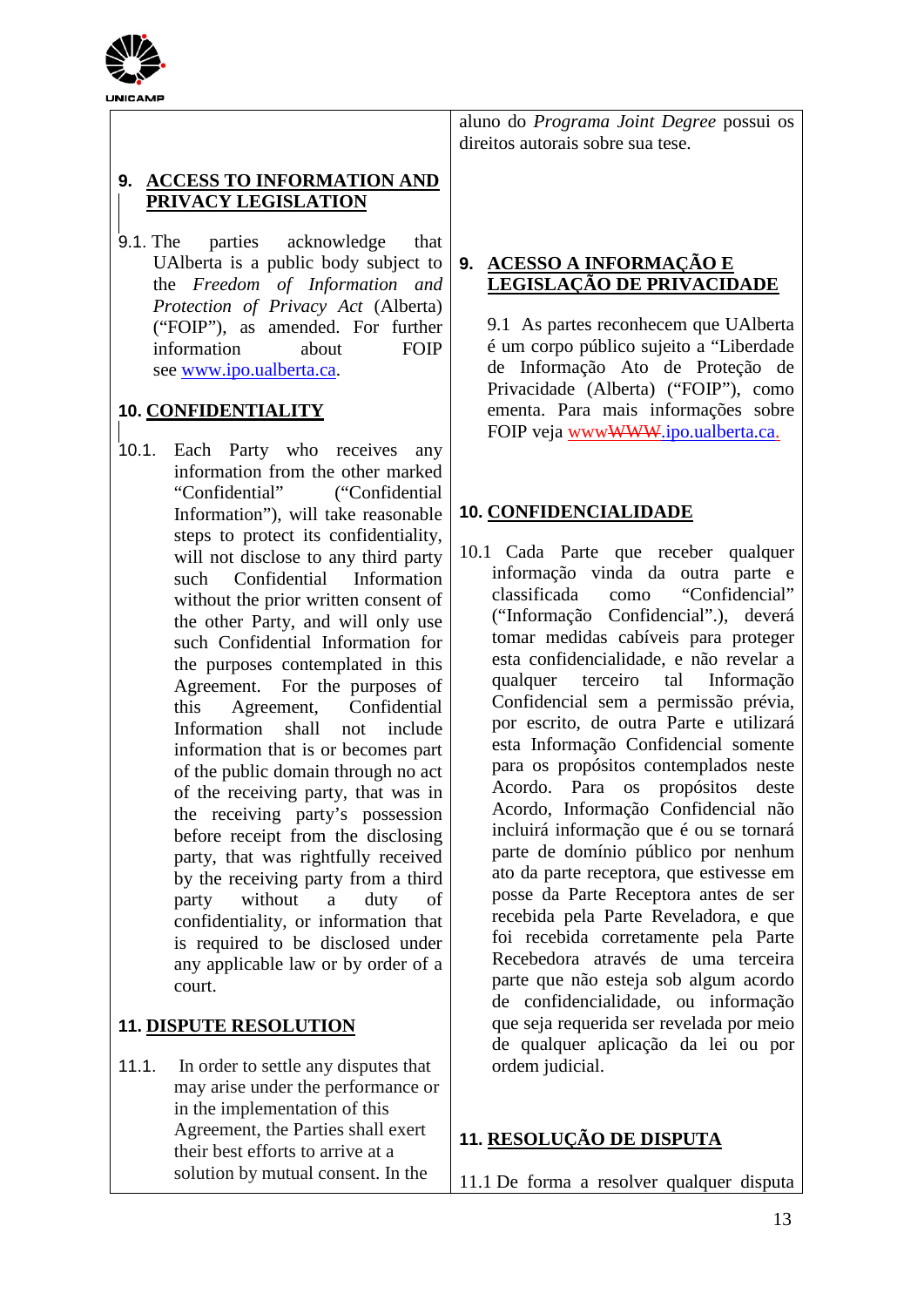

event such consent is found to be impossible, the Parties shall jointly appoint a third party individual to act as mediator.

## **12. LIABILITY AND INDEMNIFICATION**

- 12.1. Each Party ("Indemnifying Party") shall:
- be liable to the other Party ("Indemnified Party") for; and
- indemnify and hold harmless the Indemnified Party from and against;

any and all liabilities, damages, costs, claims, suits or actions (whether in relation to third parties or direct liabilities, damages or costs, including reasonable and proper legal costs) resulting from any injury to persons, damage to property, or claims made by students, occasioned by or as a result of the negligent acts, willful misconduct or breach of obligations assumed under this Agreement by the Indemnifying Party or their employees, officers, agents, and contractors.

# **13. SURVIVAL**

13.1. All provisions relating to the nature of the relationship, indemnity, insurance, payment, confidentiality, and other obligations and provisions, the performance of which by their nature extends beyond the termination of this Agreement, shall continue in full force and effect following the effective date of such termination.

## **14. COUNTERPARTS**

14.1. This Agreement may be executed

que possa surgir na execução ou implementação deste Acordo, as Partes devem exercer seus melhores esforcos para chegarem a um consenso mútuo. No caso de tal consenso não ser possível, as Partes apontarão juntamente um terceiro indivíduo que possa agir como mediador.

## **12. RESPONSABILIDADE E INDENIZAÇÃO**

- i) Cada Parte ("Parte Indenizadora") deverá:
- Ser responsável pela outra parte ("Parte Indenizada") por; e
- Indenizar e manter inocente a parte indenizada de e contra;

qualquer e toda dívida, danos, custos, reclamações, processos ou ações (se em relação a terceiros ou endividamento direto, danos ou custos, incluindo custos legais devidos e cabíveis) resultado de qualquer dano físico, danos a propriedade, ou reclamações feitas por alunos, ocasionadas por ou como resultado de atos de negligência, comportamento impróprio deliberado ou brechas em obrigações assumidas neste Acordo pela Parte Indenizadora ou seus funcionários, empregados, agentes ou contratados.

## **13. VALIDADE**

i) Todas as provisões relativas à natureza deste relacionamento, indenização, seguro, pagamento, confidencialidade, e outras obrigações e provisões, cuja atuação de sua natureza se estendem além do término deste Acordo, devem continuar em vigor após a data efetiva de tal término.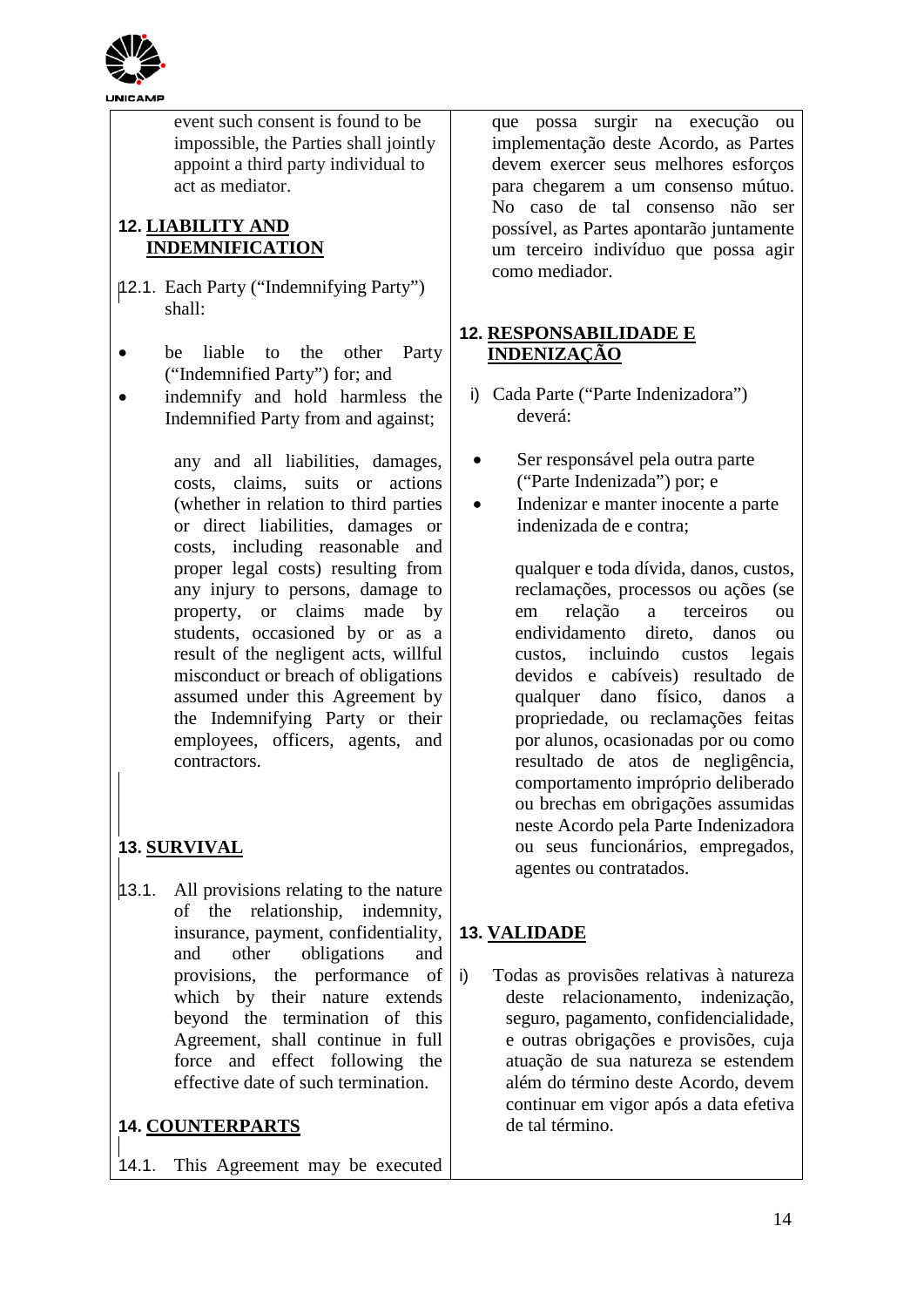

|       | in any number of counterparts or<br>duplicates, each of which shall be<br>an original, and such counterparts<br>duplicates<br>together<br>shall<br><b>or</b><br>constitute one<br>and the<br>same<br>agreement. | <b>14. REPRODUÇÕES</b><br>Este Acordo poderá ser feito em<br>i)<br>qualquer número de reproduções ou<br>duplicatas, cada qual deverá ser uma<br>original e cada reprodução<br>ou<br>duplicata deverá se constituir de um e<br>o mesmo acordo.                           |
|-------|-----------------------------------------------------------------------------------------------------------------------------------------------------------------------------------------------------------------|-------------------------------------------------------------------------------------------------------------------------------------------------------------------------------------------------------------------------------------------------------------------------|
|       |                                                                                                                                                                                                                 |                                                                                                                                                                                                                                                                         |
|       | <b>15. COMING INTO FORCE,</b><br><b>TERMINATION, AND</b>                                                                                                                                                        |                                                                                                                                                                                                                                                                         |
|       | <b>AMENDMENTS</b>                                                                                                                                                                                               | 15. <u>VIGÊNCIA, TÉRMINO E</u>                                                                                                                                                                                                                                          |
| 15.1. | This Agreement shall come into                                                                                                                                                                                  | <b>EMENTAS</b>                                                                                                                                                                                                                                                          |
|       | force and effect from the date on                                                                                                                                                                               |                                                                                                                                                                                                                                                                         |
|       | which the last Party endorses the<br>Agreement, and shall continue in<br>effect for a period of five (5) years<br>unless terminated in accordance<br>with the terms of the Agreement<br>(the "Term").           | 15.1 Este Acordo terá vigência e efeito partir<br>da data de assinatura deste Acordo pela<br>última Parte, e continuará em efeito por<br>um período de (5) anos, a menos que<br>encerrado de acordo com os termos                                                       |
| 15.2. | Either Party may terminate the<br>Agreement on twelve (12) months<br>written notice to the other Party.<br>Upon receipt of such notice, no<br><b>Students</b><br>additional<br>will<br>be                       | deste Acordo (O Término").<br>15.2 Qualquer Parte pode encerrar o Acordo,                                                                                                                                                                                               |
|       | admitted to the Joint Degree<br>Program. Students already in the<br>Joint Degree Program will be given<br>reasonable time to complete their<br>studies.                                                         | por escrito, encaminhada a outra parte<br>após (12) meses. Após receber tal<br>comunicação, nenhum<br>aluno<br>mais<br>deverá ser admitido no Programa Joint<br>Degree. Alunos que já estejam no<br>programa receberão prazo razoável para<br>completarem seus estudos. |
| 15.3. | The Agreement may be amended or<br>extended by the mutual written<br>consent of the Parties.                                                                                                                    | 15.3 O Acordo pode conter ementas ou ser<br>entendido por escrito, através de<br>consenso mutuo entre as Partes.                                                                                                                                                        |
|       | IN WITNESS WHEREOF the duly<br>authorized officers of the Parties have<br>executed and delivered this Agreement on                                                                                              | <b>EM TESTEMUNHO DE</b> os representantes                                                                                                                                                                                                                               |
|       | the dates indicated below.                                                                                                                                                                                      | autorizados de cada parte assinaram este<br>Acordo nas datas indicadas abaixo.                                                                                                                                                                                          |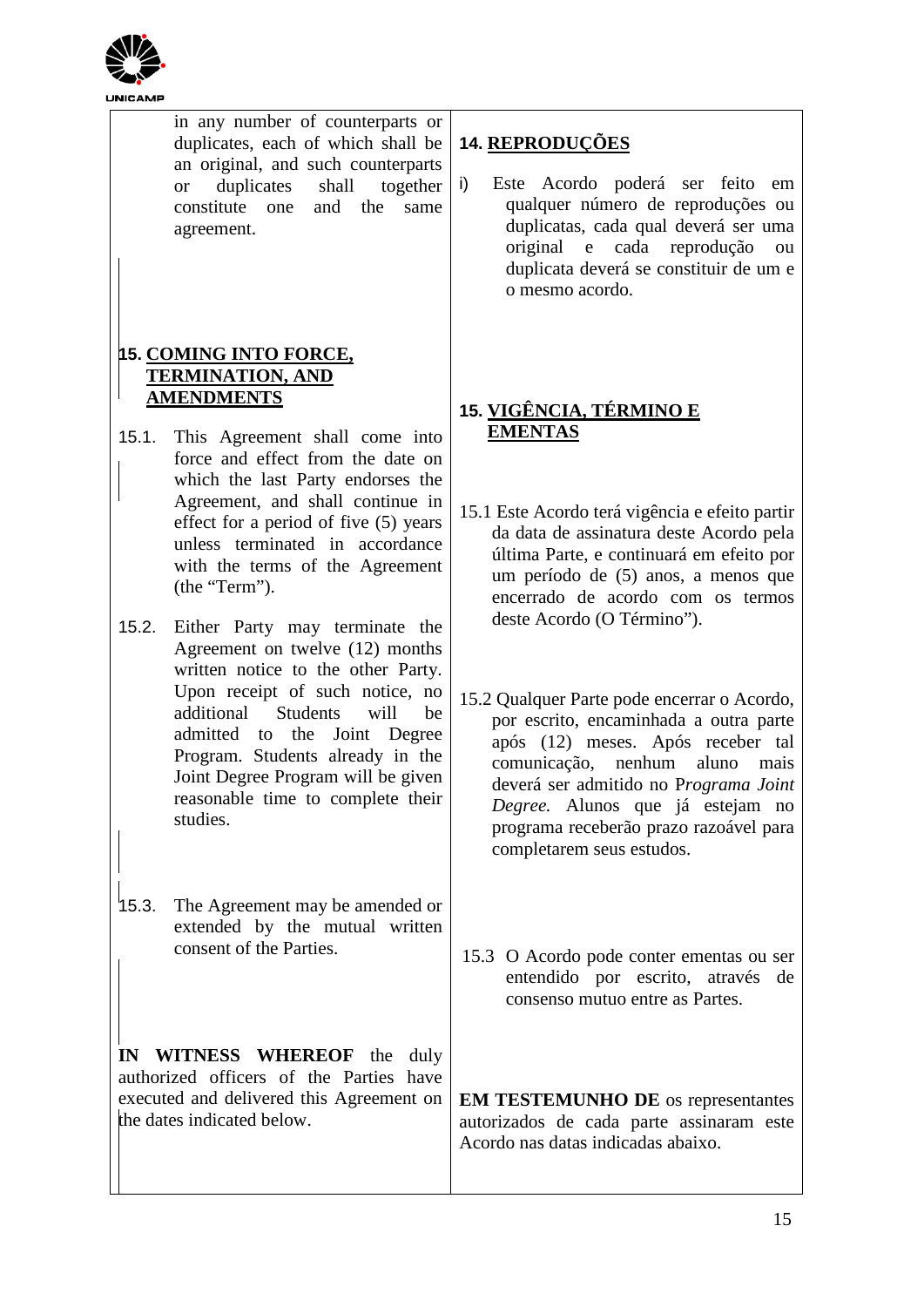

| Signed for on behalf of<br>UNIVERSIDADE ESTADUAL DE<br><b>CAMPINAS</b> |                                                             |
|------------------------------------------------------------------------|-------------------------------------------------------------|
| the day of $\frac{20152016}{.}$                                        | Assinado por<br>UNIVERSIDADE ESTADUAL DE<br><b>CAMPINAS</b> |
|                                                                        |                                                             |
|                                                                        | Data: $(iai)$ $(m\hat{e}s)$                                 |
| Dr Rachel Meneghello                                                   | 20152016                                                    |
| -Vice-Chancellor for Graduate Studies                                  |                                                             |
| -E-mail:                                                               |                                                             |
| rachel.menegello@reitoria.unicamp.br                                   |                                                             |
|                                                                        |                                                             |
|                                                                        | Nome Dr Rachel Meneguello                                   |
|                                                                        | Cargo Pró-reitora de Pós-graduação                          |
| Name:                                                                  |                                                             |
| <b>Title</b>                                                           |                                                             |
|                                                                        | E-mail:<br>rachel.meneguello@reitoria.unicamp.br            |
| <b>Name</b>                                                            |                                                             |
| <b>Title</b>                                                           |                                                             |
| <b>Title Coordinator of Graduate Commission</b>                        |                                                             |
| Faculty                                                                | Nome                                                        |
| UNIVERSIDADE ESTADUAL                                                  | Cargo                                                       |
| <b>DE CAMPINAS</b>                                                     | Cargo Coordenador dos Programas de Pós-                     |
|                                                                        | graduação                                                   |
|                                                                        | Universidade Estadual de                                    |
|                                                                        | Campinas                                                    |
| Signed for on behalf of                                                |                                                             |
| <b>THE GOVERNORS OF THE</b><br><b>UNIVERSITY OF ALBERTA</b>            | Assinado por                                                |
|                                                                        | THE GOVERNORS OF THE                                        |
|                                                                        | <b>UNIVERSITY OF ALBERTA</b>                                |
| The $\_\_\_\_$ day of $\_\_\_\_\_$ 20152016.                           |                                                             |
|                                                                        | Data: $\_\_$ (dia) $\_\_$ (mês)                             |
|                                                                        | 20152016                                                    |
|                                                                        |                                                             |
| Dr. Olive Yonge, InterimSteven Dew                                     |                                                             |
| Provost and Vice-President (Academic)                                  |                                                             |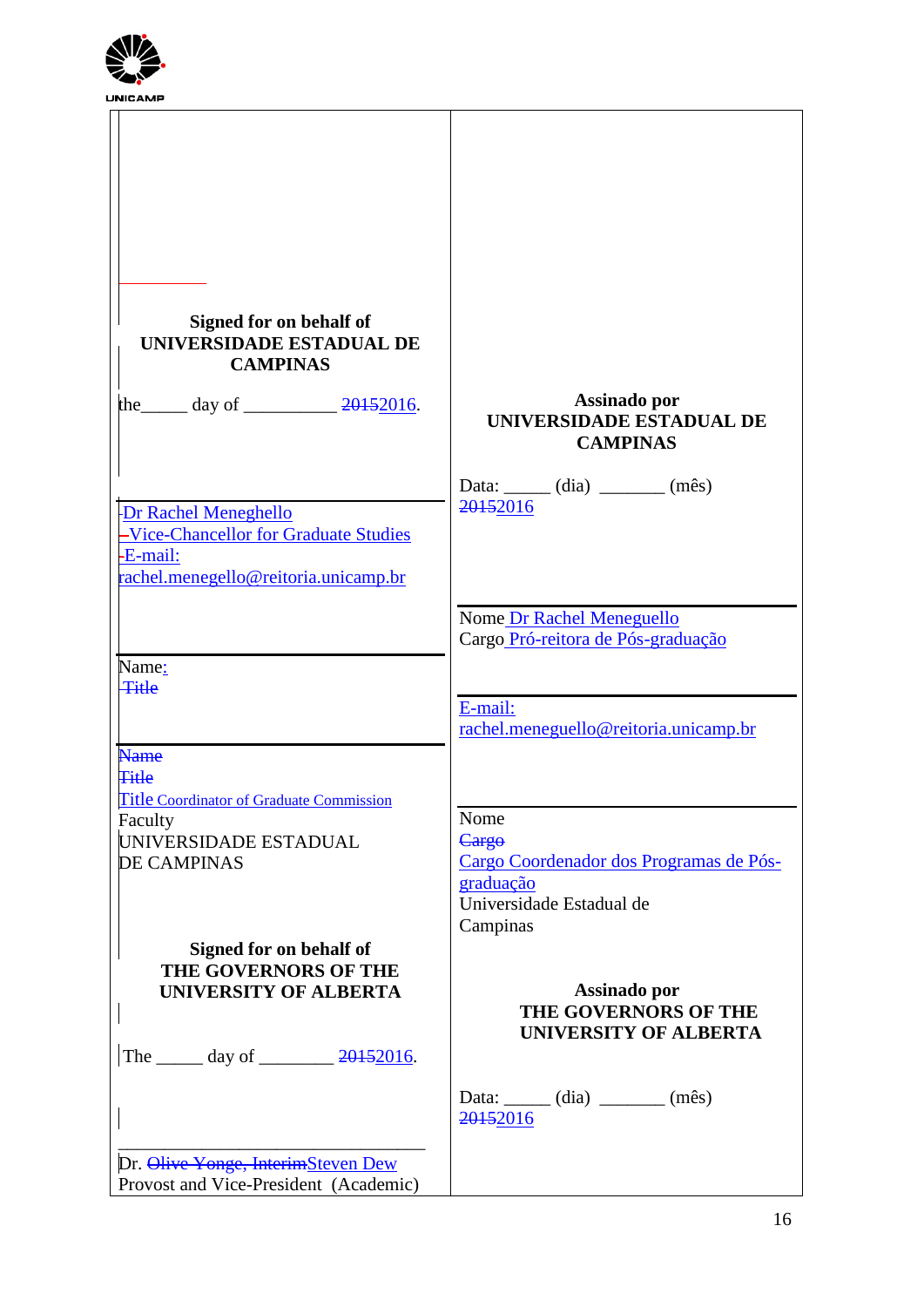

|                                                                                                  | Dr. Olive Yonge, Interim-Steven Dew<br>Provost and Vice-President (Academic)          |
|--------------------------------------------------------------------------------------------------|---------------------------------------------------------------------------------------|
| Dr. Jonathan Schaeffer<br>Dean,<br><b>Faculty of Science</b><br>Dr. Mazi ShirvaniHeather Zwicker | Dr. Jonathan Schaeffer<br>Dean,<br><b>Faculty of Science</b>                          |
| Dean,<br>Faculty of Graduate Studies and Research                                                | Dr. Heather ZwickerMazi Shirvani<br>Dean,<br>Faculty of Graduate Studies and Research |
| <b>APPENDIX A</b>                                                                                |                                                                                       |
|                                                                                                  |                                                                                       |
| <b>SAMPLE JOINT DEGREE</b><br><b>APPLICATION FORM</b>                                            | <b>APPENDIX A</b>                                                                     |
| <b>A. THIS SECTION TO BE</b><br><b>COMPLETED BY THE STUDENT</b>                                  | MODELO DO FORMULÁRIO DE<br><b>INSCRIÇÃO PARA Programa Joint</b><br><b>Degree</b>      |
| 1. Student Name:                                                                                 | <u>A. ESTA SEÇÃO DEVE SER</u>                                                         |
| Home Institution:<br>2.                                                                          | <b>COMPLETADA PELO ALUNO</b><br>Nome do Aluno:<br>1.                                  |
| Supervisor(s) at Home Institution:<br>3.                                                         | Instituição de Origem:<br>2.                                                          |
| Supervisor(s) at Second Institution:<br>4.                                                       | Orientador da Instituição de Origem:<br>3.                                            |
| Date student began graduate program<br>5.                                                        | 4. Orientador da Instituição Secundária:                                              |
| at Home Institution:                                                                             | Data na qual o aluno iniciou seu<br>5.                                                |
| Proposed membership of supervisory<br>6.<br>committee and proposed supervisor(s):                | programa de pós-graduação na<br>Instituição de Origem:                                |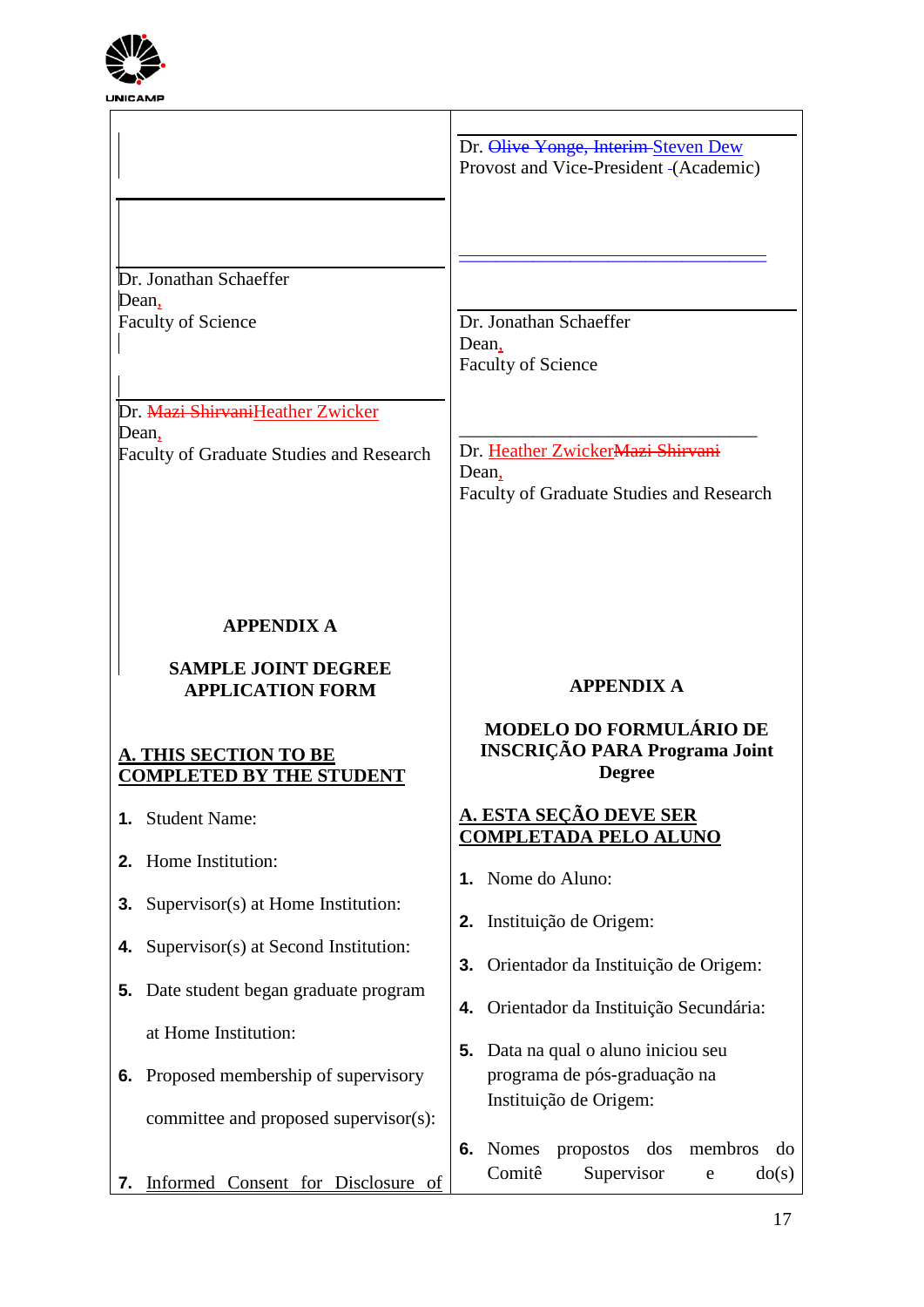

| Personal Information. The University        | Orientador(es):                            |
|---------------------------------------------|--------------------------------------------|
| of Alberta collects and protects            |                                            |
| personal information under<br>the           | 7.<br>Informação sobre Autorização para    |
| authority of the Alberta Freedom of         | Divulgação de Informação Pessoal. A        |
| Information and Protection of Privacy       |                                            |
| Act for the purposes of operating the       | Universidade de Alberta coleta e protege   |
| programs and services of<br>the             | informação pessoal sob a jurisdição da     |
| University.                                 | Freedom of Information and Protection      |
|                                             | of Privacy para propósitos de operação     |
|                                             | dos programas e serviços<br>da             |
| Should one of the universities offering     | Universidade.                              |
| the Unicamp-UAlberta Joint Degree           |                                            |
| Program take academic disciplinary          | Se alguma das universidades                |
| action against a Joint Degree Program       | UNICAMP-Ualberta do Programa Joint         |
| Student, information regarding such         | medidas acadêmicas<br>Degree tomar         |
| action may be shared with the other         | disciplinarias contra algum aluno do       |
| institution.                                | programa, a informação sobre tal ação      |
|                                             | deve ser compartilhada com a outra         |
|                                             | instituição.                               |
| name), voluntarily authorize<br>the         |                                            |
| sharing of information should the           | Eu,_________________ (nome complete do     |
| abovementioned scenario occur to me.        | aluno), voluntariamente<br>autorizo<br>a   |
|                                             | divulgação de informação, caso<br>$\Omega$ |
|                                             | cenário acima mencionado<br>ocorra         |
| This consent will remain valid for the      | comigo.                                    |
| duration of the Joint Degree Program        |                                            |
| Student's participation in the Joint        | Esta autorização prevalecerá válida        |
| Degree Program. Please note that            | durante a participação do aluno no         |
| consent may be revoked at any time by       | Programa Joint Degree. Por favor, notar    |
| so indicating in writing to the UAlberta    | que esta autorização pode ser revogada a   |
| Academic Administration Liaison             | qualquer tempo através de<br>uma           |
| Officer.                                    | notificação por escrito para<br>$\Omega$   |
|                                             | representante responsável<br>da            |
|                                             | Administração Acadêmica do UAlberta        |
| Signed this $\_\_\_$ day of $\_\_\_\_\_\_\$ | (UAlberta Academic Administration          |
|                                             | Liason Officer)                            |
| 20xx2016                                    |                                            |
|                                             |                                            |
| Signature of Student:                       | Assinado em ___ (dia)____ (mês) de         |
|                                             | $2020xx - 16$                              |
| Printed name of Student:                    |                                            |
|                                             | Assinatura do Aluno:                       |
|                                             |                                            |
| <b>B. THIS SECTION TO BE</b>                |                                            |
| <b>COMPLETED BY THE HOME</b>                | Nome por extenso do aluno:                 |
| <b>INSTITUTION</b>                          |                                            |
|                                             | <b>B. ESTA SEÇÃO DEVE SER</b>              |
| Mr/Ms (student's full)                      | PREENCHIDA PELA INSTITUIÇÃO                |
|                                             | <b>DE ORIGEM</b>                           |
|                                             |                                            |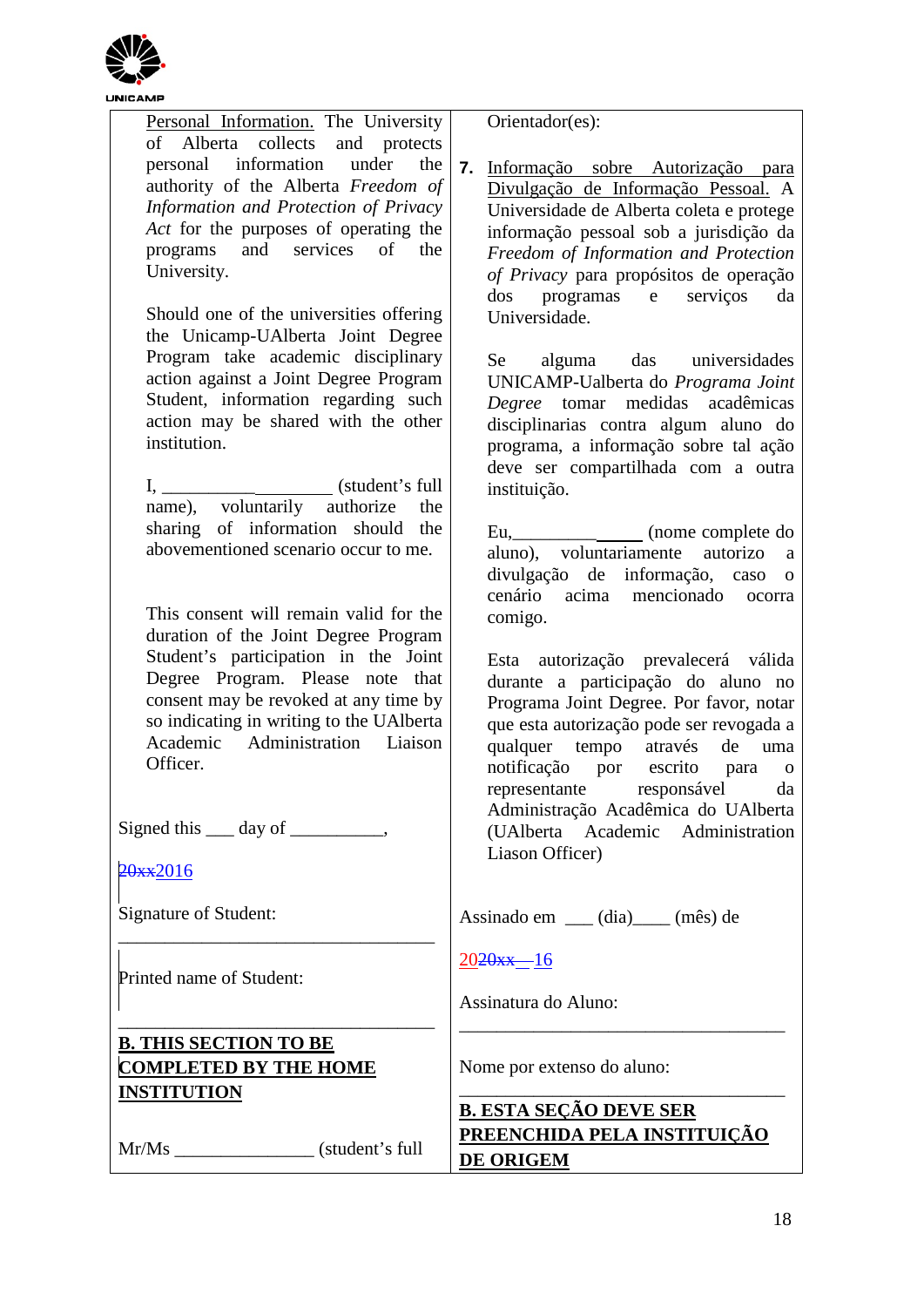

| <b>The Second Second</b>                                       |                                                  |
|----------------------------------------------------------------|--------------------------------------------------|
| <b>NICAMP</b>                                                  |                                                  |
| name) is recommended for admission to                          |                                                  |
| the Joint Degree Program.                                      | O (a) aluno(a) ____________ (nome completo       |
|                                                                | do aluno(a)) está recomendado para ingresso      |
| Signed this <u>equal</u> day of <u>equal</u> .                 | no Programa Joint Degree.                        |
| 20xx2016                                                       | Assinado em ___ (dia) de___ (mês) de             |
|                                                                | 20xx1616162016                                   |
| Academic Administration Liaison Officer<br>Name:               |                                                  |
| Academic Administration Liaison Officer                        | Nome do Administrador Acadêmico legal:           |
| Title:                                                         | Título do Administrador Acadêmico legal:         |
| Home Institution Name:                                         | Nome da Instituição de Origem:                   |
| <b>C. THIS SECTION TO BE</b><br><b>COMPLETED BY THE SECOND</b> |                                                  |
| <b>INSTITUTION</b>                                             | C. ESTA SEÇÃO DEVE SER                           |
| Admission of Mr/Ms<br>$\equiv$ (student's full                 | PREENCHIDA PELA INSTITUIÇÃO<br><b>SECUNDÁRIA</b> |
| name) to the Joint Degree Program is                           |                                                  |
|                                                                | Admissão do(a) aluno(a)<br>(nome completo)       |
| (granted/denied).                                              | do aluno(a)) para o Programa Joint Degree        |
| Signed this $\_\_\_$ day of $\_\_\_\_\_$ , $\frac{20x}{x}$     | está                                             |
| 2016                                                           | (concebido/negado).                              |
|                                                                | Assinado em __ (dia)___ (mês) de 20xx<br>462016  |
| Academic Administration Liaison Officer<br>Name:               |                                                  |
| Academic Administration Liaison Officer                        | Nome                                             |
| Title:                                                         | Orientador do Administrador Acadêmico            |
| Second Institution Name:                                       | legalaluno:                                      |
| If Unicamp is the Second Institution:                          | Título do Administrador Acadêmico legal:         |
|                                                                |                                                  |
| Name:                                                          | Nome da Instituição Secundária:                  |
| Dean of                                                        |                                                  |
|                                                                | Se Unicamp for a Instituição Secundária          |
| If UAI berta is the Second Institution:                        |                                                  |
|                                                                | Nome: Dr Rachel Meneguello                       |
|                                                                | Título                                           |